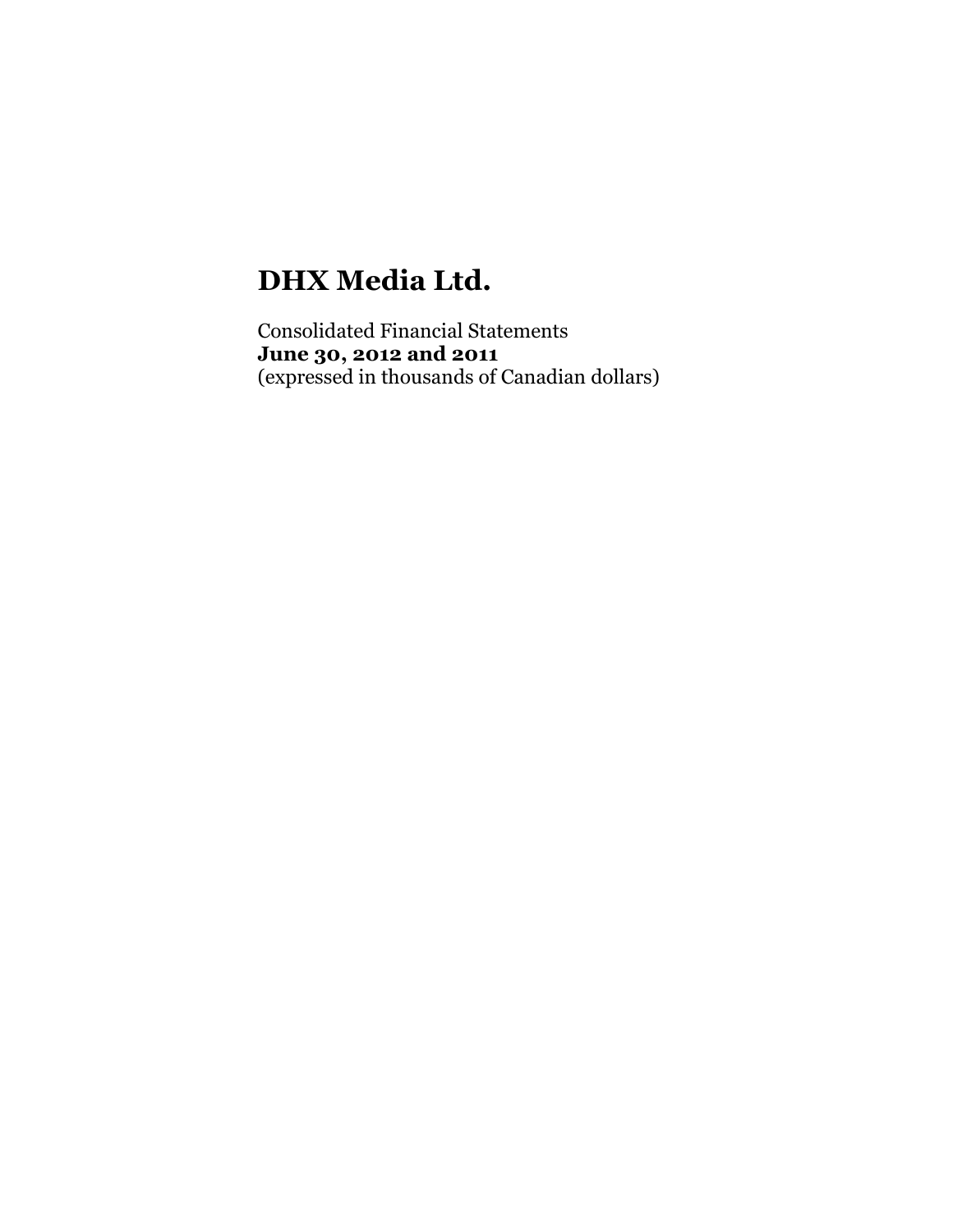September 28, 2012

## **Management's Responsibility for Financial Reporting**

The accompanying consolidated financial statements, Management's Discussion and Analysis ("MD&A") and supplemental information of **DHX Media Ltd.** (the "Company") are the responsibility of management and have been approved by the Audit Committee of the Board of Directors (the "Board"). The Board is responsible for ensuring that management fulfills its responsibilities for financial reporting, and is ultimately responsible for reviewing and approving the consolidated financial statements and MD&A. The Board carries out this responsibility through its Audit Committee. The Audit Committee reviews the Company's consolidated financial statements and recommends their approval by the Board of Directors.

The Audit Committee is appointed by the Board and all of its members are independent directors. It meets with the Company's management and reviews internal control and financial reporting matters to ensure that management is properly discharging its responsibilities before submitting the financial statements to the Board of Directors for approval.

The consolidated financial statements have been prepared by management in accordance with International Financial Reporting Standards ("IFRS"). When alternative methods of accounting exist, management has chosen those it deems most appropriate in the circumstances. The consolidated financial statements and information in the MD&A necessarily include amounts based on informed judgments and estimates of the expected effects of current events and transactions with appropriate consideration to materiality. In addition, in preparing the consolidated financial statements, management must make determinations as to the relevancy of information to be included, and make estimates and assumptions that affect reported information. The MD&A also includes information regarding the impact of current transactions and events, sources of liquidity and capital resources, operating trends, risks and uncertainties. Actual results in the future may differ materially from our present assessment of this information because future events and circumstances may not occur as expected.

PricewaterhouseCoopers LLP, appointed as the Company's auditors by the shareholders, has audited these consolidated financial statements and their report follows.

(signed) "*Michael Donovan"* (signed) *"Dana Landry"* Chief Executive Officer Chief Financial Officer Halifax, Nova Scotia Halifax, Nova Scotia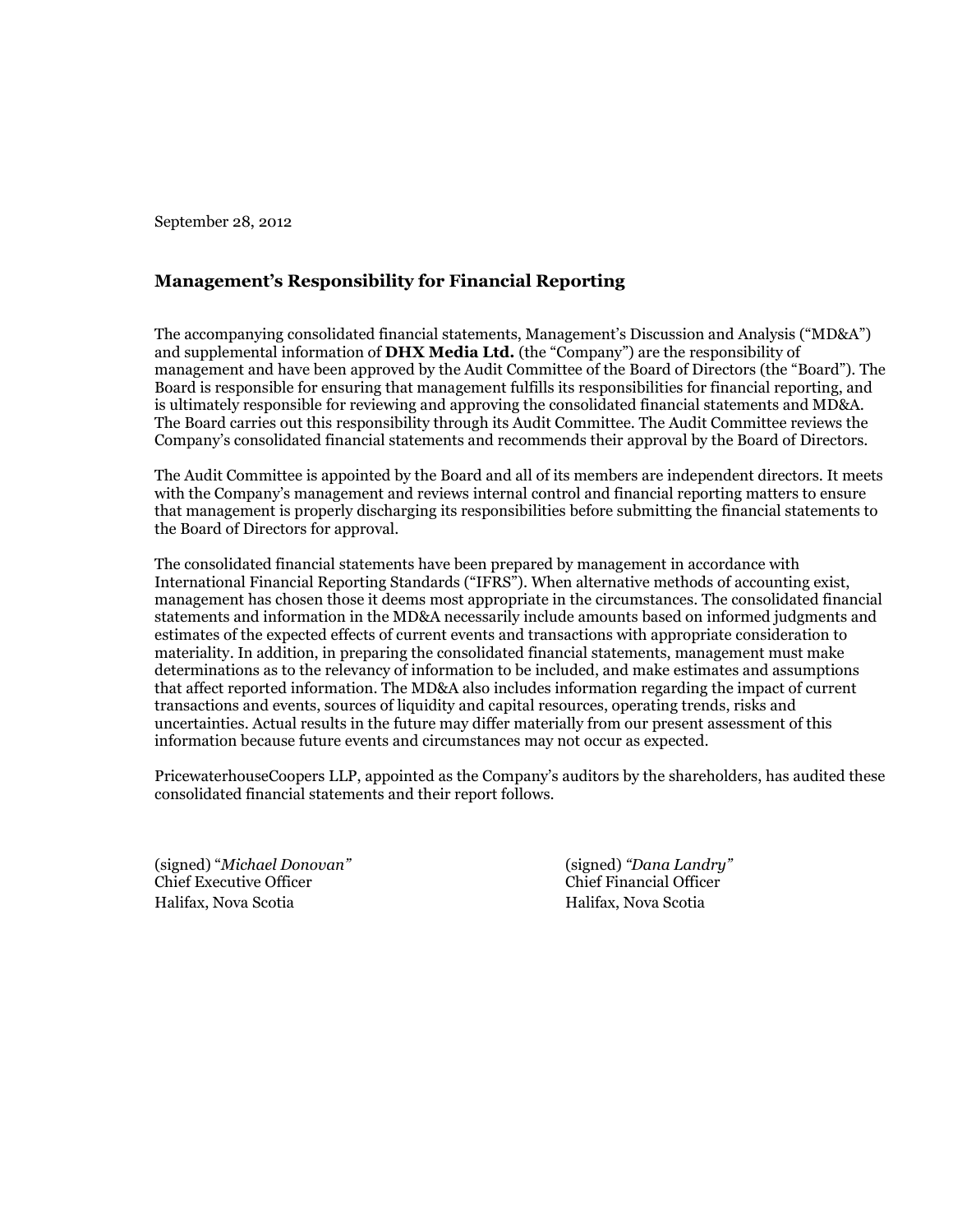

September 28, 2012

## **Independent Auditor's Report**

#### **To the Shareholders of DHX Media Ltd.**

We have audited the accompanying consolidated financial statements of **DHX Media Ltd.** and its subsidiaries, which comprise the consolidated balance sheets as at June 30, 2012, June 30, 2011 and July 1, 2010 and the consolidated statements of changes in equity, income, comprehensive income and cash flows for the years ended June 30, 2012 and June 30, 2011, and the related notes, which comprise a summary of significant accounting policies and other explanatory information.

#### **Management's responsibility for the consolidated financial statements**

Management is responsible for the preparation and fair presentation of these consolidated financial statements in accordance with International Financial Reporting Standards, and for such internal control as management determines is necessary to enable the preparation of consolidated financial statements that are free from material misstatement, whether due to fraud or error.

#### **Auditor's responsibility**

Our responsibility is to express an opinion on these consolidated financial statements based on our audits. We conducted our audits in accordance with Canadian generally accepted auditing standards. Those standards require that we comply with ethical requirements and plan and perform the audits to obtain reasonable assurance about whether the consolidated financial statements are free from material misstatement.

An audit involves performing procedures to obtain audit evidence about the amounts and disclosures in the consolidated financial statements. The procedures selected depend on the auditor's judgment, including the assessment of the risks of material misstatement of the consolidated financial statements, whether due to fraud or error. In making those risk assessments, the auditor considers internal control relevant to the entity's preparation and fair presentation of the consolidated financial statements in order to design audit procedures that are appropriate in the circumstances, but not for the purpose of expressing an opinion on the effectiveness of the entity's internal control. An audit also includes evaluating the appropriateness of accounting policies used and the reasonableness of accounting estimates made by management, as well as evaluating the overall presentation of the consolidated financial statements.

We believe that the audit evidence we have obtained in our audits is sufficient and appropriate to provide a basis for our audit opinion.

#### **Opinion**

In our opinion, the consolidated financial statements present fairly, in all material respects, the financial position of DHX Media Ltd. and its subsidiaries as at June 30, 2012, June 30, 2011 and July 1, 2010 and their financial performance and their cash flows for the years ended June 30, 2012 and June 30, 2011 in accordance with International Financial Reporting Standards.

(signed) *"PricewaterhouseCoopers LLP"*

#### **Chartered Accountants**

*PricewaterhouseCoopers LLP, Chartered Accountants Summit Place, 1601 Lower Water Street, Suite 400, Halifax, Nova Scotia, Canada B3J 3P6 T: +1 (902) 491 7400, F: +1 (902) 422 1166, www.pwc.com/ca*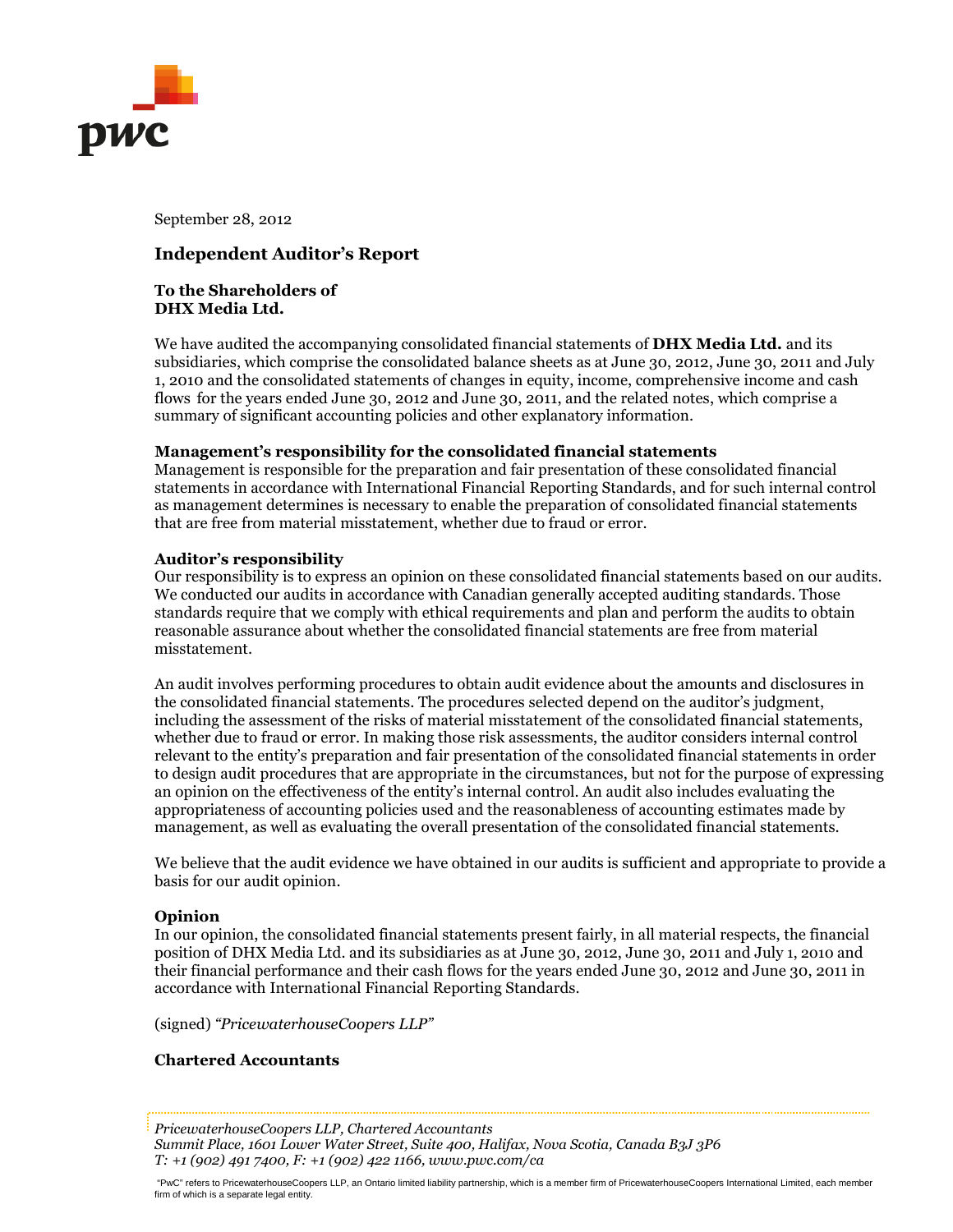## (expressed in thousands of Canadian dollars)

|                                                                                                                                                                                                                                        | <b>June 30,</b><br>2012<br>S                           | <b>June 30,</b><br>2011<br>\$                         | July 1,<br>2010<br>S                              |
|----------------------------------------------------------------------------------------------------------------------------------------------------------------------------------------------------------------------------------------|--------------------------------------------------------|-------------------------------------------------------|---------------------------------------------------|
| <b>Assets</b>                                                                                                                                                                                                                          |                                                        |                                                       |                                                   |
| <b>Current assets</b>                                                                                                                                                                                                                  |                                                        |                                                       |                                                   |
| Cash<br>Short-term investments (note 7)<br>Amounts receivable (note 8)<br>Prepaid expenses and deposits<br>Investment in film and television programs (note 9)                                                                         | 19,166<br>3,323<br>41,823<br>1,581<br>44,163           | 19,525<br>6,060<br>54,892<br>880<br>39,184            | 17,276<br>6,098<br>59,364<br>622<br>30,566        |
|                                                                                                                                                                                                                                        | 110,056                                                | 120,541                                               | 113,926                                           |
| Investment in associates (note 10)<br>Property, plant and equipment (note 11)<br>Long-term investment<br>Intangible assets (note 12)<br>Goodwill (note 13)<br>Deferred income taxes (note 18)                                          | 1,541<br>8,520<br>330<br>2,714<br>11,800               | 1,687<br>9,807<br>330<br>3,552<br>11,763<br>342       | 2,020<br>7,545<br>330<br>4,068<br>11,088          |
|                                                                                                                                                                                                                                        | 134,961                                                | 148,022                                               | 138,977                                           |
| <b>Liabilities</b>                                                                                                                                                                                                                     |                                                        |                                                       |                                                   |
| <b>Current liabilities</b>                                                                                                                                                                                                             |                                                        |                                                       |                                                   |
| Bank indebtedness (note 14)<br>Accounts payable and accrued liabilities (note 15)<br>Deferred revenue<br>Interim production financing (note 14)<br>Current portion of long-term debt and obligations<br>under capital leases (note 14) | 2,665<br>14,019<br>10,647<br>21,177<br>1,948<br>50,456 | 5,200<br>15,911<br>9,499<br>31,404<br>1,017<br>63,031 | 250<br>12,480<br>3,901<br>38,796<br>541<br>55,968 |
| Other liabilities (note 6)<br>Long-term debt and obligations under capital lease (note 14)<br>Deferred income taxes (note 18)                                                                                                          | 1,319<br>3,845<br>441                                  | 1,251<br>2,893                                        | 2,623<br>514                                      |
|                                                                                                                                                                                                                                        | 56,061                                                 | 67,175                                                | 59,105                                            |
| <b>Shareholders' Equity (note 16)</b>                                                                                                                                                                                                  | 78,900                                                 | 80,847                                                | 79,872                                            |
|                                                                                                                                                                                                                                        | 134,961                                                | 148,022                                               | 138,977                                           |

## **Commitments and contingencies** (note 22)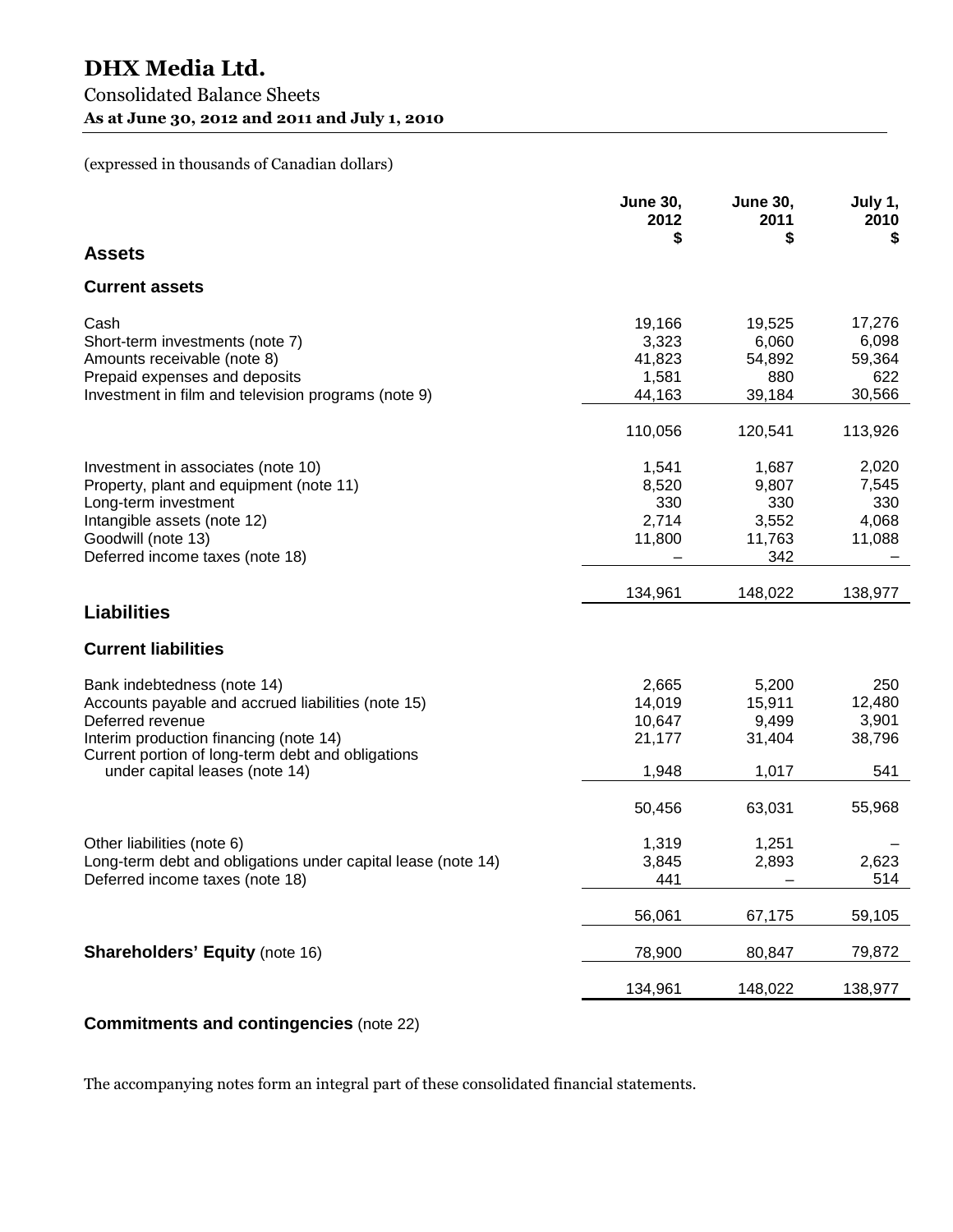# **DHX Media Ltd.** Consolidated Statements of Changes in Equity **For the years ended June 30, 2012 and 2011**

## (expressed in thousands of Canadian dollars)

|                                                                                                                                                                                  | Common<br>shares<br>\$   | <b>Share</b><br>purchase<br>financing<br>\$ | Warrants<br>\$ | <b>Contributed</b><br>surplus<br>\$ | <b>Accumulated</b><br>other<br>comprehensive<br>income (loss)<br>\$<br>(note 27) | <b>Retained</b><br>earnings<br>(deficit) | Total<br>\$            |
|----------------------------------------------------------------------------------------------------------------------------------------------------------------------------------|--------------------------|---------------------------------------------|----------------|-------------------------------------|----------------------------------------------------------------------------------|------------------------------------------|------------------------|
| <b>Balance - July 1, 2010</b>                                                                                                                                                    | 76,548                   | (268)                                       | 1,840          | 4,293                               | 12                                                                               | (2, 553)                                 | 79,872                 |
| Net income for the year<br>Other comprehensive loss for the year                                                                                                                 | -                        | —                                           | —              | $\qquad \qquad -$                   | $\qquad \qquad -$<br>(469)                                                       | 1,316<br>$\overline{\phantom{m}}$        | 1,316<br>(469)         |
| Comprehensive income (loss) for the year                                                                                                                                         | $\overline{\phantom{0}}$ |                                             |                |                                     | (469)                                                                            | 1,316                                    | 847                    |
| Share issuance costs, net of tax effect of \$38<br>Stock options exercised<br>Normal course issuer bid shares repurchased                                                        | (82)<br>30               |                                             |                | (11)                                |                                                                                  |                                          | (82)<br>19             |
| and cancelled<br>Repayment of share purchase financing<br>Shares issued pursuant to the employee                                                                                 | (43)                     | 2                                           |                |                                     |                                                                                  |                                          | (43)<br>$\overline{2}$ |
| share purchase plan<br>Shares cancelled pursuant to an employee<br>loan forgiven                                                                                                 | 9<br>(25)                | 25                                          |                |                                     |                                                                                  |                                          | 9                      |
| Compensation expense on share purchase<br>financing<br>Interest received on share purchase financing<br>Share-based compensation<br>Expiration of warrants, net of tax effect of |                          | 47<br>5                                     |                | 442                                 |                                                                                  |                                          | 47<br>5<br>442         |
| \$271                                                                                                                                                                            |                          | —                                           | (1,630)        | 1,359                               |                                                                                  |                                          | (271)                  |
| <b>Balance - June 30, 2011</b>                                                                                                                                                   | 76,437                   | (189)                                       | 210            | 6,083                               | (457)                                                                            | (1,237)                                  | 80,847                 |
| Net income for the year<br>Other comprehensive income for the year                                                                                                               |                          |                                             |                |                                     | $\overline{\phantom{0}}$<br>689                                                  | 3,047                                    | 3,047<br>689           |
| Comprehensive income for the year                                                                                                                                                |                          |                                             |                |                                     | 689                                                                              | 3,047                                    | 3,736                  |
| Shares issued pursuant to the employee<br>share purchase plan<br>Shares cancelled pursuant to an employee                                                                        | 9                        |                                             |                |                                     |                                                                                  |                                          | 9                      |
| loan forgiven<br>Normal course issuer bid shares repurchased                                                                                                                     | (50)                     | 50                                          |                |                                     |                                                                                  |                                          |                        |
| and cancelled<br>Substantial issuer bid shares repurchased<br>and cancelled, including costs of \$116,<br>net of tax effect of \$35                                              | (1,698)<br>(8, 857)      |                                             |                | 620<br>3,776                        |                                                                                  |                                          | (1,078)<br>(5,081)     |
| Repayment of share purchase financing                                                                                                                                            |                          | 5                                           |                |                                     |                                                                                  |                                          | 5                      |
| Interest received on share purchase financing<br>Compensation expense on share purchase                                                                                          |                          | 3                                           |                |                                     |                                                                                  |                                          | 3                      |
| financing                                                                                                                                                                        |                          | 46                                          |                |                                     |                                                                                  |                                          | 46                     |
| Share-based compensation<br>Expiration of warrants, net of tax effect of \$33                                                                                                    |                          |                                             | (210)          | 446<br>177                          |                                                                                  |                                          | 446<br>(33)            |
| <b>Balance - June 30, 2012</b>                                                                                                                                                   | 65,841                   | (85)                                        |                | 11,102                              | 232                                                                              | 1,810                                    | 78,900                 |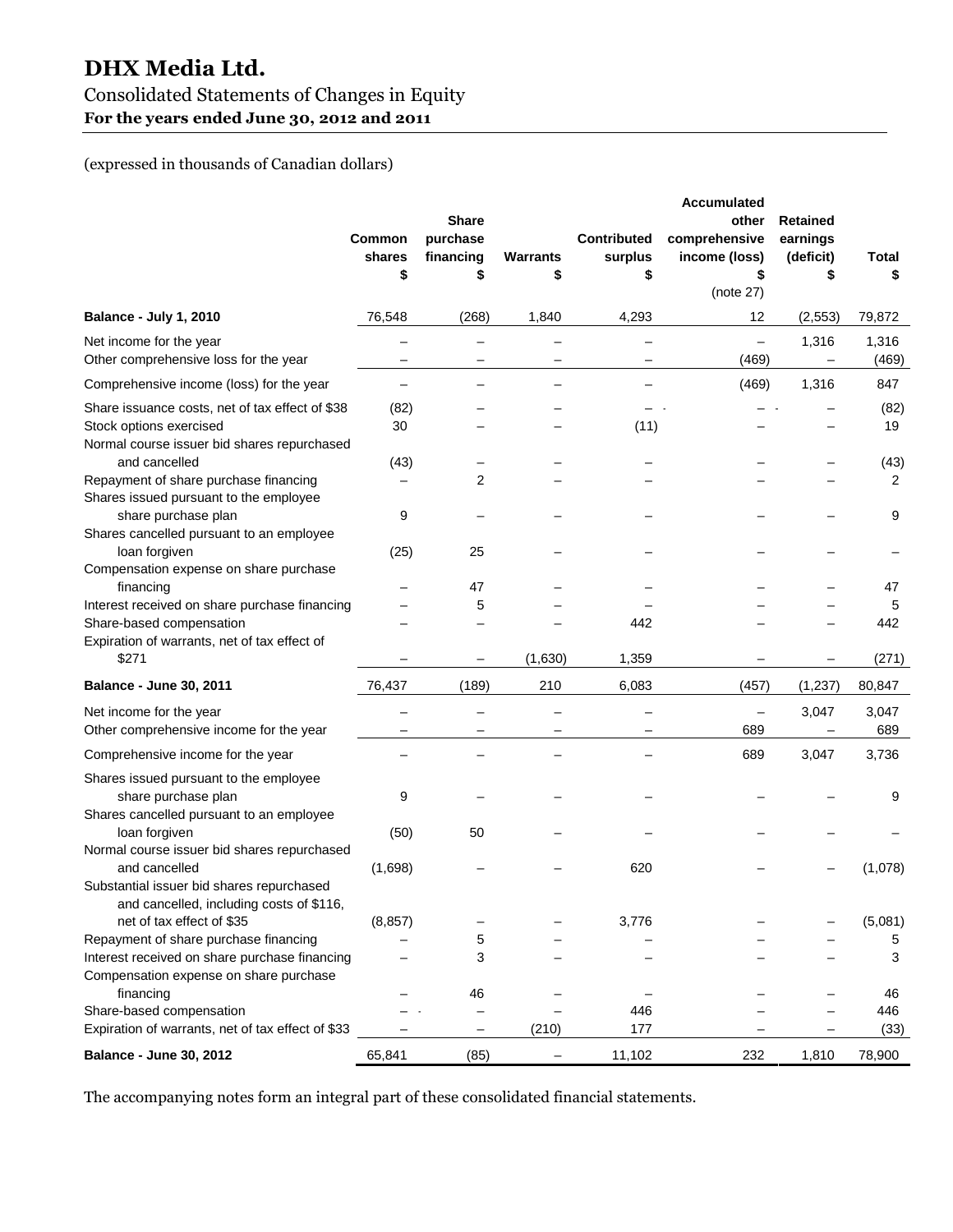|                                                                         | 2012   | 2011   |
|-------------------------------------------------------------------------|--------|--------|
| <b>Revenues</b> (note 26)                                               | 72,647 | 55,409 |
| Direct production costs and amortization of film and television         |        |        |
| produced                                                                | 47,928 | 33,137 |
|                                                                         | 24,719 | 22,272 |
| <b>Operating expenses (income)</b>                                      |        |        |
| Amortization of acquired library                                        | 617    | 611    |
| Amortization of property, plant and equipment and intangible assets     | 2,538  | 2,134  |
| Development expenses and other                                          | 773    | 1,186  |
| Impairment in value of investment in film and television programs       | 515    | 450    |
| Selling, general and administrative                                     | 16,077 | 15,930 |
| Share of loss of associates                                             | 146    | 333    |
| Realized loss on disposals of short-term investment and property, plant |        |        |
| and equipment                                                           | 224    |        |
| Finance income, net (note 19)                                           | (151)  | (2)    |
|                                                                         | 20,739 | 20,642 |
| Income before income taxes                                              | 3,980  | 1,630  |
| Provision for (recovery of) income taxes                                |        |        |
| Current income taxes                                                    | 147    | 978    |
| Deferred income taxes                                                   | 786    | (664)  |
|                                                                         | 933    | 314    |
| Net income for the years                                                | 3,047  | 1,316  |
| <b>Basic earnings per common share (note 24)</b>                        | 0.05   | 0.02   |
| Diluted earnings per common share (note 24)                             | 0.05   | 0.02   |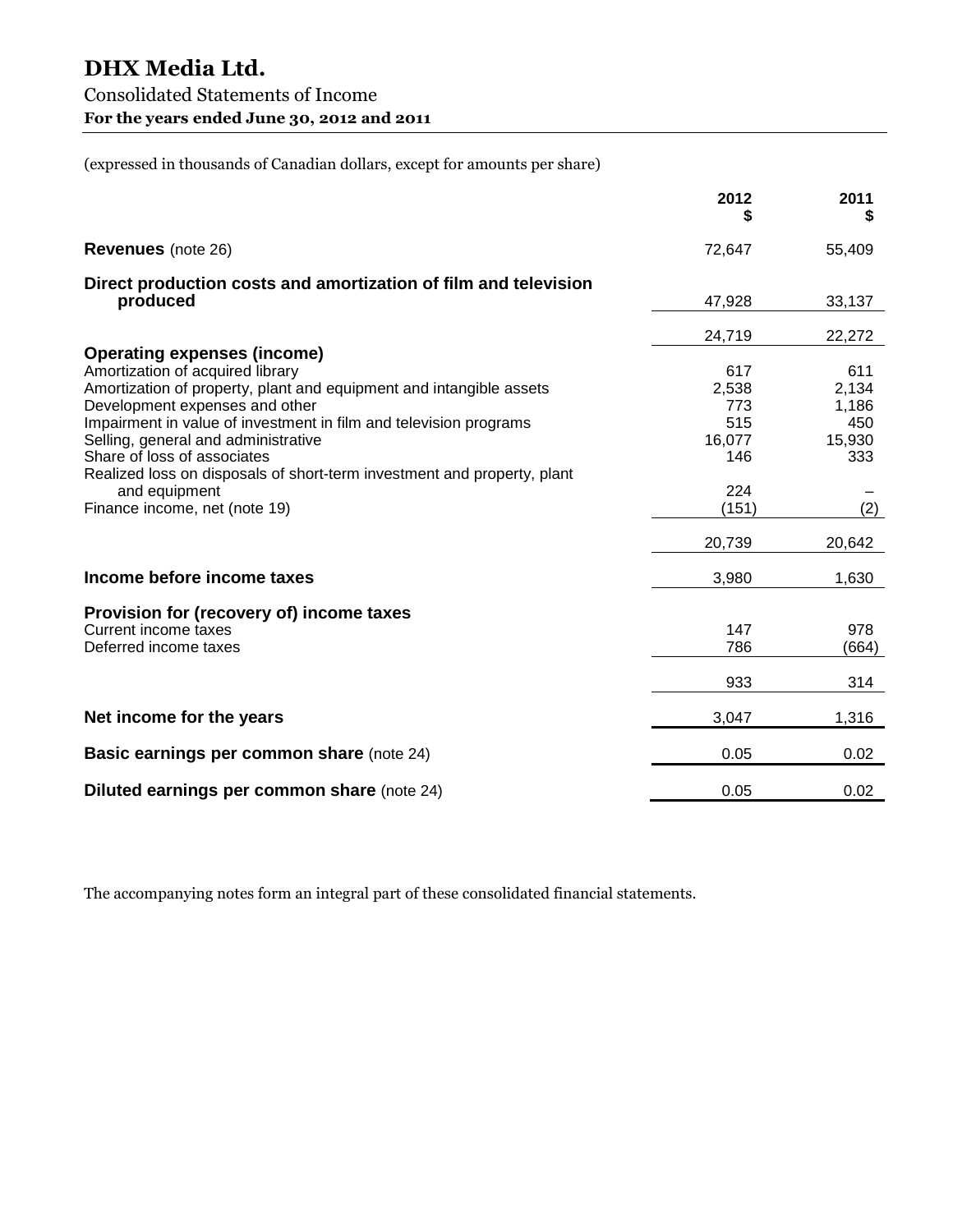# **DHX Media Ltd.**

## Consolidated Statements of Comprehensive Income **For the years ended June 30, 2012 and 2011**

(expressed in thousands of Canadian dollars)

|                                                                                                                                                                         | 2012<br>\$ | 2011  |
|-------------------------------------------------------------------------------------------------------------------------------------------------------------------------|------------|-------|
| Net income for the years                                                                                                                                                | 3,047      | 1,316 |
| Other comprehensive income (loss)                                                                                                                                       |            |       |
| Cumulative translation adjustment<br>Realized loss on available-for-sale investments, net of tax<br>Changes in fair value of available-for-sale investments, net of tax | 602<br>80  | (476) |
| Other comprehensive income (loss) for the years                                                                                                                         | 689        | (469) |
| Comprehensive income for the years                                                                                                                                      | 3,736      | 847   |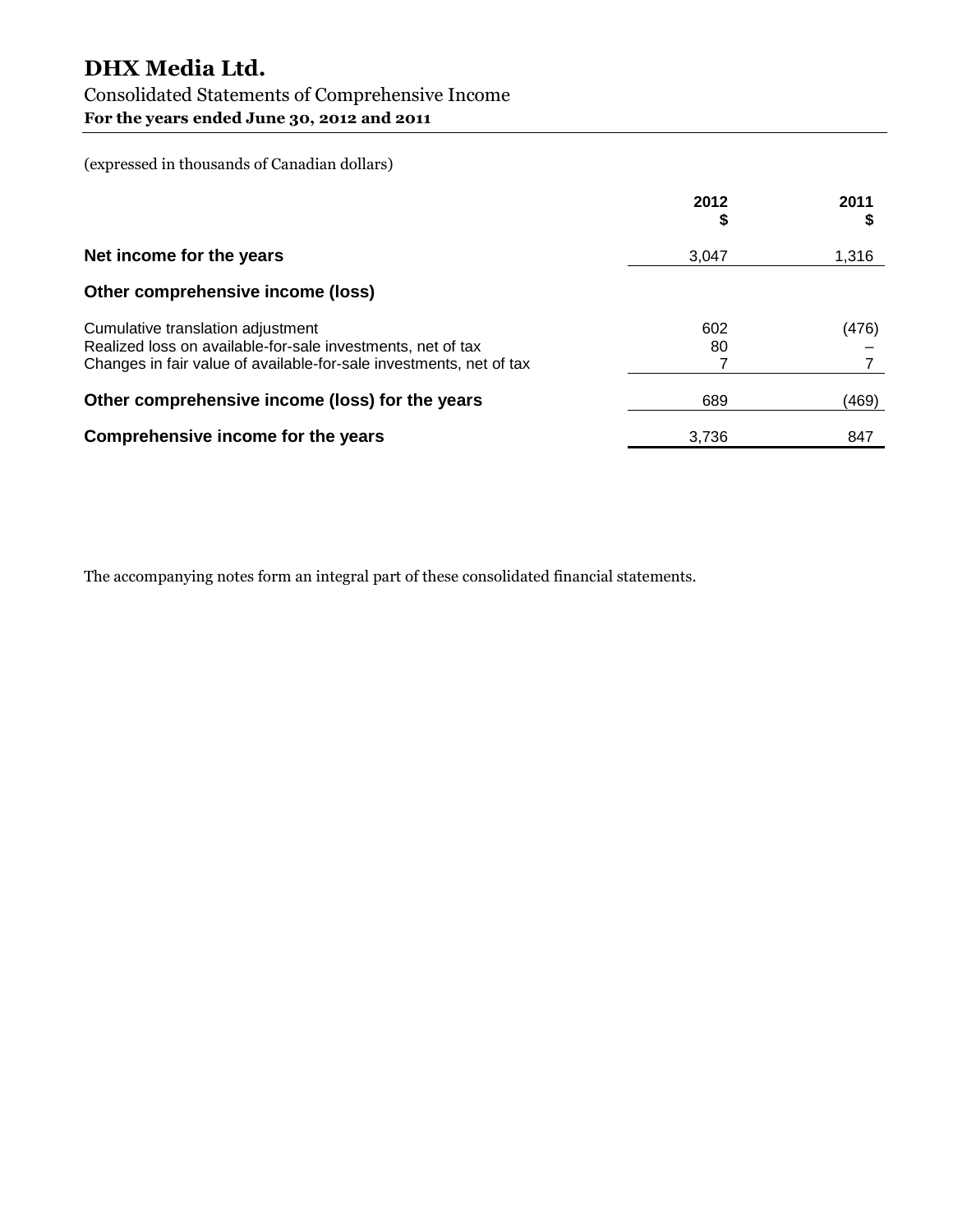(expressed in thousands of Canadian dollars)

|                                                                                                                                   | 2012                | 2011              |
|-----------------------------------------------------------------------------------------------------------------------------------|---------------------|-------------------|
| Cash provided by (used in)                                                                                                        |                     |                   |
| <b>Operating activities</b>                                                                                                       |                     |                   |
| Net income for the years                                                                                                          | 3,047               | 1,316             |
| Charges (credits) to income not involving cash                                                                                    |                     |                   |
| Amortization of film and television programs                                                                                      | 9,967               | 13,099            |
| Amortization of acquired library                                                                                                  | 617                 | 611               |
| Amortization of property, plant and equipment                                                                                     | 1,700               | 1,184             |
| Amortization of intangible assets<br>Unrealized foreign exchange loss                                                             | 838<br>57           | 949<br>11         |
| Impairment in value of investment in film and television programs                                                                 | 515                 | 450               |
| Realized loss on sale of short-term investment                                                                                    | 80                  |                   |
| Share of loss of associates                                                                                                       | 146                 | 333               |
| Share-based compensation                                                                                                          | 492                 | 489               |
| Interest on promissory notes                                                                                                      | 3                   | 5                 |
| Deferred tax expense (recovery)                                                                                                   | 786                 | (664)             |
|                                                                                                                                   | 18,248              | 17,783            |
|                                                                                                                                   | (16,078)            | (16, 646)         |
| Net investment in film and television programs<br>Net change in non-cash working capital balances related to operations (note 25) | 12,084              | 14,242            |
|                                                                                                                                   |                     |                   |
| Cash provided by operating activities                                                                                             | 14,254              | 15,379            |
| <b>Financing activities</b>                                                                                                       |                     |                   |
| Proceeds from issuance of common shares and warrants, net of issuance costs                                                       |                     | (163)             |
| Proceeds from issuance of common shares related to employee share purchase plan                                                   | 9                   | 29                |
| Proceeds from repayment of employee share purchase loan                                                                           | 5                   | 2                 |
| Common shares repurchased and cancelled                                                                                           | (6, 193)            |                   |
| Proceeds from (repayment of) bank indebtedness<br>Repayment of interim production financing                                       | (2,535)<br>(10,227) | 4,950<br>(7, 392) |
| Proceeds from of long-term debt                                                                                                   | 4,000               |                   |
| Repayment of long-term debt and obligations under capital leases                                                                  | (1, 478)            | (545)             |
| Cash provided by (used in) financing activities                                                                                   | (16, 419)           | (3, 119)          |
|                                                                                                                                   |                     |                   |
| <b>Investing activities</b><br><b>Business acquisitions</b>                                                                       |                     | (8,016)           |
| Acquisitions of short-term investments                                                                                            | (7, 185)            | (4,009)           |
| Proceeds on disposal of short-term investments                                                                                    | 10,009              | 4,030             |
| Acquisition of property, plant and equipment                                                                                      | (1, 197)            | (1, 944)          |
| Loss on disposal of property, plant and equipment                                                                                 | 144                 |                   |
| Cash provided by (used in) investing activities                                                                                   | 1,771               | (9,939)           |
| Effect of foreign exchange rate changes on cash                                                                                   | 35                  | (72)              |
| Net change in cash during the years                                                                                               | (359)               | 2,249             |
| <b>Cash - Beginning of years</b>                                                                                                  | 19,525              | 17,276            |
| Cash - End of years                                                                                                               | 19,166              | 19,525            |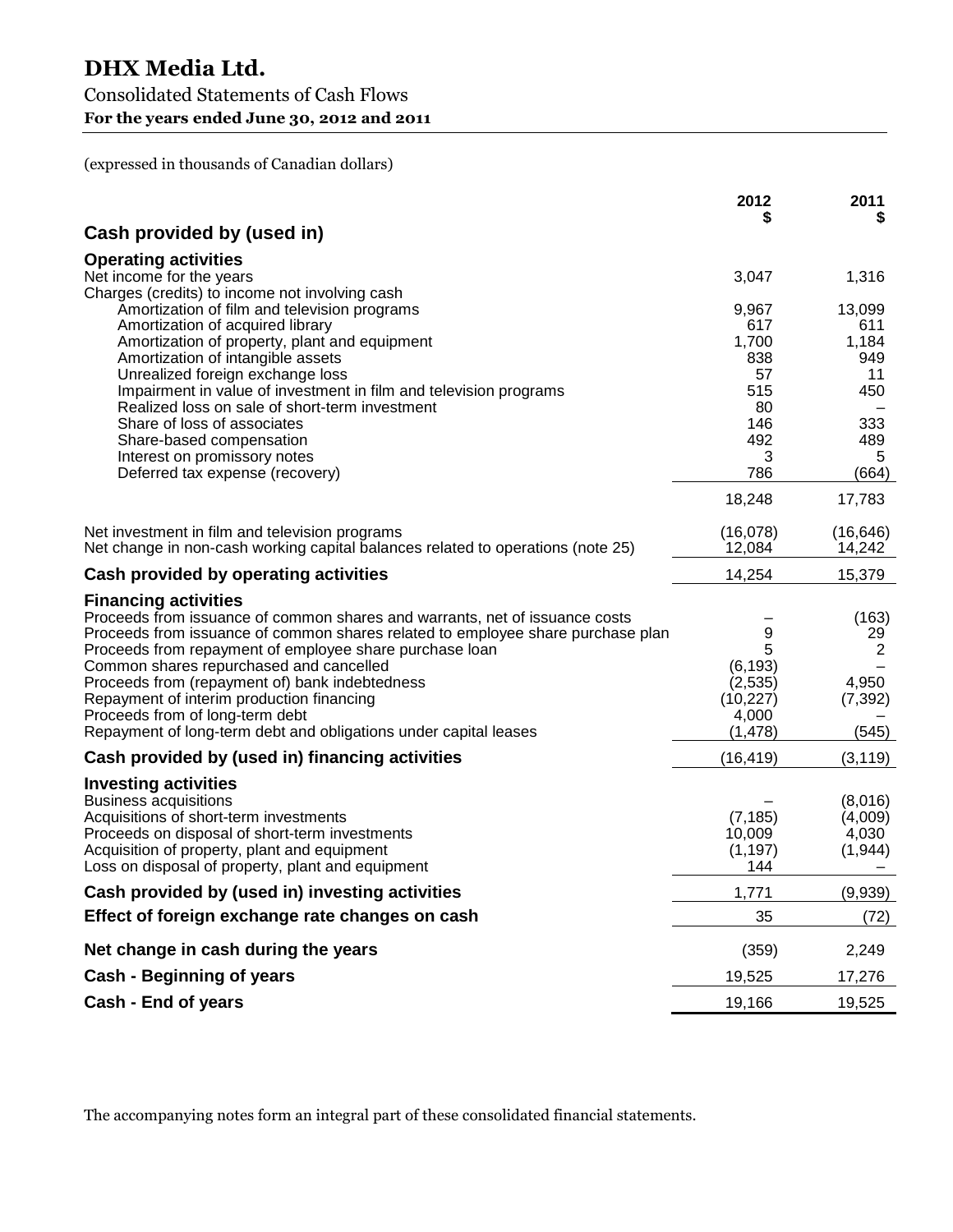## **1 Nature of business**

DHX Media Ltd. (the "Company") is a public company, and the ultimate parent, whose common shares are traded on the Toronto Stock Exchange (TSX), admitted on May 19, 2006 (symbol DHX). The Company, incorporated on February 12, 2004 under the laws of the Province of Nova Scotia, Canada, and continued on April 25, 2006 under the Canada Business Corporation Act, develops, produces and distributes films and television programs for the domestic and international markets. The address of the Company's head office is 1478 Queen Street, Halifax, Nova Scotia, Canada, B3J 2H7.

## **2 Basis of preparation and adoption of IFRS**

The Company prepares its consolidated financial statements in accordance with Canadian generally accepted accounting principles as set out in the Handbook of the Canadian Institute of Chartered Accountants ("CICA Handbook"). In 2010, the CICA Handbook was revised to incorporate International Financial Reporting Standards ("IFRS"), and requires publicly accountable enterprises to apply such standards effective for years beginning on or after January 1, 2011. Accordingly, the Company has commenced reporting in accordance with IFRS in these consolidated financial statements. In these consolidated financial statements, the term "Canadian GAAP" refers to Canadian generally accepted accounting principles prior to the adoption of IFRS.

These consolidated financial statements have been prepared in accordance with IFRS. Subject to certain transition elections disclosed in note 4, the Company has consistently applied the same accounting policies in its opening IFRS balance sheet at July 1, 2010 and throughout all periods presented, as if these policies had always been in effect. Note 4 discloses the impact of the transition to IFRS on the Company's reported balance sheets, financial performance and cash flows, including the nature and effect of significant changes in accounting policies from those used in the Company's consolidated financial statements for the year ended June 30, 2011.

The policies applied in these consolidated financial statements are based on IFRS issued and outstanding as of September 27, 2012, the date the Board of Directors approved the statements.

## **3 Significant accounting policies, judgments and estimation uncertainty**

## **Significant accounting policies**

The significant accounting policies used in the preparation of these consolidated financial statements are described below:

#### **Basis of measurement**

The consolidated financial statements have been prepared under a historical cost basis, except for certain financial assets and financial liabilities, including derivative instruments that are measured at fair value.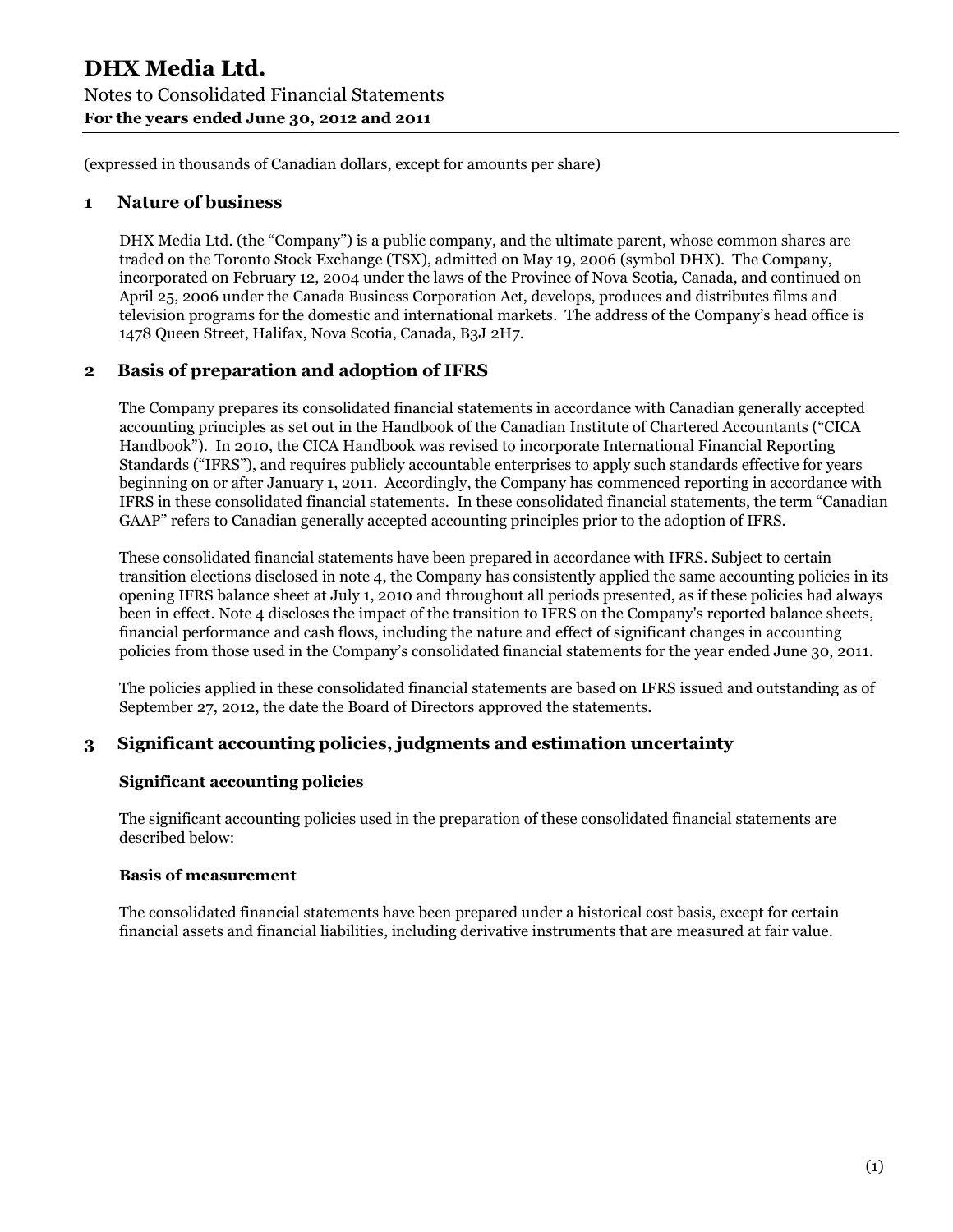## **3 Significant accounting policies, judgments and estimation uncertainty** (continued)

#### **Consolidation**

The consolidated financial statements include the accounts of DHX Media Ltd. and all of its subsidiaries. The financial statements of all subsidiaries are prepared for the same reporting period, using the consistent accounting policies. Intercompany accounts, transactions, income and expenses and unrealized gains and losses resulting from transactions amongst the consolidated companies have been eliminated upon consolidation.

Subsidiaries are those entities, including special purpose entities, which the Company controls by having the power to govern the financial and operating policies. The existence and effect of potential voting rights that are currently exercisable or convertible are considered when assessing whether the Company controls another entity. Subsidiaries are fully consolidated from the date on which control is obtained by the Company and are deconsolidated from the date that control ceases.

Certain special purpose entities are consolidated by the Company where it does not own, directly or indirectly, through subsidiaries, more than half of the voting power, but where the Company has determined that it has either sufficient power to govern the financial and operating policies of the entities, the power to appoint or remove the majority of the members of Board of Directors of the entities or the power to cast the majority of votes at meetings of the Board of Directors of the entities in such a manner that control is considered to exist.

#### **Investments in associates**

Associates are entities over which the Company has significant influence, but not control. The financial results of the Company's investments in its associates are included in the Company's results according to the equity method. Subsequent to the acquisition date, the Company's share of profits or losses of associates is recognized in the statement of income and its share of other comprehensive income of associates is included in the other comprehensive income account.

Unrealized gains on transactions between the Company and an associate are eliminated to the extent of the Company's interest in the associate. Unrealized losses are also eliminated unless the transaction provides evidence of an impairment of the asset transferred. Dilution gains and losses arising from changes in interests in investments in associates are recognized in the statement of income.

The Company assesses at each year-end whether there is any objective evidence that its interests in associates are impaired. If impaired, the carrying value of the Company's share of the underlying assets of associates is written down to its estimated recoverable amount (being the higher of fair value less cost to sell and value in use) and charged to the statement of income.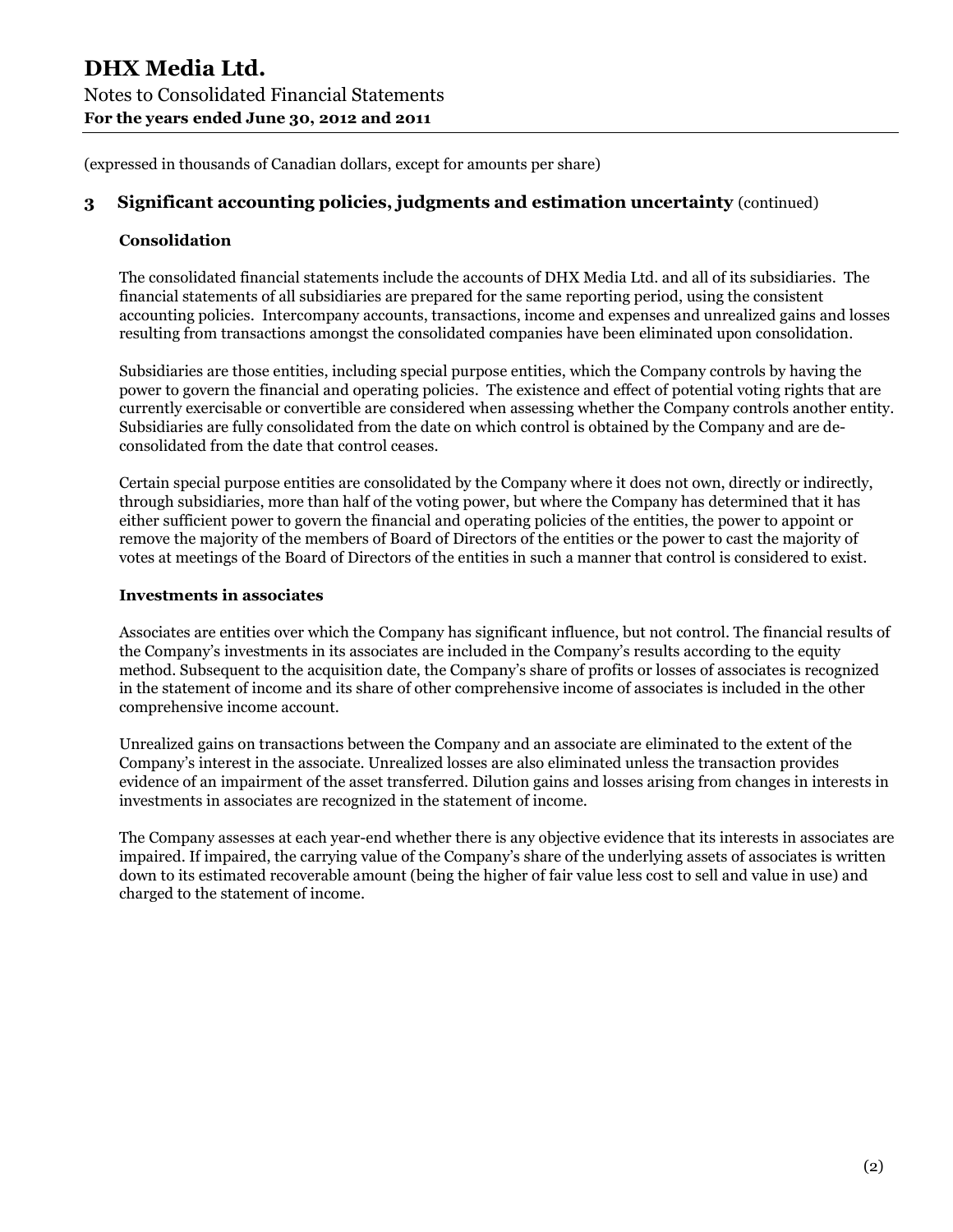## **3 Significant accounting policies, judgments and estimation uncertainty** (continued)

#### **Segmented reporting**

The Company has a single operating segment which is reported in a manner consistent with the internal reporting provided to the chief operating decision making group. The chief operating decision making group that is responsible for allocating resources and assessing performance of the operating segment has been identified as the Chief Executive Officer, Chief Financial Officer and Chief Operating Officer. In measuring performance, the Company does not distinguish or group its operations on a geographical or any other basis and, accordingly, has a single reportable segment for disclosure purposes.

#### **Foreign currency translation**

(i) Functional and presentation currency

Items included in the financial statements of each consolidated entity of the Company are measured using the currency of the primary economic environment in which the entity operates (the "functional currency"). Primary and secondary indicators are used to determine the functional currency (primary indicators have priority over secondary indicators). The primary indicator which applies to the Company is the currency that mainly influences revenues and expenses. Secondary indicators include the currency in which funds from financing activities are generated. For the Company and all subsidiaries other than Wildbrain, the Canadian dollar has been determined to be the functional currency. For Wildbrain, the functional currency is the US dollar. These consolidated financial statements are presented in Canadian dollars, which is the Company's functional currency. The financial statements of consolidated entities that have a functional currency other than Canadian dollars ("foreign operations") are translated into Canadian dollars as follows:

- (a) assets and liabilities at the closing rate at the date of the balance sheet, and
- (b) income and expenses at the average rate for the period (as this is considered to be a reasonable approximation of actual rates).

All resulting changes are recognized in other comprehensive income as cumulative translation adjustments.

When the Company disposes of its entire interest in a foreign operation, or loses control, joint control, or significant influence over a foreign operation, the foreign currency gains or losses accumulated in other comprehensive income related to the foreign operation are recognized in profit or loss. If the Company disposes of part of an interest in a foreign operation which remains a subsidiary, a proportionate amount of foreign currency gains or losses accumulated in other comprehensive income related to the subsidiary is reallocated between controlling and non-controlling interests.

(ii) Transactions and balances

Foreign currency transactions are translated into the functional currency using the exchange rates prevailing at the dates of the transactions. Foreign exchange gains and losses resulting from the settlement of foreign currency transactions and from the translation, at year-end exchange rates, of monetary assets and liabilities denominated in currencies other than the functional currency are recognized in the statement of income.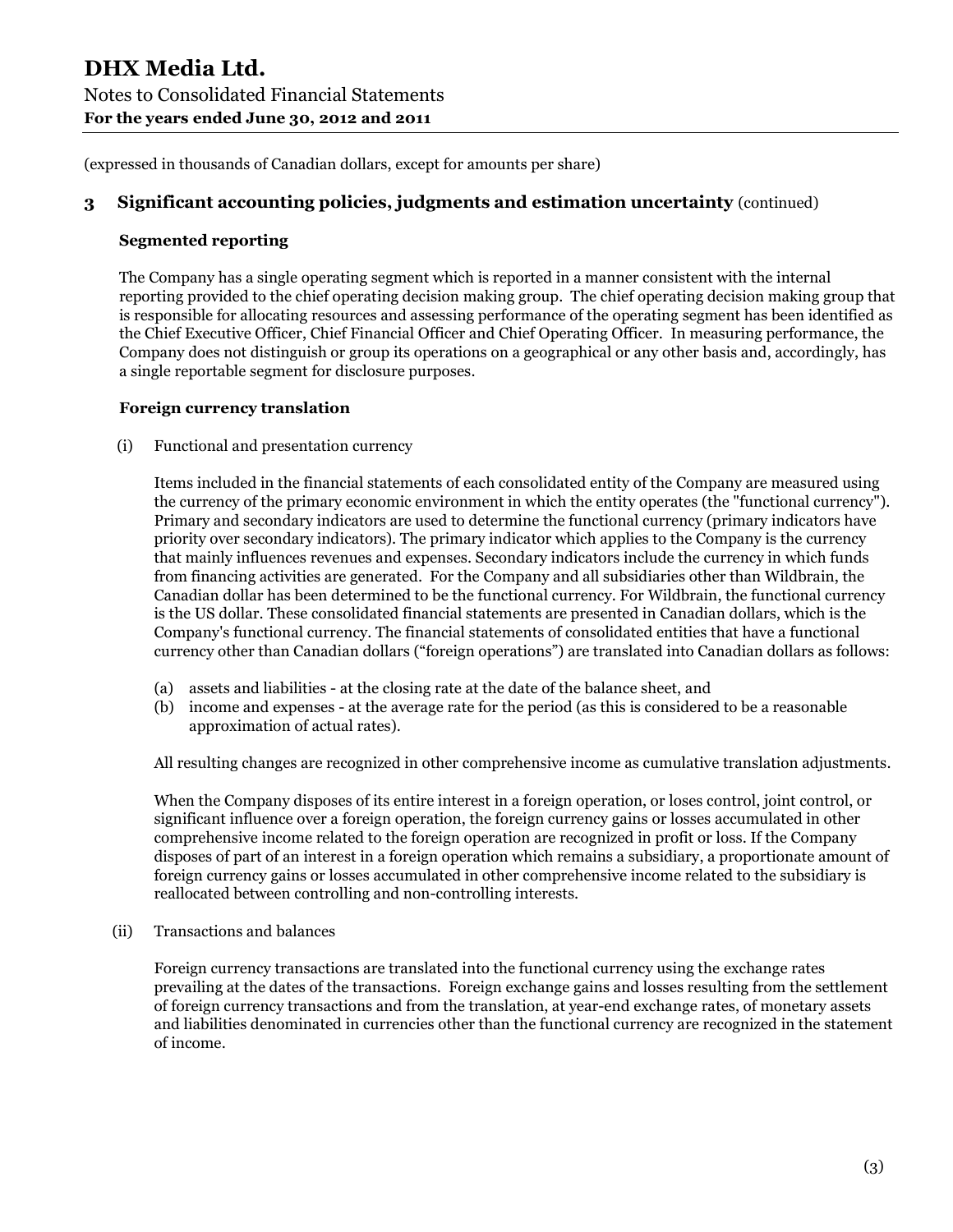## **3 Significant accounting policies, judgments and estimation uncertainty** (continued)

#### **Revenue recognition**

Revenue from the licensing of film and television programs is recognized when:

- (a) the production has been completed;
- (b) the contractual delivery arrangements have been satisfied and the Company retains neither continuing managerial involvement to the degree usually associated with the ownership nor effective control over the goods sold;
- (c) the licensing period has commenced;
- (d) the amount of revenue can be measured reliably;
- (e) collectability of proceeds is probable; and
- (f) the costs incurred or to be incurred in respect of the contractual arrangement can be measured reliably.

Cash payments received or advances currently due pursuant to a broadcast license or distribution arrangement are recorded as deferred revenue until all of the foregoing conditions of revenue recognition have been met.

Revenues from production services for third parties and new media revenue on the Company's proprietary productions are recognized on a percentage-of-completion basis. Percentage-of-completion is based upon the proportion of costs incurred in the current period to total expected costs. A provision is made for the entire amount of future estimated losses, if any, on productions-in-progress.

Revenue from live tours is recorded in the period in which the show is performed, amount of revenue can be reliably measured, the costs incurred or to be incurred can be measured and collectability is reasonably assured. Merchandising revenue is recognized at the point of sale to customers.

Royalty revenue is accrued for royalty streams for which the receipt of revenue is probable and is recognized in accordance with the substance of the relevant agreements and statements received from third party agents.

#### **Investment in film and television programs**

Investment in film and television programs represents the balance of costs of film and television programs which have been produced by the Company or for which the Company has acquired distribution rights and the Company's right to participate in certain future cash flows of film and television programs produced and distributed by other unrelated parties ("Acquired Participation Rights"). Investment in film and television programs also includes acquired film and television libraries or properties that are in production.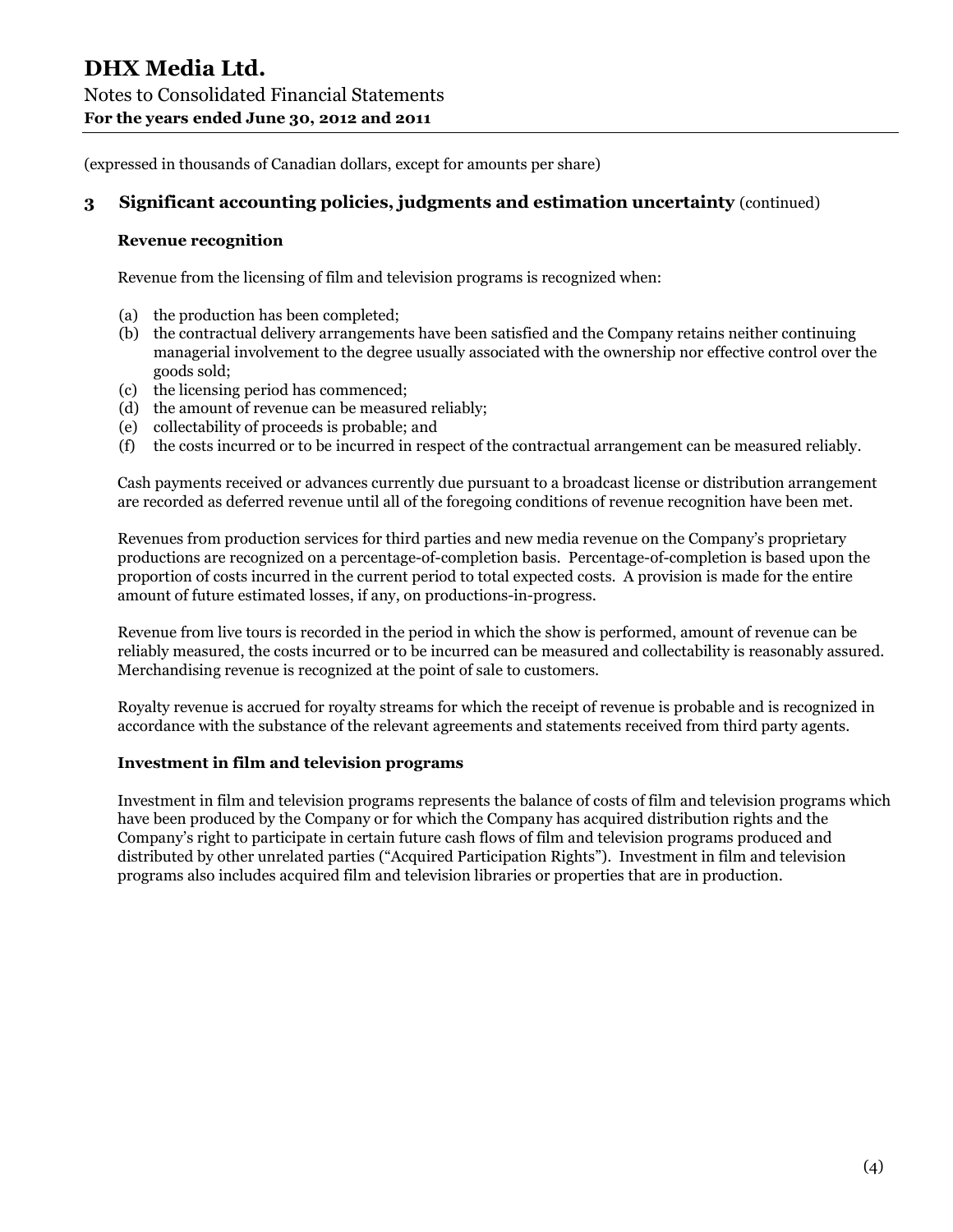## **3 Significant accounting policies, judgments and estimation uncertainty** (continued)

## **Investment in film and television programs** (continued)

Costs of acquiring and producing film and television programs are capitalized. The costs are measured net of federal and provincial program contributions earned and are charged to income using the individual film forecast method, whereby capitalized costs are charged to income and ultimate participation costs are accrued in the proportion that current revenue bears to management's estimate of ultimate revenue expected to be recognized from the exploitation, exhibition or licensing of the film or television program. For film and television programs produced by the Company, capitalized costs include all direct production and financing costs incurred during production that are expected to benefit future periods. Financing costs are capitalized to the costs of a film or television program until substantially all of the activities necessary to prepare the film or television program for delivery are complete. Capitalized production costs do not include charges for losses on properties sold or abandoned. For episodic television series, until estimates of secondary market revenue can be established, capitalized costs for each episode produced are limited to the amount of revenue contracted for each episode. Costs in excess of this limitation are expensed as incurred on an episode-by-episode basis. Production financing provided by third parties that acquire substantive equity participation is recorded as a reduction of the cost of the production. Acquired participation costs are recognized initially at the amounts paid or the fair value of amounts due to the counterparty.

For films other than episodic television series and acquired libraries, ultimate revenue includes estimates over a period not to exceed ten years following the date of initial release. For episodic television series, ultimate revenue includes estimates of revenue over a period not to exceed ten years from the date of delivery of the first episode or, if still in production, five years from the date of delivery of the most recent episode, if later. For acquired film and television libraries previously released, ultimate revenue includes estimates of revenue over a period not to exceed twenty years from the date of acquisition.

Investments in film and television programs are included within current assets. The normal operating cycle of the Company can be greater than 12 months.

Ultimate revenue estimates are prepared on a title-by-title basis and are reviewed periodically based on current market conditions. For film, ultimate revenue estimates include box office receipts, sale of DVDs, licensing of television broadcast rights and licensing of other ancillary film rights to third parties. For television programs, ultimate revenue estimates include licensed rights to broadcast television programs in development and rights to renew licenses for episodic television programs in subsequent seasons. Ultimate revenue includes estimates of secondary market revenue for produced episodes only when the Company can demonstrate through its experience or industry norms that the number of episodes already produced, plus those for which a firm commitment exists and the Company expects to deliver, can be licensed successfully in the secondary market. Ultimate estimates of future revenue involve measurement uncertainty and it is therefore possible that reductions in the carrying value of investment in film and television programs may be required as a consequence of changes in management's future revenue estimates.

The valuation of investment in film and television programs (including Acquired Participation Rights), is reviewed on a title-by-title basis when an event or change in circumstances indicates that the net realizable value of a film or television program or the acquired participation right is less than its cost. The net realizable value of the film or television program is determined using management's estimates of future revenues and costs under a discounted cash flow approach. A write-down is recorded equivalent to the amount by which the costs exceed the estimated net realizable value of the film or television program or acquired participation right.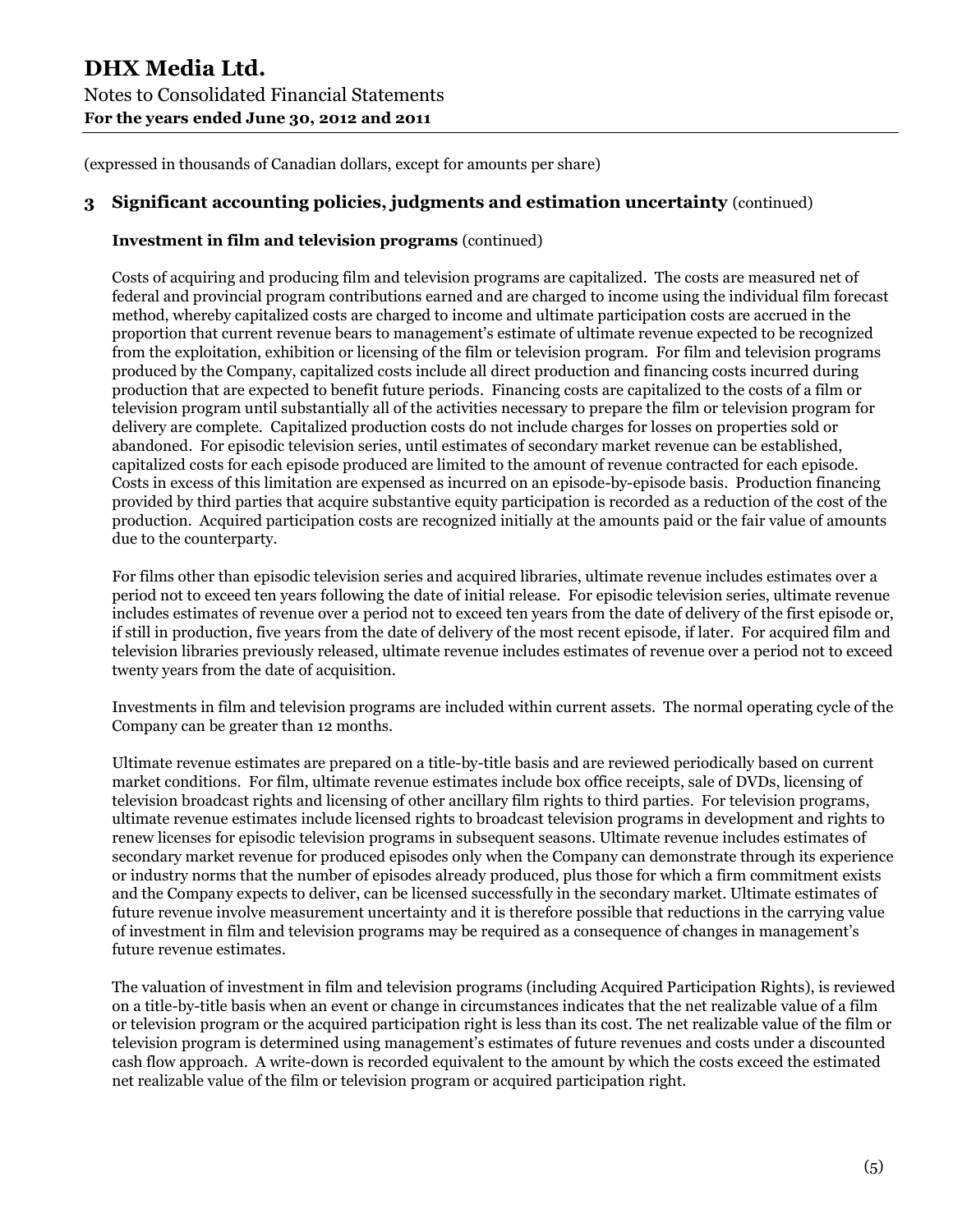## **3 Significant accounting policies, judgments and estimation uncertainty** (continued)

#### **Development costs**

Development costs include costs of acquiring film rights to books, stage plays or original screenplays and costs to adapt such projects. Such costs are capitalized and included in investment in film and television programs upon commencement of production. Advances or contributions received from third parties to assist in development are deducted from these costs. Projects in development are written off as development expenses at the earlier of the date determined not to be recoverable or when projects under development are abandoned, or three years from the date of the initial recognition of the investment, if there have been no active development milestones or significant development expenditures within the last year.

## **Property, plant and equipment**

Property, plant and equipment are carried at historical cost, less accumulated amortization and accumulated impairment losses. Subsequent costs are included in the asset's carrying amount or recognized as a separate asset, as appropriate, only when it is probable that future economic benefits associated with the item will flow to the Company and the cost can be measured reliably. The carrying amount of a replaced asset is derecognized when replaced. Repairs and maintenance costs are charges to the statement of income during the period in which they are incurred. Amortization is provided, commencing when the asset is available for use, over the estimated useful life of the asset, using the following annual rates and methods:

| <b>Building</b>                         | 4% by declining balance                                    |
|-----------------------------------------|------------------------------------------------------------|
| Furniture, fixtures and other equipment | 5% - 20% by declining balance                              |
| Computer equipment                      | 30% by declining balance                                   |
| Post-production equipment               | 30% by declining balance                                   |
| Computer software                       | 2 years straight-line                                      |
| Website design                          | 2 years straight-line                                      |
| Leasehold improvements                  | 5 years straight-line and straight-line over term of lease |

The Company allocates the amount initially recognized in respect of an item of property, plant and equipment to its significant parts and depreciates separately each such part. Residual values, method of amortization and useful lives of the assets are reviewed annually and adjusted if appropriate.

Gains and losses on disposals of property, plant and equipment are determined by comparing the proceeds with the carrying amount of the asset and are included as part of other gains and losses in the statement of income.

#### **Goodwill**

Goodwill represents the cost of acquired businesses in excess of the fair value of net identifiable assets acquired at the date of acquisition. Goodwill is carried at cost less any accumulated impairment losses and is not subject to amortization. Goodwill is tested for impairment annually or more frequently if events or circumstances indicate that the asset might be impaired. Goodwill is allocated to a cash generating unit ("CGU"), or group of CGU's, which is the lowest level within an entity at which the goodwill is monitored for internal management purposes, which is not higher than an operating segment. Impairment is tested by comparing the recoverable amount of goodwill assigned to a CGU or group of CGU's to its carrying value.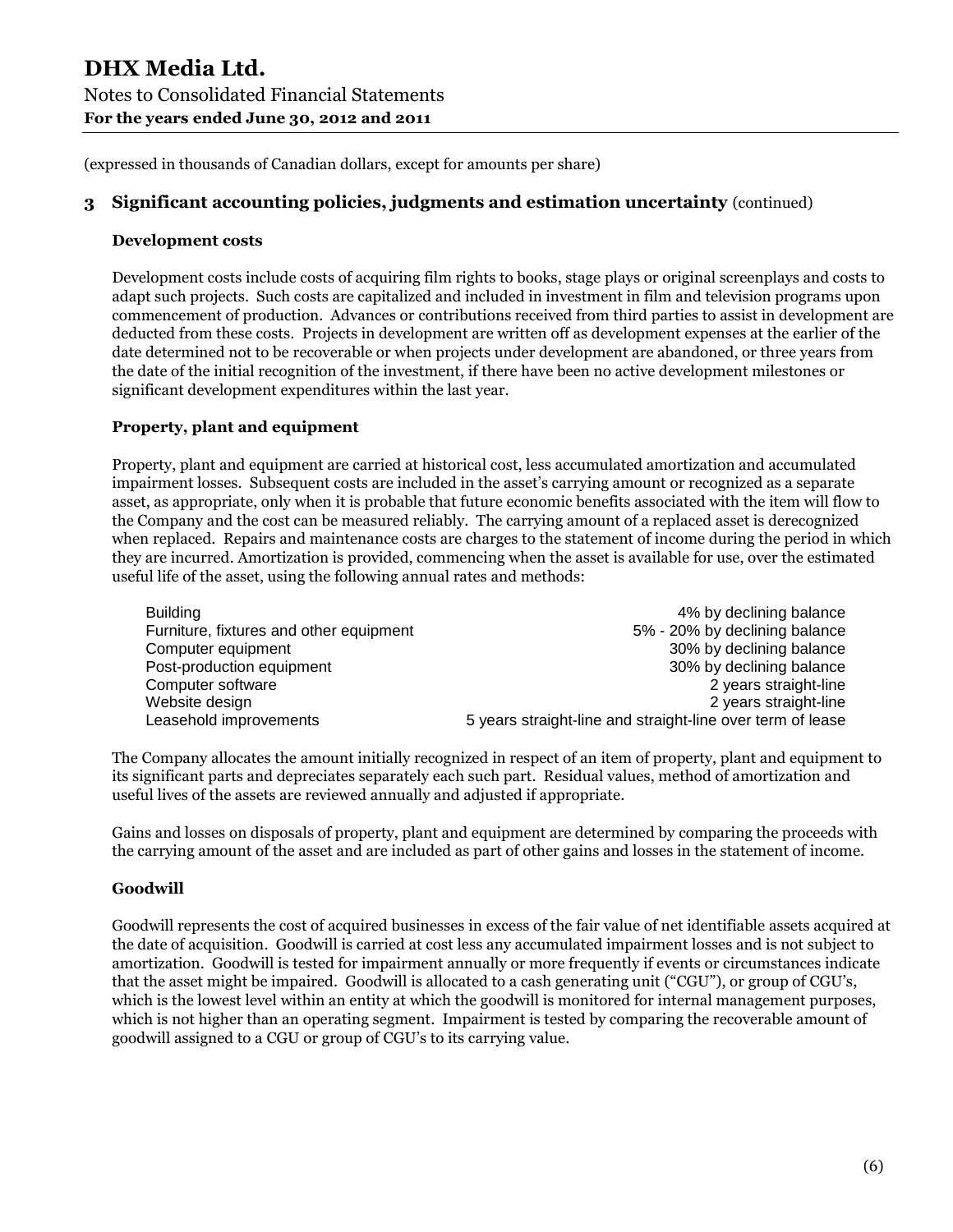## **3 Significant accounting policies, judgments and estimation uncertainty** (continued)

#### **Identifiable intangible assets**

Identifiable intangible assets are carried at cost, including amounts of purchase price allocations upon acquisitions. Amortization is provided on a straight-line basis over the estimated useful life of the assets, using the following annual rates and methods:

Production backlog 2 to 3 years straight-line Broadcaster relationships 7 to 10 years straight-line Customer and distribution relationships 10 years straight-line Non-compete contracts and brands 3 to 9 years straight-line Production software **5** years straight-line

#### **Impairment of non-financial assets**

Property, plant and equipment and intangible assets are tested for impairment whenever events or changes in circumstances indicate that the carrying amount may not be recoverable. Long-lived assets that are not amortized are subject to an annual impairment test. For the purposes of measuring recoverable amounts, assets are grouped into CGU's. The recoverable amount is the higher of an asset's fair value less costs to sell and value in use, being the present value of the expected future cash flows of the relevant CGU. An impairment loss is recognized for the amount by which the asset's carrying amount exceeds its recoverable amount.

#### **Borrowing costs**

Borrowing costs directly attributable to the acquisition, construction or production of qualifying assets, including investment in films and property, plant and equipment, are added to the cost of those assets, until such time as the assets are substantially complete and ready for use. All other borrowing costs are recognized as a finance expense in the statement of income in the period in which they are incurred.

#### **Government financing and assistance**

The Company has access to several government programs, including tax credits that are designed to assist film and television production and distribution in Canada. Amounts received or receivable in respect of production assistance are recorded as a reduction of the production costs of the applicable production. Government assistance with respect to distribution rights is recorded as a reduction of investment in film and television programs. Government assistance towards current expenses is recorded as a reduction of the applicable expense item.

#### **Provisions**

Provisions are recognized when the Company has a present legal or constructive obligation as a result of past events; it is more likely than not that an outflow of resources will be required to settle the obligation; and the amount can be reliably estimated. Provisions are measured at management's best estimate of the expenditure required to settle the obligation at the end of the reporting period, and are discounted to present value where the effect is material. The Company performs evaluations to identify onerous contracts and, where applicable, records provisions for such contracts.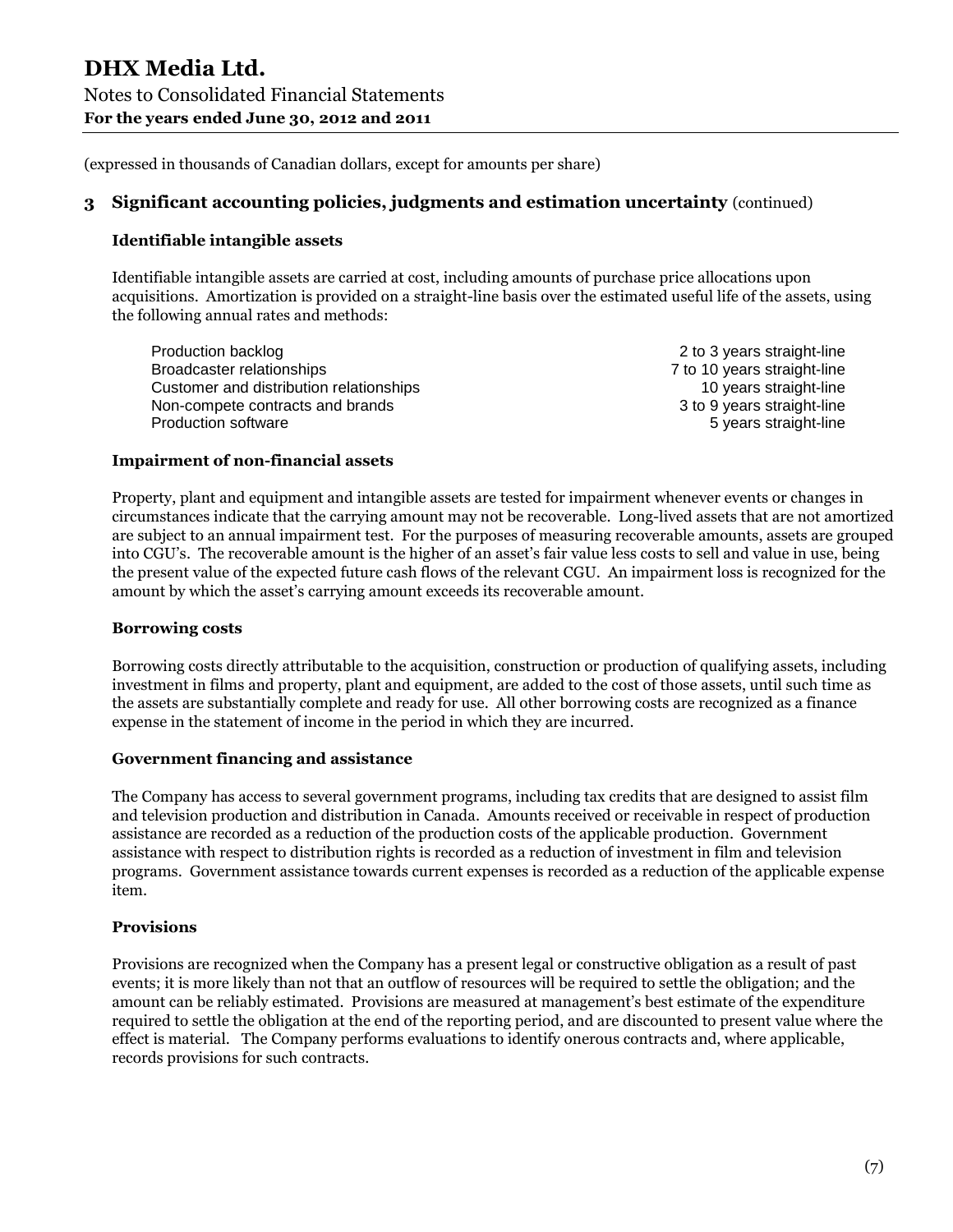## **3 Significant accounting policies, judgments and estimation uncertainty** (continued)

#### **Leases**

Upon initial recognition, the Company classifies all leases as either a finance lease or an operating lease, depending on the substance of the transaction. Finance leases are classified as such because they are found to transfer substantially all the rewards incidental to ownership of the asset to the lessee, whereas operating leases are classified as such because they are not found to meet the criteria required for classification as a finance lease. Upon commencement of the lease, finance leases are recorded as assets with corresponding liabilities in the statements of financial position at the lower of the fair value of the leased asset and the present value of the minimum lease payments. The rate used to discount the payments is either the interest rate implicit in the lease or the Company's incremental borrowing rate. The asset is amortized over the term of the lease while the liability is decreased by the actual lease payments and increased by any accretion expense. Payments made under operating leases are charged to the income statement on a straight-line basis over the period of the lease.

#### **Income taxes**

The tax expense for the period comprises current and deferred tax. Tax is recognised in the income statement, except to the extent that it relates to items recognised in other comprehensive income or directly in equity. In this case, the tax is also recognised in other comprehensive income or directly in equity, respectively.

Current tax is the expected tax payable on the taxable income for the period, using tax rates enacted or substantively enacted, at the end of the reporting period, and any adjustment to tax payable in respect of previous periods.

Deferred tax is recognized in respect of temporary differences arising between the tax bases of assets and liabilities and their carrying amounts in the consolidated financial statements, as well as the benefit of losses that are probable to be realized and are available for carry forward to future years to reduce income taxes. Deferred income tax is determined on a non-discounted basis using tax rates and laws that have been enacted or substantively enacted at the balance sheet date and are expected to apply when the deferred tax asset or liability is settled. Deferred tax liabilities are generally recognized for all taxable temporary differences. Deferred tax assets are recognized to the extent that it is probable that the assets can be recovered.

The carrying amount of deferred tax assets is reviewed at the end of each reporting period and reduced to the extent that it is no longer probable that sufficient taxable earnings will be available to allow all or part of the asset to be recovered.

Deferred income tax is provided on temporary differences arising on investments in subsidiaries and associates, except, in the case of subsidiaries, where the timing of the reversal of the temporary difference is controlled by the Company and it is probable that the temporary difference will not reverse in the foreseeable future.

The effect of a change in tax rates on deferred tax assets and liabilities is included in earnings in the period that the change is substantively enacted, except to the extent it relates to items previously recognized outside earnings in which case the rate change impact is recognized in a manner consistent with how the items were originally recognized.

Deferred income tax assets and liabilities are presented as non-current. Tax on income in interim periods is accrued using the tax rate that would be applicable to expected annual total earnings.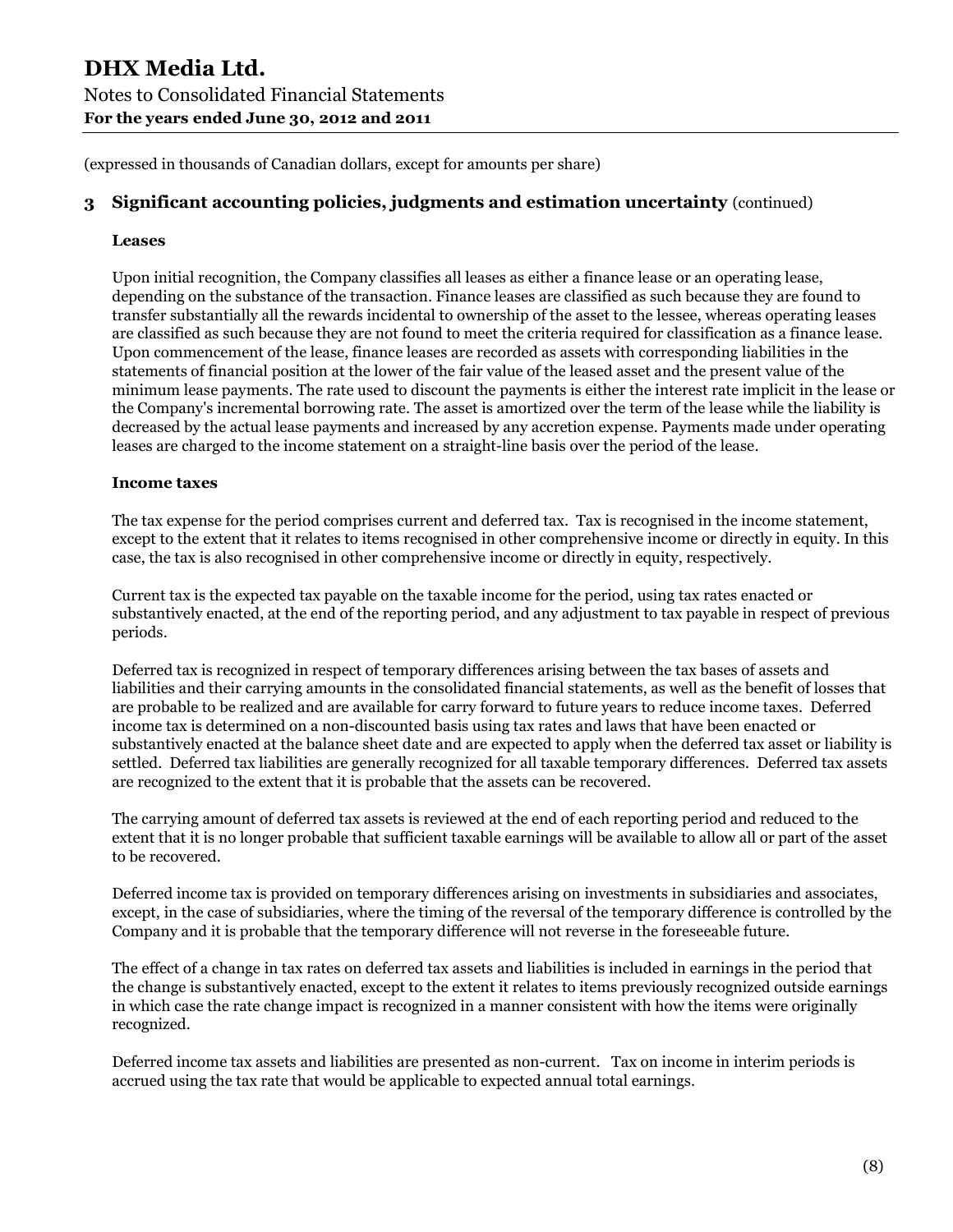## **3 Significant accounting policies, judgments and estimation uncertainty** (continued)

#### **Share-based compensation**

The Company grants stock options to certain directors, officers, employees and consultants of the Company. Stock options vest over periods of up to 4 years and expire after 5 years. Each vesting tranche of stock options is considered a separate award with its own vesting period and estimated grant date fair value. The estimated grant date fair value of each vesting tranche is estimated using the Black-Scholes option pricing model. Compensation expense is recognized over each tranche's vesting period by increasing contributed surplus based on the number of awards expected to vest. The number of awards expected to vest is reviewed at least annually with any impact being recognized immediately.

## **Earnings per share**

Basic earnings per share ("EPS") is calculated by dividing the net income (loss) for the period attributable to equity owners of the Company by the weighted average number of common shares outstanding during the period.

Diluted EPS is calculated by adjusting the weighted average number of common shares outstanding for dilutive instruments. The number of shares included with respect to options, warrants and similar instruments is computed using the treasury stock method. The Company's potentially dilutive common shares comprise stock options granted to employees, and warrants.

#### **Financial instruments**

Financial instruments are classified as follows:

- Short-term investments and long-term investment are classified as "Available-for-Sale". Financial assets classified as Available-for-Sale are recognized initially at fair value plus transaction costs and are subsequently carried at fair value with the changes in fair value recorded in other comprehensive income. Available-for-Sale assets are classified as non-current, unless the investment matures or management expects to dispose of them within twelve months.
- Derivative financial instruments are classified as "Held-for-Trading" and recognized initially on the balance sheet at fair value. Financial assets classified as Held-for-Trading are recognized at fair value with the changes in fair value recorded in net income.
- Cash and trade receivables are classified as "Loans and Receivables". After their initial fair value measurement, they are measured at amortized cost using the effective interest method, less a provision for impairment, established on an account-by-account basis, based on, among other factors, prior experience and knowledge of the specific debtor and management's assessment of the current economic environment.
- Bank indebtedness, accounts payable and accrued liabilities, interim production financing, long-term debt and other liabilities are classified as "Other Financial Liabilities". Other Financial Liabilities are initially recognized at fair value less transaction costs. Subsequent to initial recognition, Other Financial Liabilities are measured at amortized cost using the effective interest method.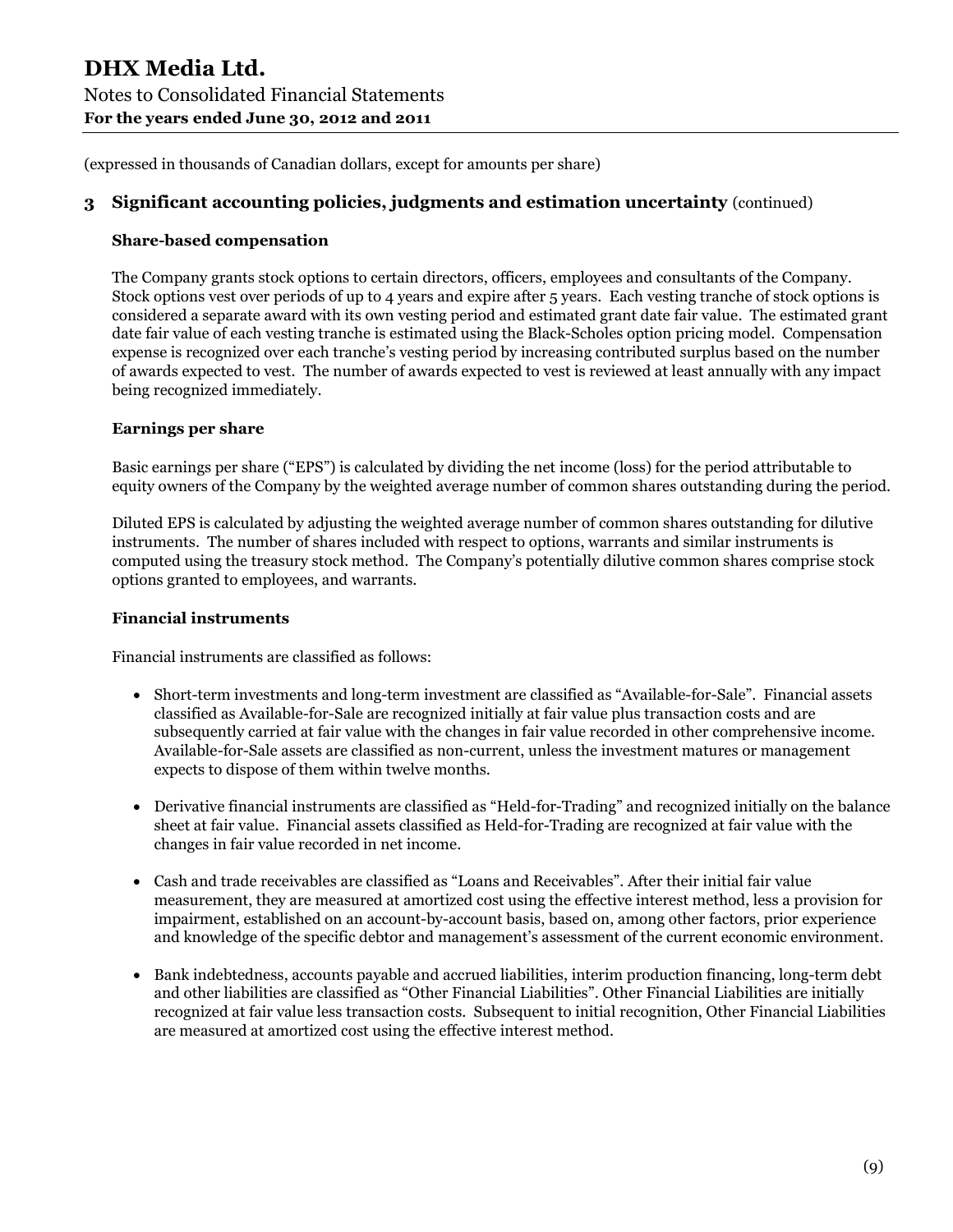## **3 Significant accounting policies, judgments and estimation uncertainty** (continued)

#### **Impairment of financial assets**

At each reporting date, the Company assesses whether there is objective evidence that a financial asset is impaired. A significant or prolonged decline in the fair value of the security below its cost is also evidence that the assets are impaired. If such evidence exists, the Company recognizes an impairment loss, as follows:

- Financial assets carried at amortized cost: The loss is the difference between the amortized cost of the loan or receivable and the present value of the estimated future cash flows, discounted using the instrument's original effective interest rate. The carrying amount of the asset is reduced by this amount either directly or indirectly through the use of an allowance account.
- Available-for-Sale financial assets: The impairment loss is the difference between the original cost of the asset and its fair value at the measurement date, less any impairment losses previously recognized in the statement of income. This amount represents the cumulative loss in accumulated other comprehensive income that is reclassified to net income.

Impairment losses on financial assets carried at amortized cost and available-for-sale debt instruments are reversed in subsequent periods if the amount of the loss decreases and the decrease can be related objectively to an event occurring after the impairment was recognized. Impairment losses on available-for-sale equity instruments are not reversed.

#### **Accounting standards issued but not yet applied**

The Company does not expect to early adopt the following revised standards and amendments. Accordingly, the Company expects to adopt these standards on the effective dates listed below.

#### *IFRS 9, Financial Instruments*

The International Accounting Standards Board ("IASB") has issued IFRS 9, "Financial Instruments" ("IFRS 9"), effective for annual periods beginning on or after January 1, 2015, with early adoption permitted. IFRS 9 introduces new classification and measurement requirements for financial instruments. The Company is assessing the impact of IFRS 9 on its consolidated statement of income and balance sheet.

#### *IFRS 10, Consolidated Financial Statements*

The IASB issued IFRS 10, "Consolidated Financial Statements" ("IFRS 10"), effective for annual periods beginning on or after January 1, 2013. IFRS 10 replaces portions of IAS 27, "Consolidated and Separate Financial Statements" ("IAS 27") that addresses consolidation, and supersedes Standing Interpretations Committee ("SIC") SIC-12 in its entirety. The objective of IFRS 10 is to define the principles of control and establish the basis of determining when and how an entity should be included within a set of consolidated financial statements. IAS 27 has been amended to reflect the issuance of IFRS 10 and retains guidance only for separate financial statements. The Company is assessing the impact of IFRS 10 on its consolidated statement of income and balance sheet.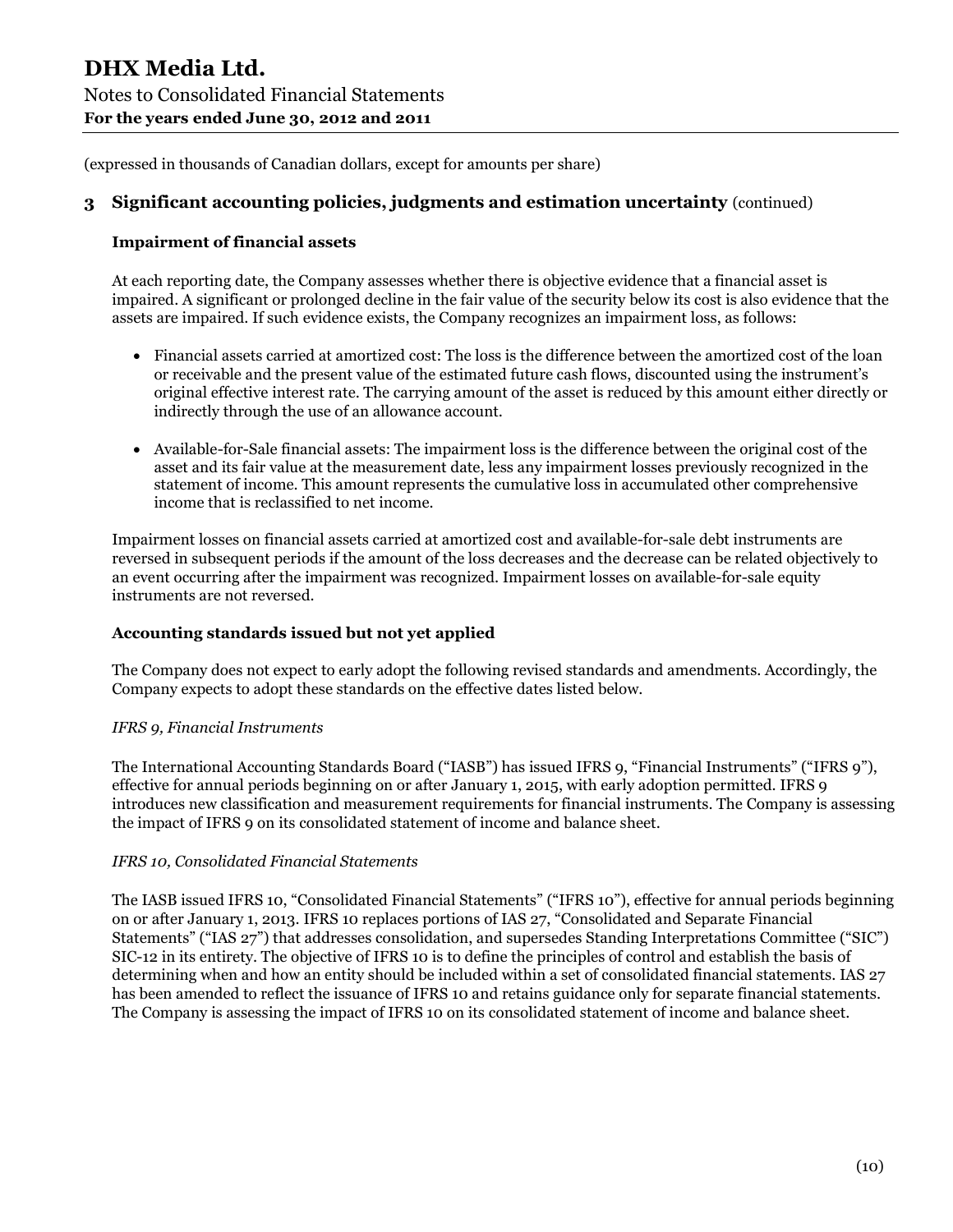## **3 Significant accounting policies, judgments and estimation uncertainty** (continued)

## **Accounting standards issued but not yet applied** (continued)

#### *IFRS 11, Joint Ventures*

The IASB issued IFRS 11, "Joint Ventures" ("IFRS 11"), effective for annual periods beginning on or after January 1, 2013. IFRS 11 supersedes IAS 31, "Interest in Joint Ventures" and SIC-13, "Jointly Controlled Entities - Non Monetary Contributions by Venturers". Through an assessment of the rights and obligations in an arrangement, IFRS 11 establishes principles to determine the type of joint arrangement and guidance for financial reporting activities required by the entities that have an interest in arrangements which are controlled jointly. As a result of the issuance of IFRS 10 and IFRS 11, IAS 28, "Investments in Associates and Joint Ventures" ("IAS 28") was amended to reflect the guidance provided in IFRS 10 and IFRS 11. The Company is assessing the impact of this standard on its consolidated statement of income and balance sheet.

#### *IFRS 12, Disclosure of Interests in Other Entities*

The IASB issued IFRS 12, "Disclosure of Interests in Other Entities" ("IFRS 12") effective for annual periods beginning on or after January 1, 2013. IFRS 12 requires extensive disclosures relating to a company's interests in subsidiaries, joint arrangements, associates, and unconsolidated structured entities. IFRS 12 enables users of the financial statements to evaluate the nature and risks associated with its interests in other entities and the effects of those interests on its financial position and performance. The Company is assessing the impact of IFRS 12 on its consolidated statement of income and balance sheet.

#### *IFRS 13, Fair Value measurement*

The IASB issued IFRS 13, "Fair Value Measurement" ("IFRS 13") effective for annual periods beginning on or after January 1, 2013. IFRS 13 defines fair value, provides guidance in a single framework for measuring fair value and identifies the required disclosures pertaining to fair value measurement. The Company is assessing the impact of IFRS 13 on its consolidated statement of income and balance sheet.

#### *Amendments to standards*

IFRS 7, "Financial Instruments: Disclosures," has been amended to include additional disclosure requirements in the reporting of transfer transactions and risk exposures relating to transfers of financial assets and the effect of those risks on an entity's financial position, particularly those involving securitization of financial assets. The amendment is applicable for annual periods beginning on or after July 1, 2011, with earlier application permitted. The Company is assessing the impact of all other changes to IFRS 7 on its consolidated statement of income and financial position.

IAS 1, "Presentation of Financial Statements," has been amended to require entities to separate items presented in OCI into two groups, based on whether or not items may be recycled in the future. Entities that choose to present OCI items before tax will be required to show the amount of tax related to the two groups separately. The amendment is effective for annual periods beginning on or after July 1, 2012 with earlier application permitted. The Company is assessing the impact of all other changes to IAS 1 on its consolidated statement of income and financial position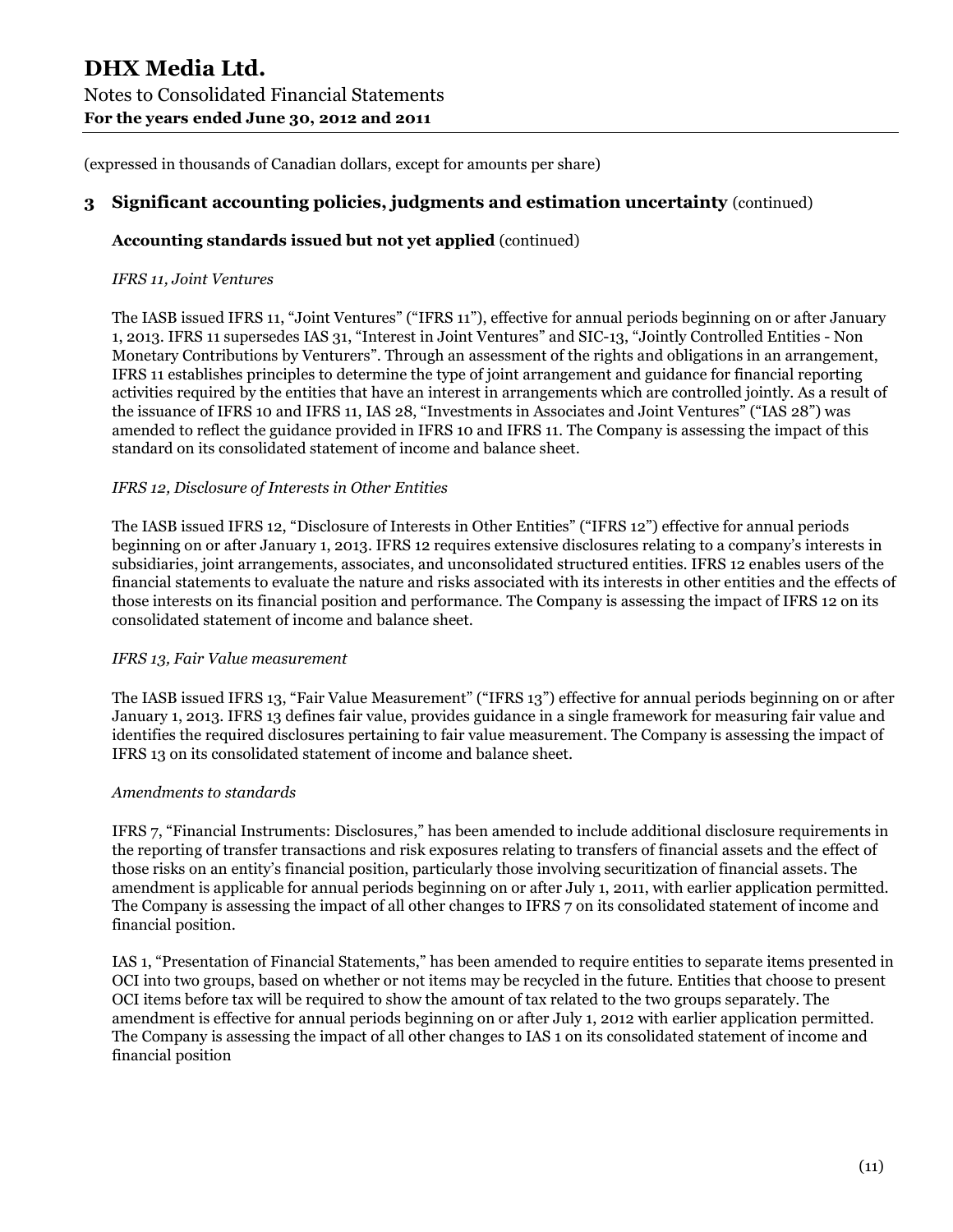## **3 Significant accounting policies, judgments and estimation uncertainty** (continued)

## **Significant accounting judgments and estimation uncertainty**

The preparation of consolidated financial statements under IFRS requires the Company to make estimates and assumptions that affect the application of policies and reported amounts. Estimates and judgments are continually evaluated and are based on historical experience and other factors including expectations of future events that are believed to be reasonable. Actual results may differ materially from these estimates. The estimates and assumptions which have a significant risk of causing a material adjustment to the carrying amount of assets and liabilities are as follows:

(i) Investment in film and television programs

The costs of acquiring and producing film and television programs are capitalized, net of federal and provincial program contributions earned and amortized using the individual film forecast method, whereby capitalized costs are charged to income and ultimate participation costs are accrued in the proportion that current revenue bears to management's estimate of ultimate revenue expected to be recognized from the exploitation, exhibition or licensing of the film or television program. The estimate of ultimate revenue and ultimate costs depends on management judgment and assumptions based on the pattern of historical experience and other factors. A 1% fluctuation in ultimate revenues would have an approximate \$250 effect on net income.

(ii) Goodwill

The Company is required to test for impairment at least annually, or more frequently if events or circumstances indicate that the asset might be impaired. Impairment is tested by comparing the recoverable amount, which is the greater of fair value less cost to sell and value in use, of goodwill to its carrying value. The value in use calculation of recoverable amount requires the estimation of future cash flows and the choice of a suitable discount rate (see note 13).

(iii) Income taxes and deferred income taxes

Deferred tax assets and liabilities require management's judgment in determining the amounts to be recognized. In particular, judgment is used when assessing the extent to which deferred tax assets should be recognized with respect to the timing of deferred taxable income.

The current income tax provision for the year is determined according to complex tax laws and regulations. Where the effect of these laws and regulations is unclear, estimates are used in determining the provision for current income taxes which are recognized in the consolidated financial statements. The Company considers the estimates, assumptions and judgments to be reasonable but this can involve complex issues which may take an extended period to resolve. The final determination of prior years' tax provisions could be different from the estimates reflected in the financial statements.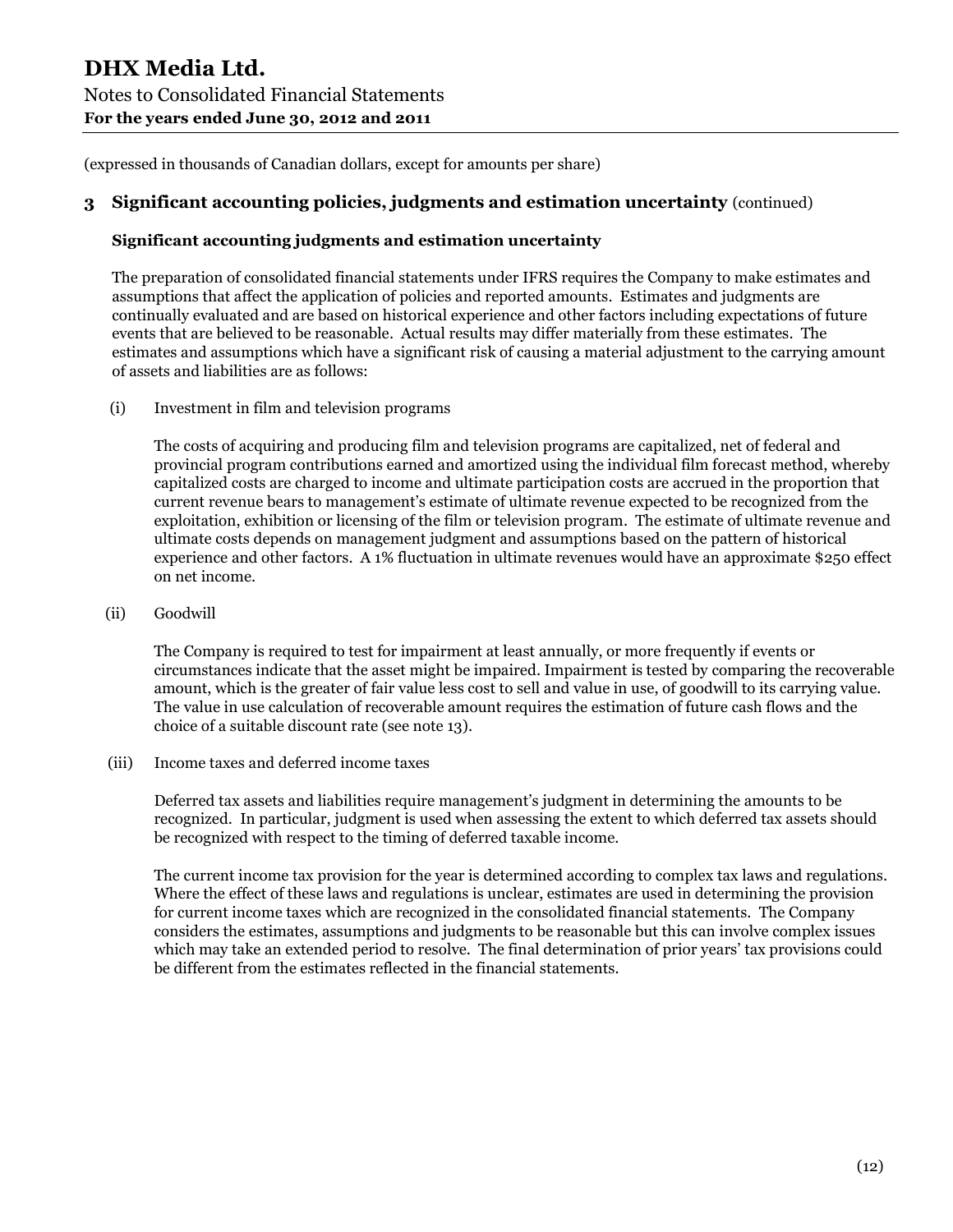## **3 Significant accounting policies, judgments and estimation uncertainty** (continued)

#### **Significant accounting judgments and estimation uncertainty** (continued)

(iv) Consolidation

Consistent with the film and television industry, the Company utilizes various financing structures and production arrangements, including Special Purpose Entities ("SPE's") to finance its film and television projects. Under IFRS, an SPE shall be consolidated when the substance of the relationship between the Company and the SPE indicates that the SPE is controlled by the Company. Determining the presence of control depends on a number of management judgments and assumptions.

## **4 Transition to IFRS**

The Company adopted IFRS on July 1, 2011. Prior to adoption of IFRS, the Company prepared its financial statements in accordance with Canadian GAAP.

The accounting policies in note 3 have been applied in preparing the consolidated financial statements for the year ended June 30, 2012, the comparative information for the year ended June 30, 2011 and the opening consolidated IFRS balance sheet at July 1, 2010 ("Transition Date").

In preparing its opening consolidated IFRS balance sheet, the Company has adjusted amounts reported previously in its consolidated financial statements prepared in accordance with Canadian GAAP and has prepared its opening consolidated IFRS balance sheet and the consolidated balance sheets at June 30, 2011 and June 30, 2012 in accordance with IFRS.

An explanation of how the transition from Canadian GAAP to IFRS has affected the Company's balance sheet, financial performance and cash flows is summarized in this note as follows:

- Initial elections upon adoption;
	- a) IFRS mandatory exceptions
	- b) IFRS optional exemptions
- Reconciliation of comprehensive income and equity as previously reported under Canadian GAAP to IFRS;
- Reconciliation of statement of cash flows as previously reported under Canadian GAAP to IFRS; and
- Notes to the reconciliation of Canadian GAAP to IFRS.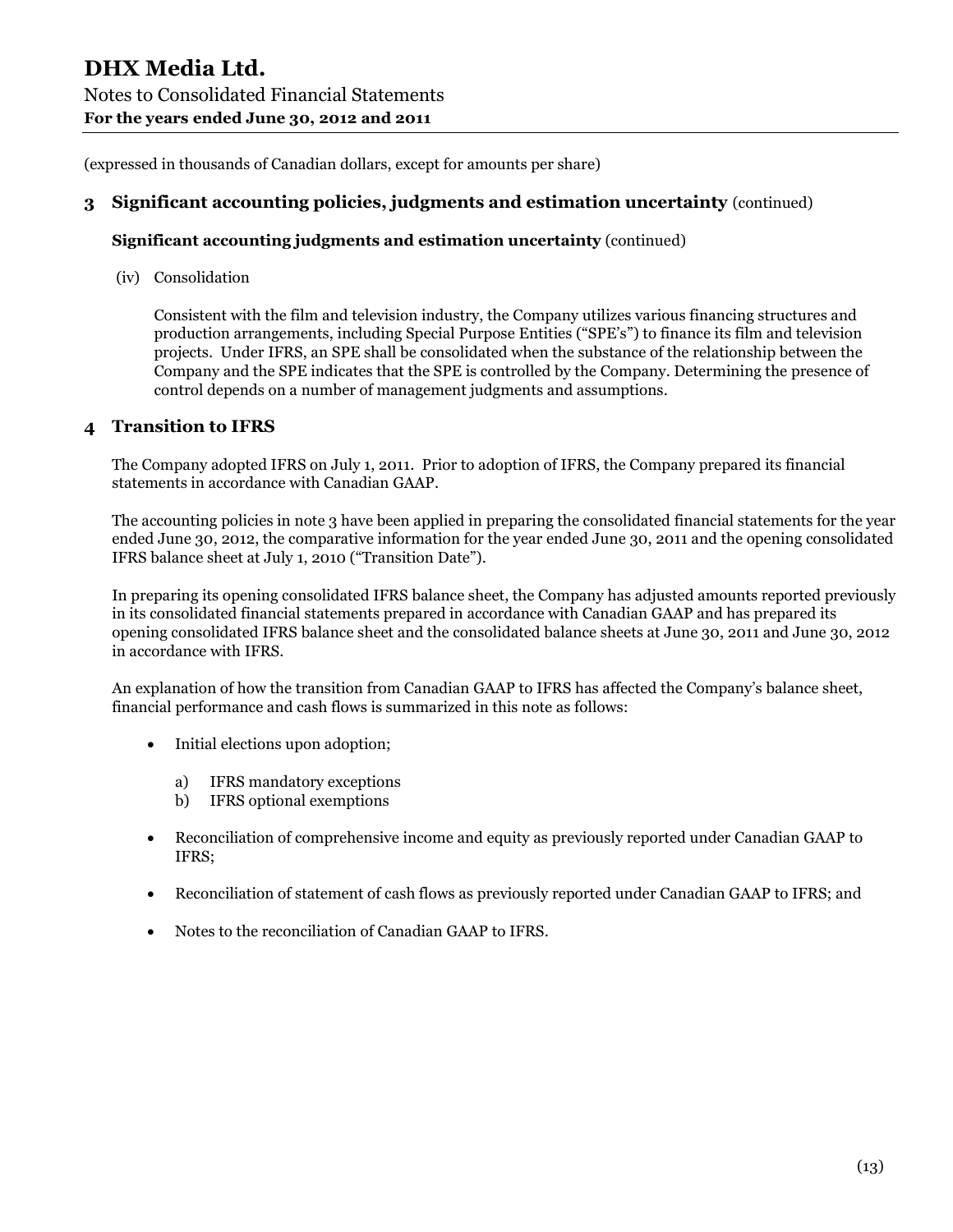#### **4 Transition to IFRS**

#### **i) Initial elections upon adoption**

#### **(a) IFRS mandatory exceptions**

IFRS 1 contains certain mandatory exceptions to retrospective application which must be applied at the time of transition from Canadian GAAP to IFRS.

*Exception for estimates*

IFRS estimates as at July 1, 2010 and June 30, 2011 are consistent with the estimates as at the same dates in conformity with Canadian GAAP.

The other mandatory exceptions in IFRS as follows are not relevant to the Company:

- Hedge accounting;
- De-recognition of financial assets and financial liabilities; and
- Non-controlling interests.

#### **(b) IFRS optional exemptions**

IFRS 1 contains certain optional exemptions which may be applied at the time of transition from Canadian GAAP to IFRS.

#### *Exemption for business combinations*

IFRS 1 provides the option to apply IFRS 3 - Business Combinations prospectively from the Transition Date or from a specific date prior to the Transition Date. This provides relief from full retrospective application that would require restatement of business combinations prior to the Transition Date. The Company elected to apply IFRS 3 prospectively to business combinations occurring after its Transition Date; accordingly, business combinations prior to the Transition Date have not been restated.

The Company has elected not to apply the remaining optional exemptions available at the time of transition from Canadian GAAP to IFRS.

#### **ii) Reconciliation of comprehensive income and equity as previously reported under Canadian GAAP to IFRS**

IFRS 1 requires an entity to reconcile equity and comprehensive income for certain prior periods. The following represents the reconciliations from Canadian GAAP to IFRS for the respective periods for comprehensive income and equity.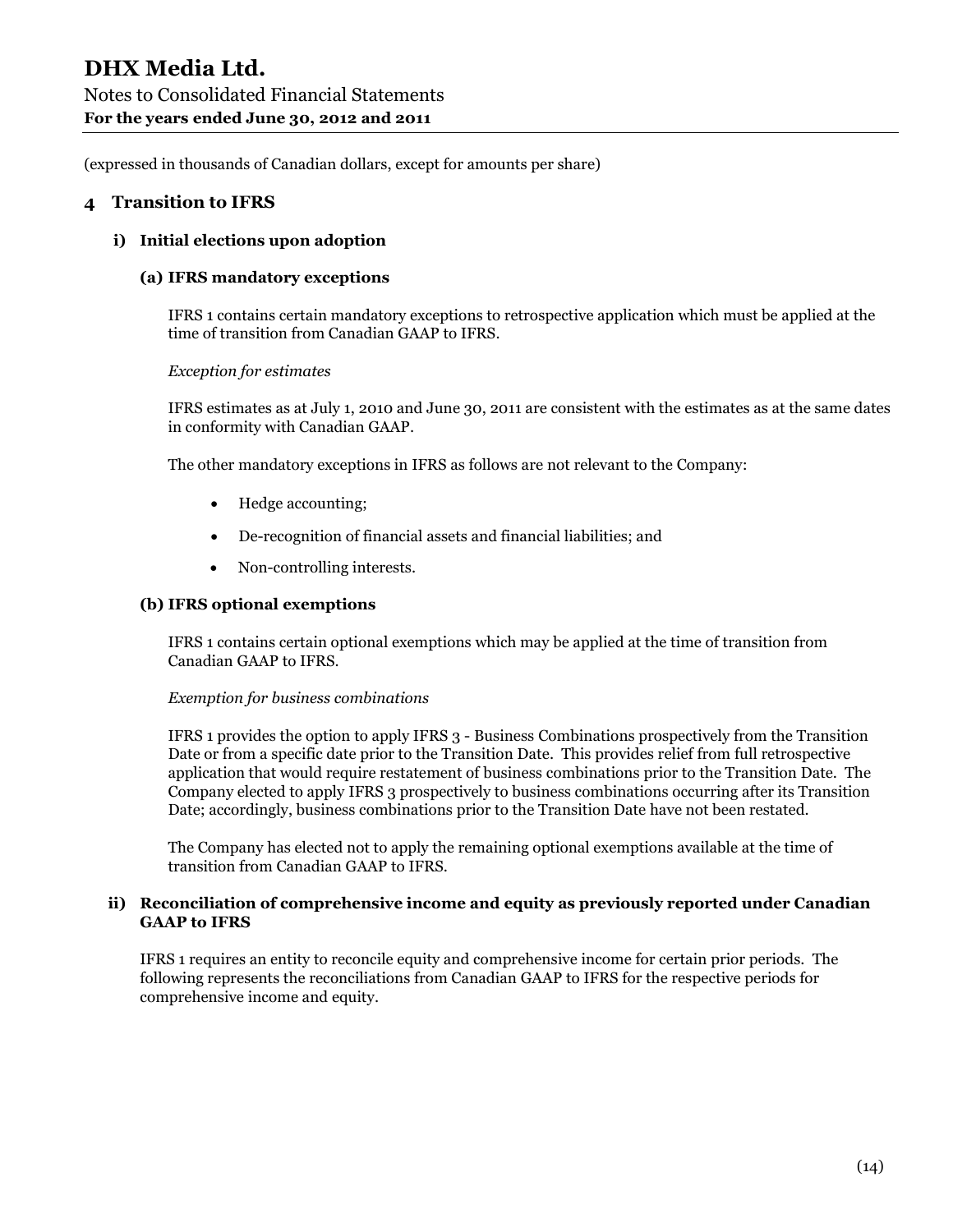#### **4 Transition to IFRS** (continued)

**ii) Reconciliation of comprehensive income and equity as previously reported under Canadian GAAP to IFRS** (continued)

#### **Comprehensive income**

The following is a summary of transition adjustments to the Company's comprehensive income from Canadian GAAP to IFRS:

|                                                                                                                                                                                                                     | Note 4<br>(iv)                  | Year ended<br><b>June 30.</b><br>2011 |
|---------------------------------------------------------------------------------------------------------------------------------------------------------------------------------------------------------------------|---------------------------------|---------------------------------------|
| Comprehensive income - Canadian GAAP                                                                                                                                                                                |                                 | 1,713                                 |
| IFRS adjustments increase (decrease)<br>Share-based compensation<br>Business combinations and deferred acquisition costs<br>Cumulative translation adjustment<br>Withholding taxes payable<br>Deferred income taxes | (a)<br>(b)<br>(d)<br>(e)<br>(f) | 39<br>(470)<br>(476)<br>(102)<br>143  |
| Comprehensive income - IFRS                                                                                                                                                                                         |                                 | 847                                   |

#### **Equity**

The following is a summary of transition adjustments to the Company's shareholders' equity from Canadian GAAP to IFRS:

|                                                      | Note 4<br>(iv) | <b>June 30,</b><br>2011<br>\$ | July 1,<br>2010 |
|------------------------------------------------------|----------------|-------------------------------|-----------------|
| Equity - Canadian GAAP                               |                | 82.059                        | 80,179          |
| IFRS adjustments increase (decrease)                 |                |                               |                 |
| Business combinations and deferred acquisition costs | (b)            | (470)                         |                 |
| Cumulative translation adjustment                    | (d)            | (476)                         |                 |
| Withholding taxes payable                            | (e)            | (409)                         | (307)           |
| Deferred income taxes                                | (f)            | 143                           |                 |
| Equity - IFRS                                        |                | 80.847                        | 79.872          |

#### **iii) Reconciliation of statement of cash flows as previously reported under Canadian GAAP to IFRS**

As explained in note 4(iv) (c), as a result of the consolidation of certain subsidiaries previously considered variable interest entities under Canadian GAAP, the cash balance increased by \$1,356 at July 1, 2010 (see summary of the impact of the transition adjustments below). The transition from Canadian GAAP to IFRS had no other significant impact on the statement of cash flows.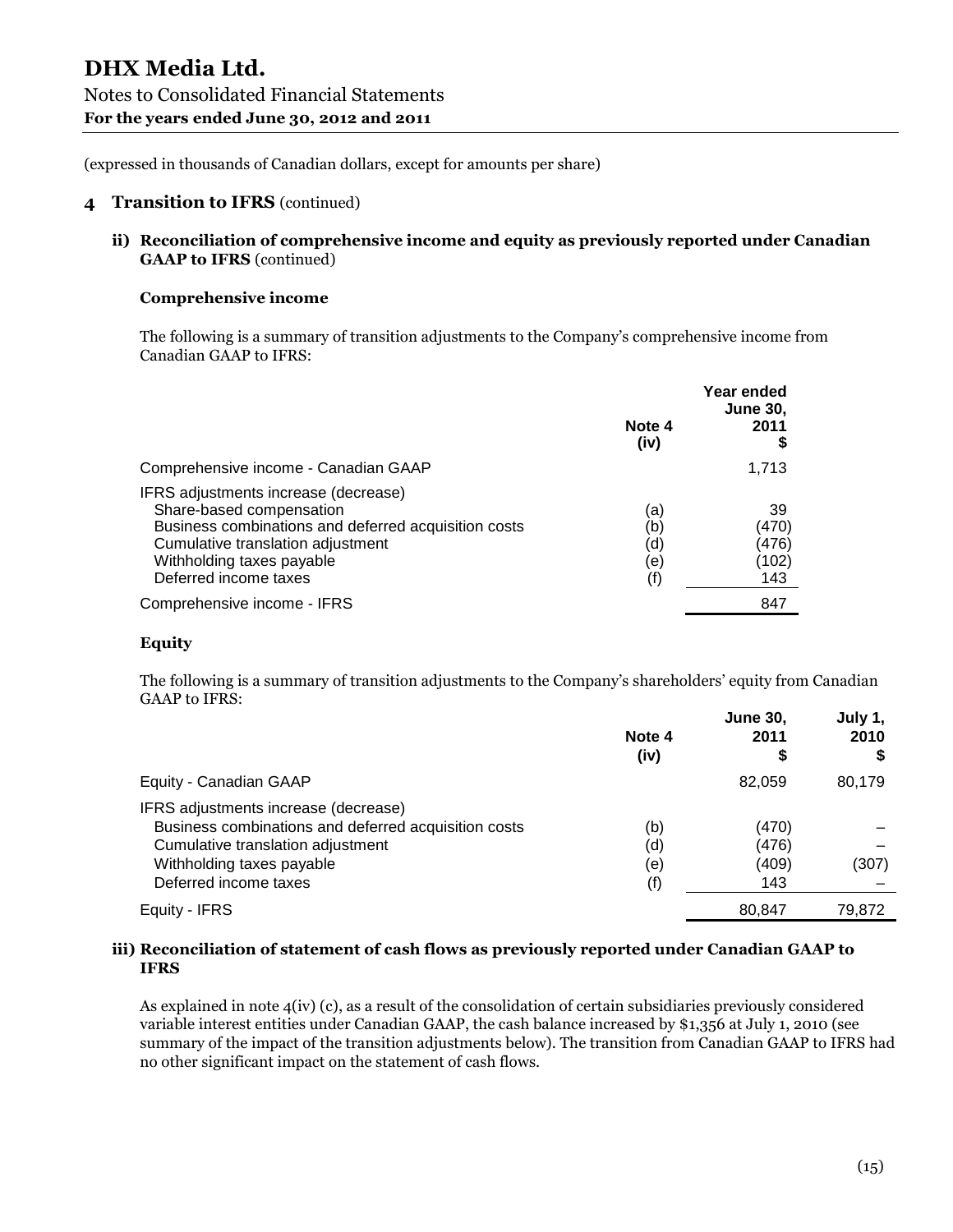#### **4 Transition to IFRS** (continued)

**iii) Reconciliation of statement of cash flows as previously reported under Canadian GAAP to IFRS** (continued)

The following is a summary of the impact of the transition adjustments on the Company's statement of cash flows from Canadian GAAP to IFRS:

|                                                                                                                                                                                                                                        | Year ended<br><b>June 30,</b><br>2011<br>\$ |
|----------------------------------------------------------------------------------------------------------------------------------------------------------------------------------------------------------------------------------------|---------------------------------------------|
| Decrease in net income for the year<br>Decrease in charges to income not involving cash<br>Increase in net investment in film and television programs<br>Increase in change in non-cash working capital balances related to operations | (397)<br>(104)<br>602<br>3,388              |
| Increase in cash provided by operating activates                                                                                                                                                                                       | 3,489                                       |
| Increase in repayment of interim production financing                                                                                                                                                                                  | (3,896)                                     |
| Increase in cash used in financing activities                                                                                                                                                                                          | (3,896)                                     |
| Decrease in consideration paid for business acquisitions<br>Increase in net cash advances to investees                                                                                                                                 | 159<br>(173)                                |
| Increase in cash used in investing activities                                                                                                                                                                                          | (14)                                        |
| Effect of foreign exchange rate changes on cash                                                                                                                                                                                        | (72)                                        |
| Decrease in net change in cash during the year                                                                                                                                                                                         | (493)                                       |
| Increase in cash - Beginning of year (note 4 (iv) (c))                                                                                                                                                                                 | 1,356                                       |
| Increase in cash - End of year                                                                                                                                                                                                         | 863                                         |
| Cash under Canadian GAAP - Beginning of year<br>Cash under IFRS - Beginning of year                                                                                                                                                    | 15,920<br>17,276                            |
| Increase in cash under IFRS - Beginning of year                                                                                                                                                                                        | 1,356                                       |
| Cash under Canadian GAAP - End of year<br>Cash under IFRS - End of year                                                                                                                                                                | 18,662<br>19,525                            |
| Increase in cash under IFRS - End of year                                                                                                                                                                                              | 863                                         |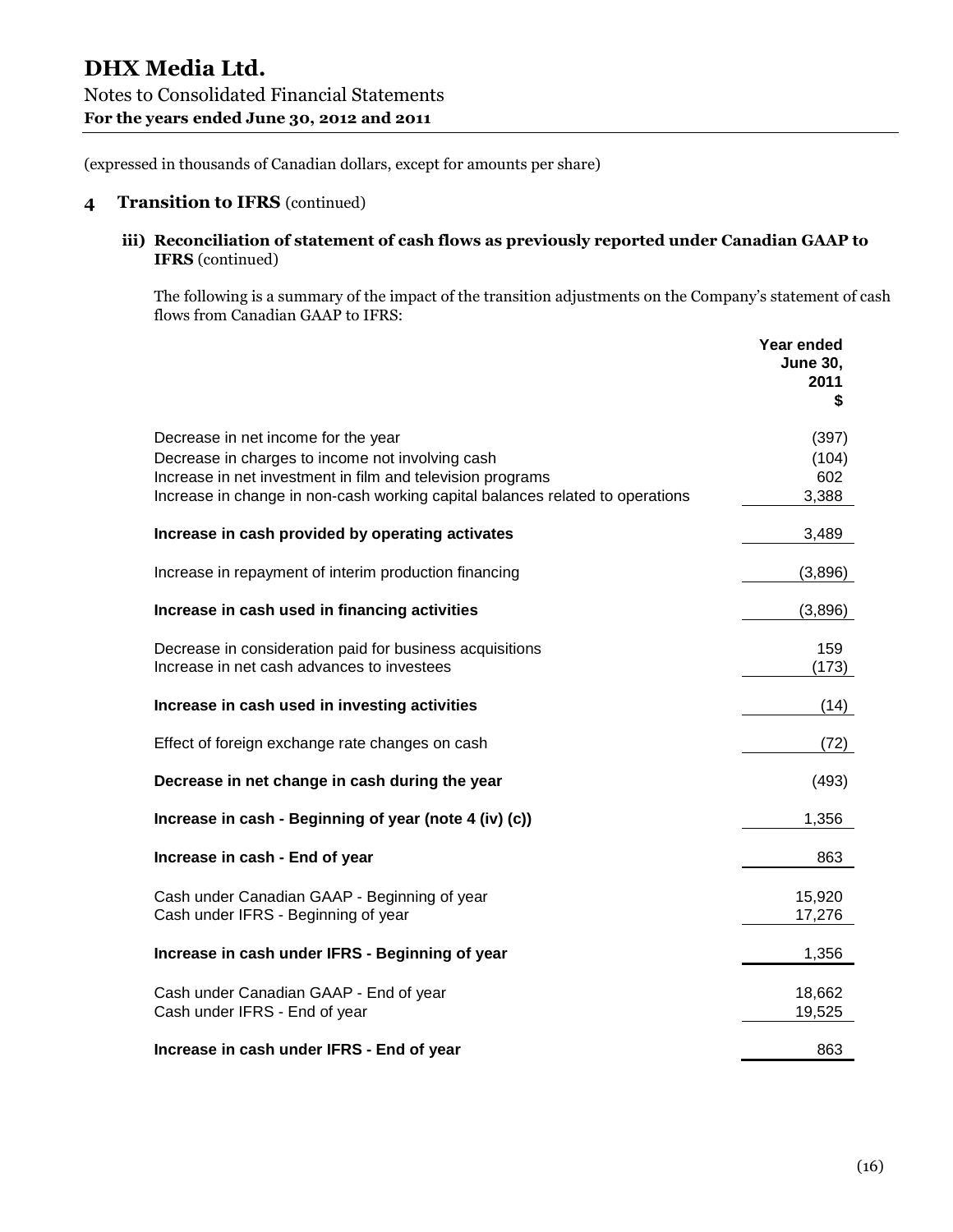#### **4 Transition to IFRS** (continued)

#### **iv) Notes to the reconciliation of Canadian GAAP and IFRS**

a) Share-based compensation

Under IFRS, the Company expenses the estimated fair value of stock options over the vesting period using the graded vesting method of amortization, rather than the straight-line method, which was the Company's policy under Canadian GAAP. To estimate the fair value of the stock options using the Black-Scholes valuation model, the Company included an estimated forfeiture rate which was not previously included under Canadian GAAP. As a result, contributed surplus and deficit increased at the Transition Date by \$246, and selling, general and administrative by expenses decreased \$39 for the year ended June 30, 2011.

b) Business combinations and deferred acquisition costs

In accordance with IFRS transitional provisions, the Company elected to apply IFRS 3 - Business Combination prospectively to business combinations occurring after its Transition Date. As detailed in note 6, on September 14, 2010, the Company acquired all the outstanding shares in W!LDBRAIN Entertainment Inc. ("Wildbrain"). The acquisition was accounted for using the purchase method under Canadian GAAP and IFRS; however, in accordance with IFRS, the consideration was increased by a total of \$1,166, reflecting a decrease of \$159 related to the expensing of transaction costs in accordance with IFRS and an increase of \$1,325 related to the recognition of the fair value of contingent consideration, including an earnout. As a result, professional fees increased by \$159 for the year ended June 30, 2011.

In addition to the transaction costs associated with the acquisition of Wildbrain, at June 30, 2011 under Canadian GAAP the Company had deferred acquisition costs of \$311 related to potential acquisitions under consideration. In accordance with IFRS, such costs were expensed during the year ended June 30, 2011. As a result, at June 30, 2011, prepaid expenses decreased by \$311 and development expenses and other increased by \$311 for the year ended June 30, 2011.

c) Consolidation

Certain subsidiaries considered variable interest entities under Canadian GAAP were not subject to full consolidation and were reported in the financial statements under the equity method. These subsidiaries have been fully consolidated for IFRS purposes. As a result, at July 1, 2010, the Transition Date, cash increased \$1,356, accounts receivable increased \$5,032, investment in film increased \$674, investment in production companies decreased \$1,389, accounts payable decreased \$311, deferred revenue increased \$3 and interim production financing increased \$5,981, but did not result in any change to net income for the year ended June 30, 2011.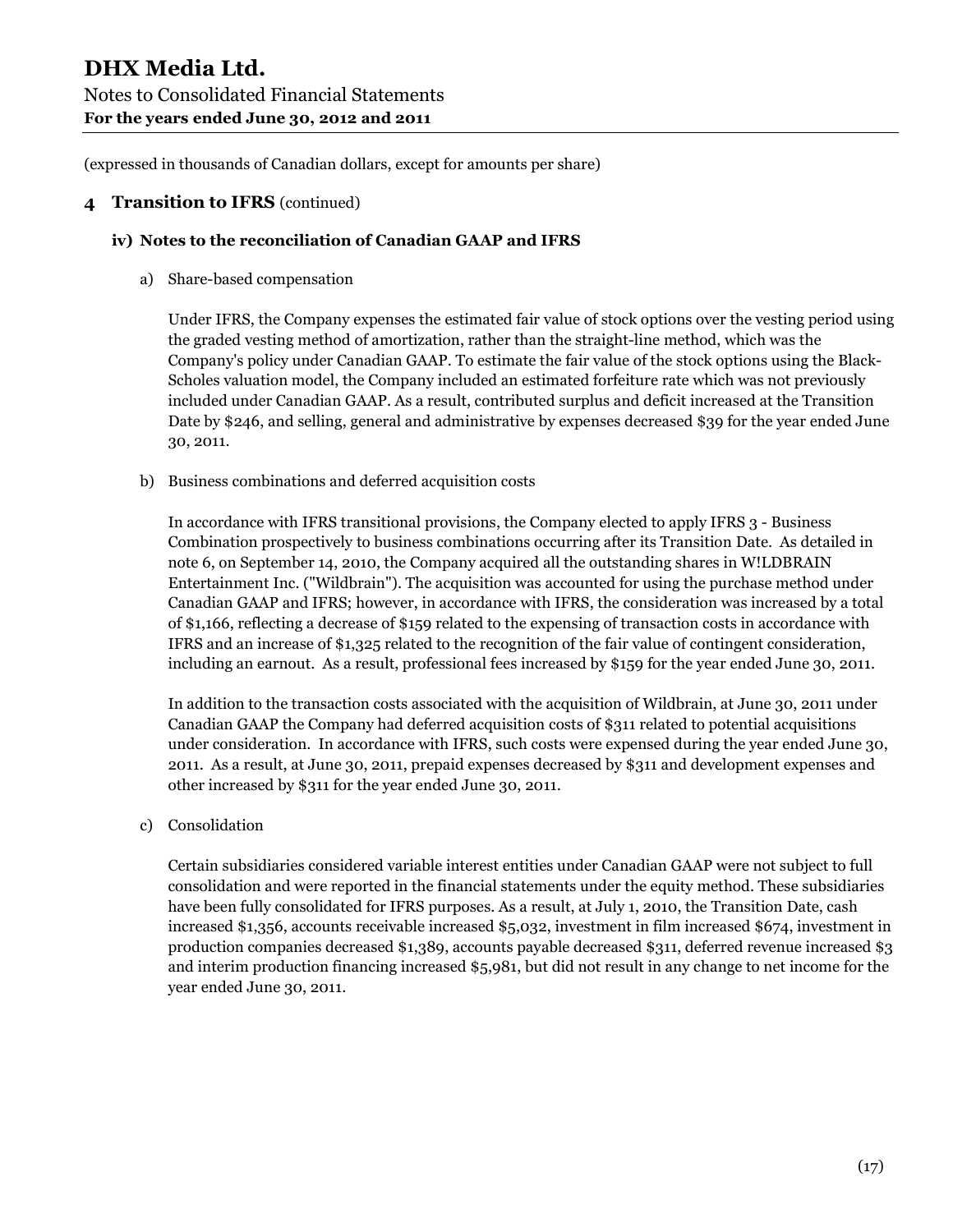#### **4 Transition to IFRS** (continued)

#### **iv) Notes to the reconciliation of Canadian GAAP and IFRS** (continued)

d) Cumulative translation adjustment

Under Canadian GAAP, the Company used the temporal method of foreign exchange translation for its integrated wholly-owned subsidiary, Wildbrain. Under the temporal method, non-monetary assets were converted to the presentation currency using historical foreign exchange rates and the resulting difference between the translation of Wildbrain's balance sheet and statement of income was recorded in the Company's statement of income. Under IFRS, the temporal method is not recognized and the translation methodology used to translate the financial statements of entities with presentation currencies other than Canadian dollars is driven by the determination of the functional currency in each entity in the group. Because the functional currency of Wildbrain has been determined to be the US dollar, the Company translated the assets and liabilities of Wildbrain at the exchange rate in effect at each balance sheet date. Because the acquisition of Wildbrain did not occur until September 14, 2010, there was no impact on the Company's consolidated balance sheet or statement of changes in equity at July 1, 2010.

As a result, other comprehensive income decreased by \$476 for the year ended June 30, 2011.

e) Withholding taxes payable

Under Canadian GAAP, the Company assessed the likelihood of withholding taxes being payable. If management considered it likely, an amount payable was recorded for withholding taxes. If it considered it unlikely that the related withholding tax would be payable, no accrual was recorded. Under IFRS, the Company assesses whether an uncertain tax position is probable of being sustained on examination by the taxing authority. A liability is recognised in connection with each item that is not probable of being sustained. As a result of applying the guidance under IFRS, retained earnings decreased by \$307 at July 1, 2010 and comprehensive income decreased by \$102 for the year ended June 30, 2011.

f) Deferred income taxes

Deferred income tax liabilities were adjusted to give effect to both the recognition of the earnout and the expensing of the transaction costs associated with the acquisition of Wildbrain and other deferred acquisition costs (note  $4(iv)$ (b)) in accordance with IFRS. As a result, deferred tax liabilities decreased by \$568 at June 30, 2011 and the deferred income taxes recovered increased by \$143 for the year ended June 30, 2011.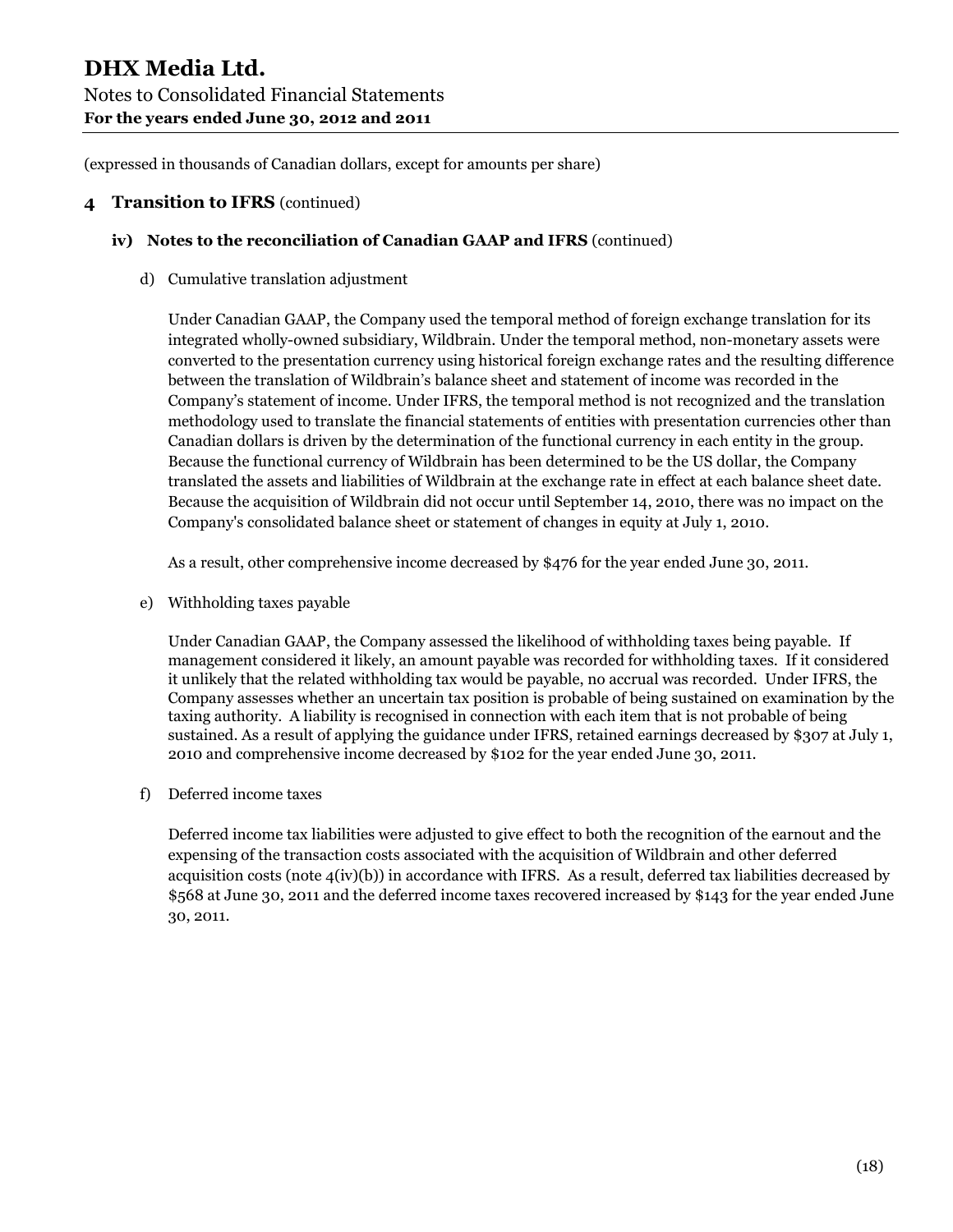#### **5 Compensation of key management**

Key management includes all directors, including both executive and non-executive directors, as well as the Chief Operating Officer and Chief Financial Officer. The compensation earned by key management is as follows:

|                                                            | 2012         | 2011         |
|------------------------------------------------------------|--------------|--------------|
| Salaries and employee benefits<br>Share-based compensation | 1,267<br>234 | 1,540<br>336 |
|                                                            | 1.501        | 1.876        |

## **6 Acquisitions**

On September 14, 2010 ("Wildbrain Effective Date"), the Company acquired all the outstanding shares in Wildbrain, for consideration as follows:

- Cash consideration (including bank indebtedness incurred) of \$8,291 on the Wildbrain Effective Date; and
- An earnout in US\$ calculated as 50% of cash receipts over \$10,500 \$11,500 from the Yo-Gabba-Gabba! property over the 36 month period from closing ("Earnout Period"). The ultimate threshold amount within the range of \$10,500 - \$11,000 of cash receipts will be determined based on a minimum of \$10,000 in cash receipts plus, once achieved, \$500 per year in operating expenses for the remaining life of the Earnout Period. The fair value of the earnout has been estimated at \$1,319 and is shown in other liabilities at June 30, 2012 (2011 - \$1,251) by discounting expected cash receipts using a discount rate of 9.5%.

The acquisition was accounted for using the purchase method. As such, the results of operations reflect revenue and expenses of the assets of Wildbrain from the Wildbrain Effective Date. All special purpose entities have been identified and are accounted for in accordance with the principles of consolidation disclosed in these financial statements.

The purchase price has been allocated to the assets acquired and liabilities assumed based on their fair value as follows:

|                                            | \$    |
|--------------------------------------------|-------|
| <b>Assets acquired</b>                     |       |
| Cash                                       | 275   |
| Short-term investments                     | 10    |
| Accounts receivable                        | 1.145 |
| Prepaid expenses and deposits              | 67    |
| Investment in film and television programs | 5,903 |
| Development costs                          | 713   |
| Property, plant and equipment              | 212   |
| Intangible assets                          | 433   |
| Goodwill                                   | 715   |
| Deferred income taxes                      | 450   |
|                                            | 9.923 |
| <b>Less: Liabilities assumed</b>           |       |
| Accounts payable and accrued liabilities   | 307   |
|                                            | 9,616 |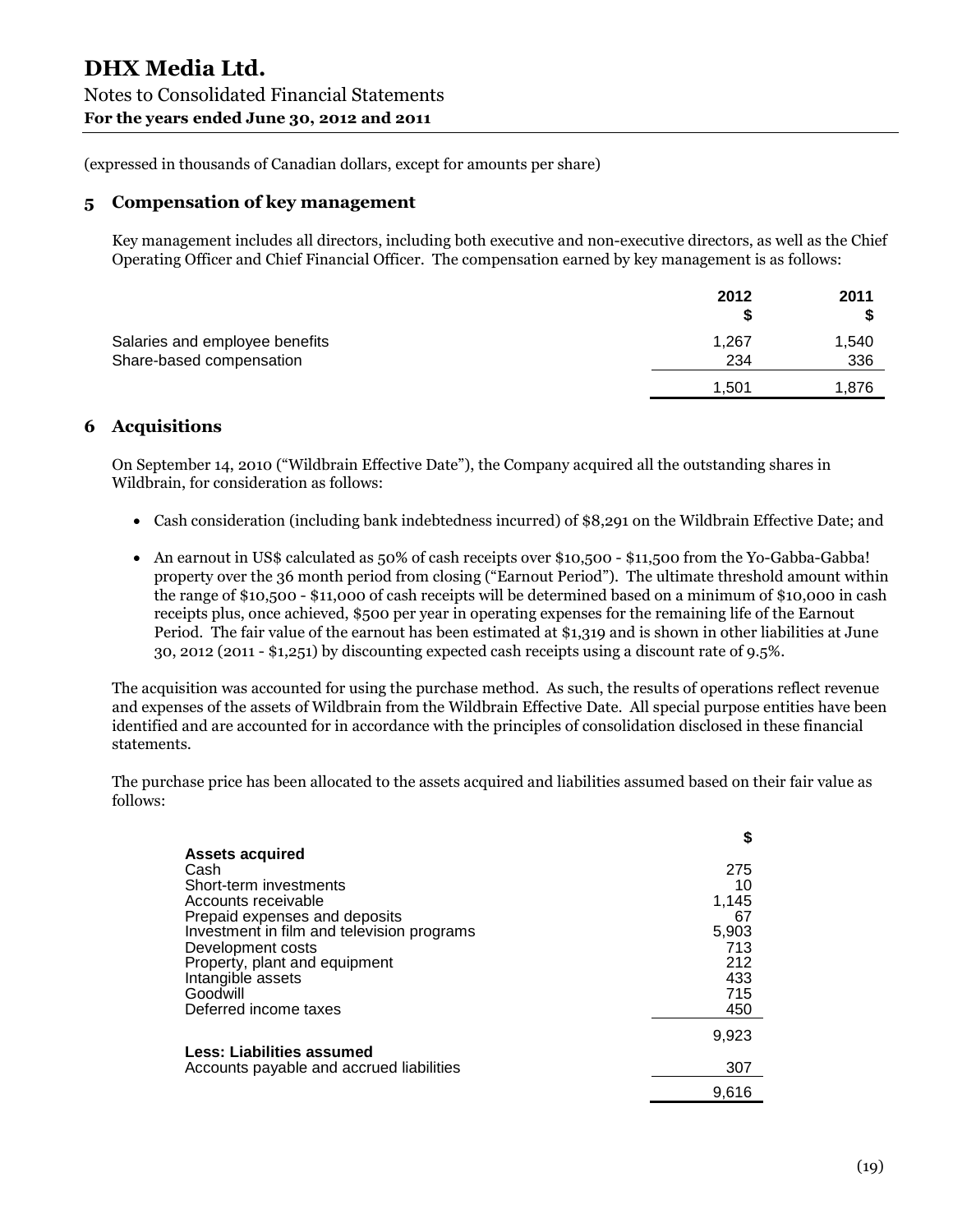#### **6 Acquisitions** (continued)

The purchase agreement includes a contingent payment, based on an earnout amount as described above. The purchase consideration includes \$1,325 related to the earnout amount. Subsequent changes to the value of the earnout amount are recorded in net income.

## **7 Short-term investments**

The investments are shown on the balance sheet at fair value. As at June 30, 2012, the cost of the short-term investments were \$3,217 (June 30, 2011 - \$6,041, July 1, 2010 - \$6,086). As at June 30, 2012, short-term investments consist of Canadian government grade bonds which bear interest at rates from 3.25% to 3.80% respectively.

#### **8 Amounts receivable**

|                                                              | <b>June 30,</b><br>2012 | <b>June 30,</b><br>2011<br>5 | July 1,<br>2010 |
|--------------------------------------------------------------|-------------------------|------------------------------|-----------------|
| Trade receivables                                            | 15.939                  | 19,807                       | 18.481          |
| Less: provision for impairment of trade receivables          | (105)                   | (70)                         | (131)           |
| Goods and services taxes recoverable                         | 15.834                  | 19.737                       | 18,350          |
| Federal and provincial film tax credits and other government | 1.105                   | 1.267                        | 393             |
| assistance                                                   | 24.884                  | 33,888                       | 40,621          |
| Amounts receivable                                           | 41.823                  | 54.892                       | 59.364          |

The aging of trade receivables is as follows:

|                       | <b>June 30,</b><br>2012<br>\$ | <b>June 30,</b><br>2011 | July 1,<br>2010<br>S |
|-----------------------|-------------------------------|-------------------------|----------------------|
| Less than 60 days     | 13,537                        | 17,789                  | 15,130               |
| Between 60 to 90 days | 535                           | 1,375                   | 699                  |
| Over 90 days          | 1,762                         | 573                     | 2,521                |
|                       | 15,834                        | 19,737                  | 18,350               |

The Company does not have security over these balances. All impaired trade receivables are older than 90 days.

Trade receivables, goods and services taxes recoverable and federal and provincial film tax credits receivable and other government assistance are provided for based on estimated irrecoverable amounts as determined by using a combination of historical default experience, any changes to credit quality and management estimates. Goods and services taxes recoverable and federal and provincial film tax credits receivable and other government assistance do not contain any impaired receivables.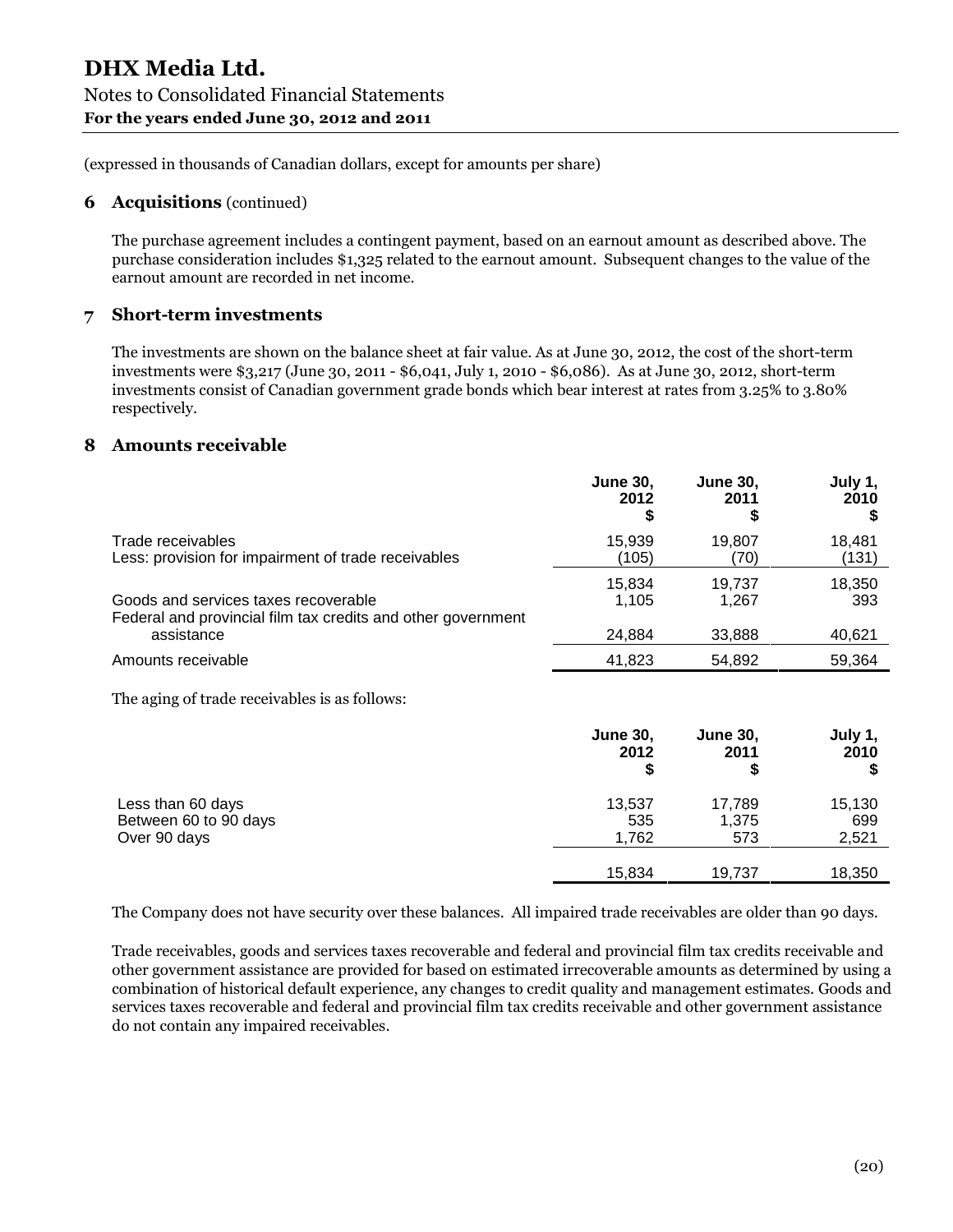#### **8 Amounts receivable** (continued)

Provision for impairment of trade receivables:

|   |                                                                                                                                                                                                                                   |                              | 2012<br>æ.                    | 2011<br>\$            |
|---|-----------------------------------------------------------------------------------------------------------------------------------------------------------------------------------------------------------------------------------|------------------------------|-------------------------------|-----------------------|
|   | <b>Opening balance</b><br>Provision for receivables<br>Receivables written off during the year                                                                                                                                    |                              | 70<br>35                      | 131<br>(61)           |
|   | <b>Closing balance</b>                                                                                                                                                                                                            |                              | 105                           | 70                    |
| 9 | <b>Investment in film and television programs</b>                                                                                                                                                                                 |                              |                               |                       |
|   |                                                                                                                                                                                                                                   | <b>June 30.</b><br>2012<br>S | <b>June 30,</b><br>2011<br>\$ | July 1,<br>2010<br>\$ |
|   | <b>Development costs</b>                                                                                                                                                                                                          | 2,943                        | 2,372                         | 2,162                 |
|   | Theatrical and non-theatrical productions in progress                                                                                                                                                                             |                              |                               |                       |
|   | Cost, net of government and third party assistance and third party<br>participation                                                                                                                                               | 2,459                        | 4,448                         | 4,584                 |
|   | Acquired participation rights - theatrical and non-theatrical<br>Cost<br>Accumulated amortization                                                                                                                                 | 5,860<br>(5,070)             | 5,860<br>(4, 453)             | 5,860<br>(3, 842)     |
|   |                                                                                                                                                                                                                                   | 790                          | 1,407                         | 2,018                 |
|   | Non-theatrical productions completed and released<br>Cost, net of government and third party assistance and third party<br>participation<br>Accumulated amortization<br>Accumulated impairment in value of investment in film and | 184,070<br>(141, 301)        | 166,574<br>(131, 334)         | 143,870<br>(118, 235) |
|   | television programs                                                                                                                                                                                                               | (4,798)                      | (4,283)                       | (3,833)               |
|   |                                                                                                                                                                                                                                   | 37,971                       | 30,957                        | 21,802                |
|   |                                                                                                                                                                                                                                   | 44,163                       | 39,184                        | 30,566                |

The Company expects that 12% of the costs related to theatrical and non-theatrical productions completed and released will be realized during the year ending June 30, 2013. The Company expects that 57% of the costs related to theatrical and non-theatrical productions completed and released will be realized during the period ending June 30, 2015. The Company expects that over 81% of the costs related to productions completed will be realized by June 30, 2017.

During the year ended June 30, 2012, interest of \$1,294 (2011 - \$1,714) has been capitalized to investment in film and television programs.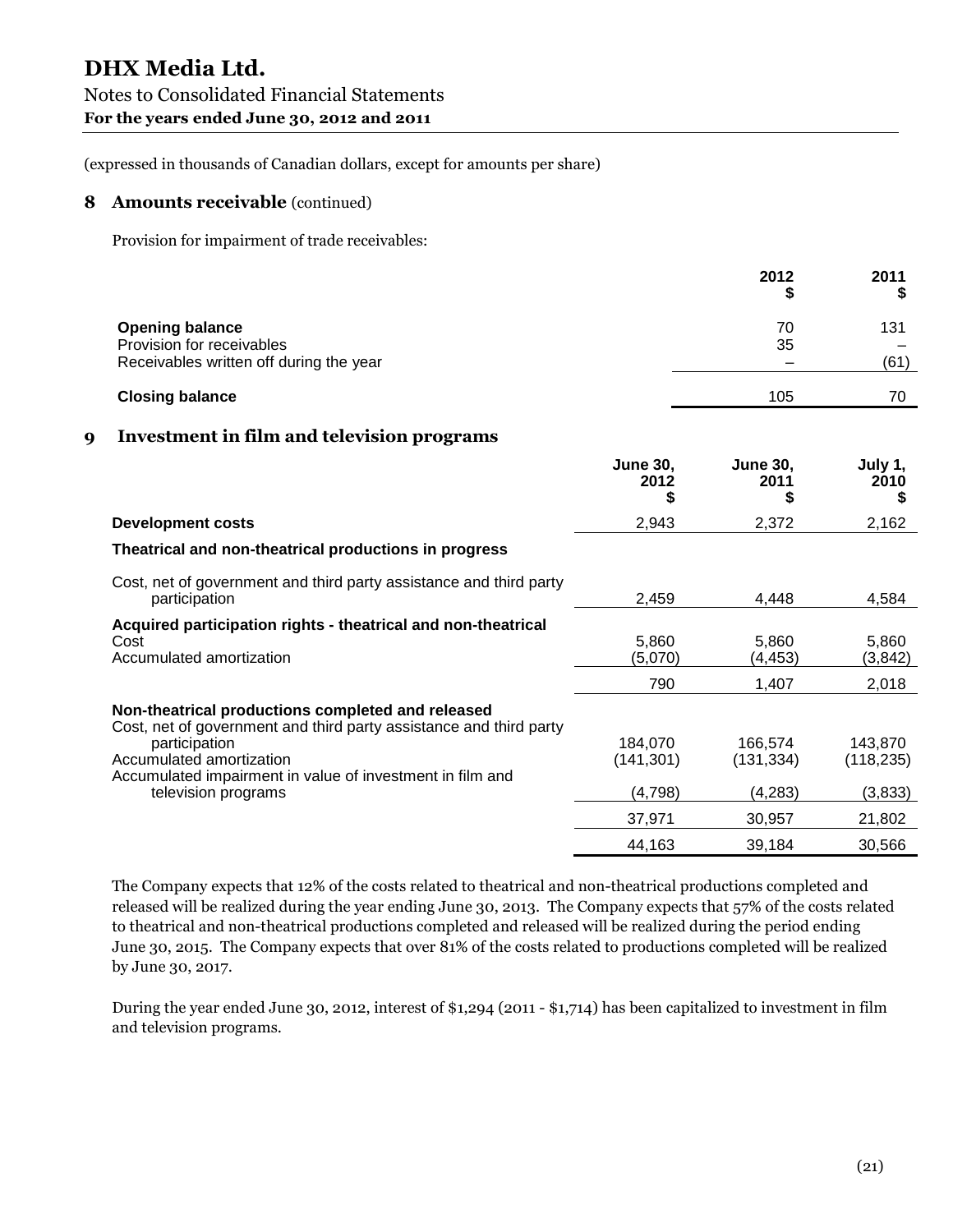#### **9 Investment in film and television programs** (continued)

The continuity of investment in film and television programs is as follows:

| 2012      | 2011     |
|-----------|----------|
| 39,184    | 30,566   |
|           | 5,903    |
|           |          |
|           | 17,149   |
|           | 713      |
| 571       | (502)    |
| (10, 584) | (13,710) |
| (515)     | (450)    |
| 579       | (485)    |
| 44.163    | 39.184   |
|           | 14.928   |

#### **10 Investment in associates**

Investment in associates is accounted for using the equity method. The continuity of investment in associates is as follows:

|                                                | 2012           | 2011           |
|------------------------------------------------|----------------|----------------|
| Opening balance<br>Share of loss of associates | 1,687<br>(146) | 2,020<br>(333) |
|                                                | 1.541          | 1,687          |

As at June 30, 2012, the Company held a 27.9% (2011 - 34%) interest in Tribal Nova, which had assets and liabilities of \$1,794 and \$864 respectively (2011 - \$868 and \$1,243). During the year ended June 30, 2012, Tribal Nova earned a profit of \$301 (2011 - loss of \$250) from revenues of \$2,751 (2011 - \$1,692). The Company recorded additional amounts related to the fair value of the underlying assets it acquired through its interest in Tribal Nova which are included in the balance above and subsequently records amortization expense in its share of the associate's income.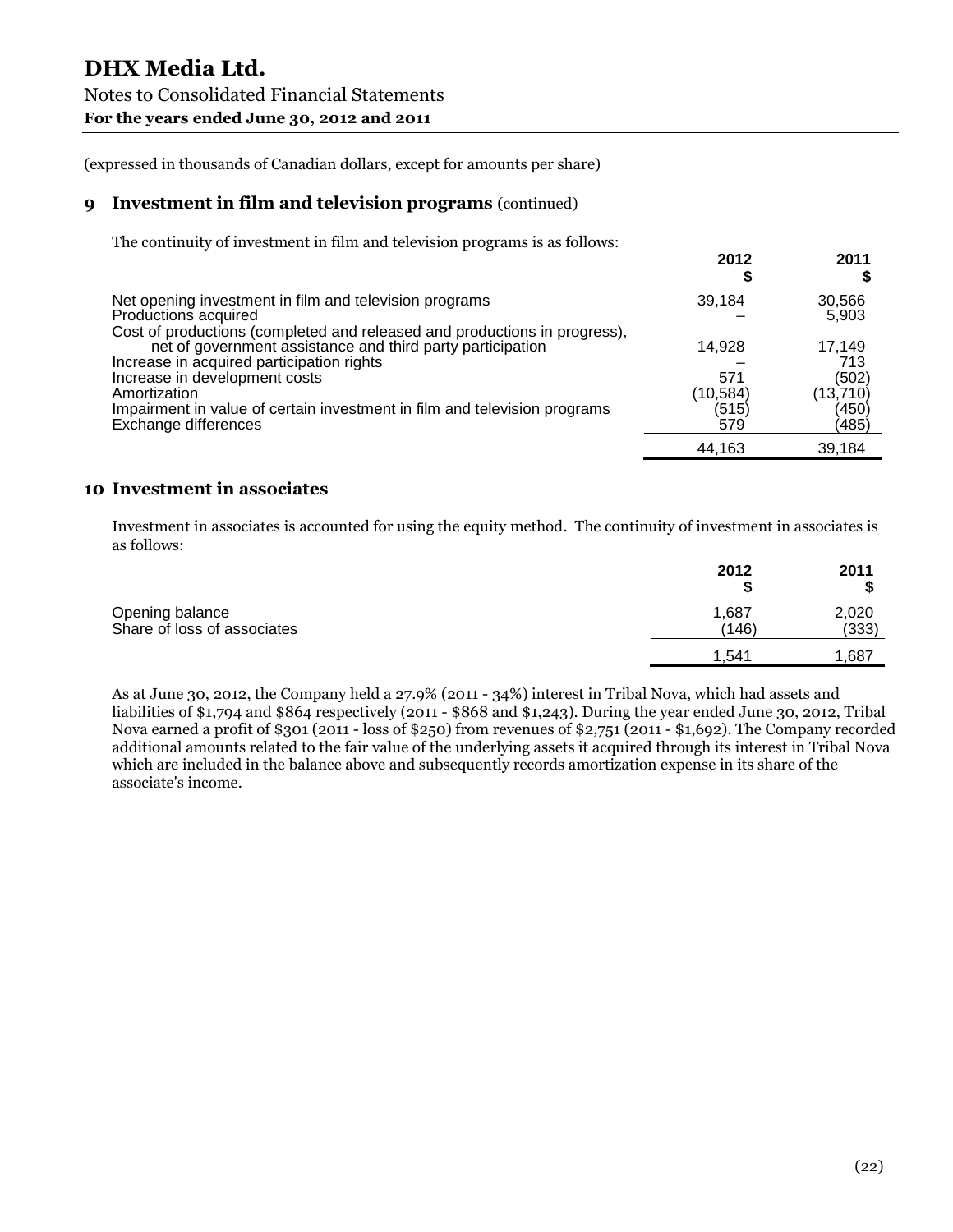# **DHX Media Ltd.** Notes to Consolidated Financial Statements **For the years ended June 30, 2012 and 2011**

(expressed in thousands of Canadian dollars, except for amounts per share)

## **11 Property, plant and equipment**

|                                                          | Land<br>\$               | <b>Buildings</b><br>\$ | Furniture,<br>fixtures<br>and<br>equipment<br>\$ | <b>Computer</b><br>equipment<br>\$ | Post<br>production<br>equipment<br>S | Website<br>design<br>S                                    | <b>Computer</b><br>software<br>\$ | Lease-<br>holds<br>\$  | <b>Total</b><br>\$         |
|----------------------------------------------------------|--------------------------|------------------------|--------------------------------------------------|------------------------------------|--------------------------------------|-----------------------------------------------------------|-----------------------------------|------------------------|----------------------------|
| At July 1, 2010                                          |                          |                        |                                                  |                                    |                                      |                                                           |                                   |                        |                            |
| Cost<br>Accumulated amortization                         | 800<br>$\equiv$          | 4,329<br>(643)         | 3,138<br>(2, 232)                                | 3,130<br>(2, 373)                  | 1,420<br>(1, 138)                    | 104<br>(103)                                              | 956<br>(811)                      | 1,948<br>(980)         | 15,825<br>(8, 280)         |
| Net book value                                           | 800                      | 3,686                  | 906                                              | 757                                | 282                                  | 1                                                         | 145                               | 968                    | 7,545                      |
| For the year ended June 30, 2011                         |                          |                        |                                                  |                                    |                                      |                                                           |                                   |                        |                            |
| Opening net book value<br>Acquired in Wildbrain          | 800                      | 3,686                  | 906                                              | 757                                | 282                                  | 1                                                         | 145                               | 968                    | 7,545                      |
| acquisition<br><b>Additions</b>                          |                          |                        | 9<br>182                                         | 146<br>1.695                       | 108                                  | $\overline{\phantom{0}}$<br>$\overline{\phantom{0}}$      | 41<br>1.050                       | 16<br>232              | 212<br>3,267               |
| Amortization<br><b>Disposals</b>                         |                          | (145)                  | (193)                                            | (363)<br>(14)                      | (98)<br>(7)                          | (1)<br>$\equiv$                                           | (236)                             | (148)                  | (1, 184)<br>(21)           |
| Exchange differences                                     |                          |                        | (1)                                              | (8)                                |                                      | -                                                         | (2)                               | (1)                    | (12)                       |
| Net book value                                           | 800                      | 3,541                  | 903                                              | 2,213                              | 285                                  | $\qquad \qquad -$                                         | 998                               | 1,067                  | 9,807                      |
| At June 30, 2011                                         |                          |                        |                                                  |                                    |                                      |                                                           |                                   |                        |                            |
| Cost<br>Accumulated amortization                         | 800                      | 4,329<br>(788)         | 3,328<br>(2, 425)                                | 4,945<br>(2,732)                   | 1,485<br>(1,200)                     | 104<br>(104)                                              | 2,045<br>(1.047)                  | 2,195<br>(1, 128)      | 19,231<br>(9, 424)         |
| Net book value                                           | 800                      | 3,541                  | 903                                              | 2,213                              | 285                                  | $\qquad \qquad -$                                         | 998                               | 1,067                  | 9,807                      |
| For the year ended June 30, 2012                         |                          |                        |                                                  |                                    |                                      |                                                           |                                   |                        |                            |
| Opening net book value<br>Additions                      | 800                      | 3,541                  | 903<br>48                                        | 2,213<br>827                       | 285<br>1                             | -                                                         | 998<br>440                        | 1,067                  | 9,807<br>1,316             |
| Amortization<br><b>Disposals</b>                         | $\overline{\phantom{0}}$ | (143)                  | (195)<br>(6)                                     | (688)<br>(692)                     | (88)<br>$\qquad \qquad -$            | -<br>$\overline{\phantom{0}}$<br>$\overline{\phantom{0}}$ | (407)<br>(133)                    | (179)<br>(30)          | (1,700)<br>(861)           |
| Gain (loss) on disposals<br>Exchange difference          | $\overline{\phantom{0}}$ |                        | (4)<br>2                                         | (169)<br>77                        | $\overline{\phantom{m}}$             | -                                                         | 29<br>18                          | 5                      | (144)<br>102               |
| Net book value                                           | 800                      | 3,398                  | 748                                              | 1,568                              | 198                                  | $\qquad \qquad -$                                         | 945                               | 863                    | 8,520                      |
| At June 30, 2012                                         |                          |                        |                                                  |                                    |                                      |                                                           |                                   |                        |                            |
| Cost<br>Accumulated amortization<br>Exchange differences | 800                      | 4,329<br>(931)         | 3,366<br>(2,620)<br>2                            | 4,911<br>(3, 420)<br>77            | 1,486<br>(1, 288)                    | 104<br>(104)                                              | 2.381<br>(1, 454)<br>18           | 2.165<br>(1, 307)<br>5 | 19.542<br>(11, 124)<br>102 |
| Net book value                                           | 800                      | 3,398                  | 748                                              | 1,568                              | 198                                  | $\overline{\phantom{0}}$                                  | 945                               | 863                    | 8,520                      |

As at June 30, 2012, included in the net book value of property, plant and equipment were leased assets in furniture fixtures and equipment, computer equipment, post production equipment, computer software and leaseholds in the amounts of \$55, \$257, \$12, \$57 and \$675 respectively (2011 - \$69, \$1,152, \$18, \$162 and \$778).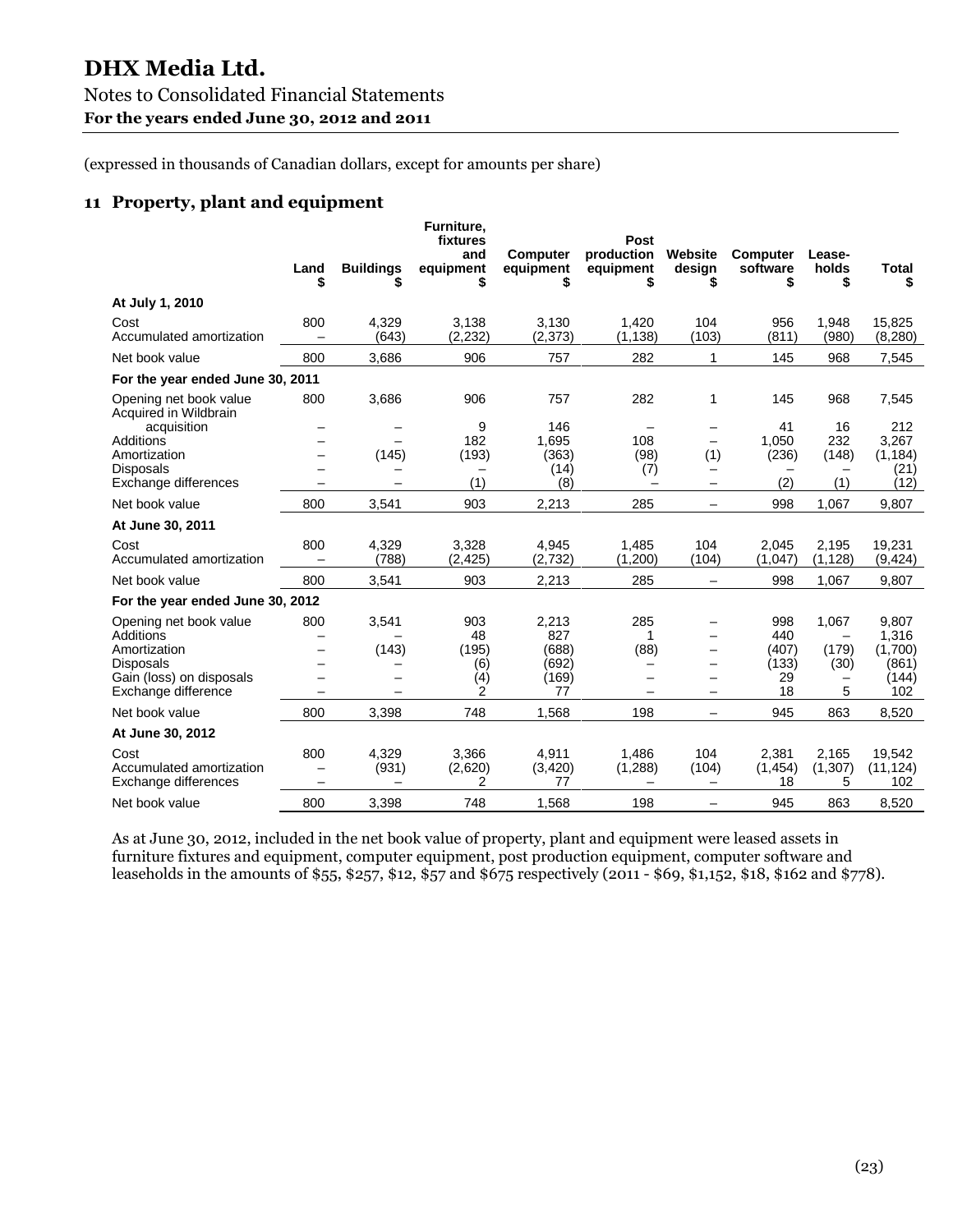# **DHX Media Ltd.** Notes to Consolidated Financial Statements **For the years ended June 30, 2012 and 2011**

(expressed in thousands of Canadian dollars, except for amounts per share)

## **12 Intangible assets**

|                                                     | <b>Production</b><br>backlog<br>\$ | <b>Broadcaster</b><br>relationships | <b>Customer and</b><br>distribution<br>relationships<br>\$ | Non-compete<br>contracts and<br>brands<br>\$ | <b>Production</b><br>software<br>\$ | <b>Total</b><br>\$    |
|-----------------------------------------------------|------------------------------------|-------------------------------------|------------------------------------------------------------|----------------------------------------------|-------------------------------------|-----------------------|
| At July 1, 2010                                     |                                    |                                     |                                                            |                                              |                                     |                       |
| Cost<br>Accumulated amortization                    | 1,033<br>(907)                     | 4,417<br>(1,781)                    | 546<br>(227)                                               | 1,788<br>(993)                               | 394<br>(202)                        | 8,178<br>(4, 110)     |
| Net book value                                      | 126                                | 2,636                               | 319                                                        | 795                                          | 192                                 | 4,068                 |
| For the year ended June 30, 2011                    |                                    |                                     |                                                            |                                              |                                     |                       |
| Opening net book value<br>Additions<br>Amortization | 126<br>52<br>(138)                 | 2,636<br>210<br>(540)               | 319<br>(55)                                                | 795<br>171<br>(137)                          | 192<br>(79)                         | 4,068<br>433<br>(949) |
| Net book value                                      | 40                                 | 2,306                               | 264                                                        | 829                                          | 113                                 | 3,552                 |
| At June 30, 2011                                    |                                    |                                     |                                                            |                                              |                                     |                       |
| Cost<br>Accumulated amortization                    | 1.085<br>(1,045)                   | 4,627<br>(2, 321)                   | 546<br>(282)                                               | 1,959<br>(1, 130)                            | 394<br>(281)                        | 8,611<br>(5,059)      |
| Net book value                                      | 40                                 | 2,306                               | 264                                                        | 829                                          | 113                                 | 3,552                 |
| For the year ended June 30, 2012                    |                                    |                                     |                                                            |                                              |                                     |                       |
| Opening net book value<br>Amortization              | 40<br>(16)                         | 2,306<br>(544)                      | 264<br>(55)                                                | 829<br>(144)                                 | 113<br>(79)                         | 3,552<br>(838)        |
| Net book value                                      | 24                                 | 1,762                               | 209                                                        | 685                                          | 34                                  | 2,714                 |
| At June 30, 2012                                    |                                    |                                     |                                                            |                                              |                                     |                       |
| Cost<br>Accumulated amortization                    | 1,085<br>(1,061)                   | 4,627<br>(2,865)                    | 546<br>(337)                                               | 1,959<br>(1, 274)                            | 394<br>(360)                        | 8,611<br>(5,897)      |
| Net book value                                      | 24                                 | 1,762                               | 209                                                        | 685                                          | 34                                  | 2,714                 |

## **13 Goodwill**

The continuity of goodwill is as follows:

|                                                                                         | 2012         | 2011                  |
|-----------------------------------------------------------------------------------------|--------------|-----------------------|
| Opening net book value<br>Acquired on Wildbrain (note 6)<br><b>Exchange differences</b> | 11.763<br>37 | 11,088<br>715<br>(40) |
|                                                                                         | 11,800       | 11,763                |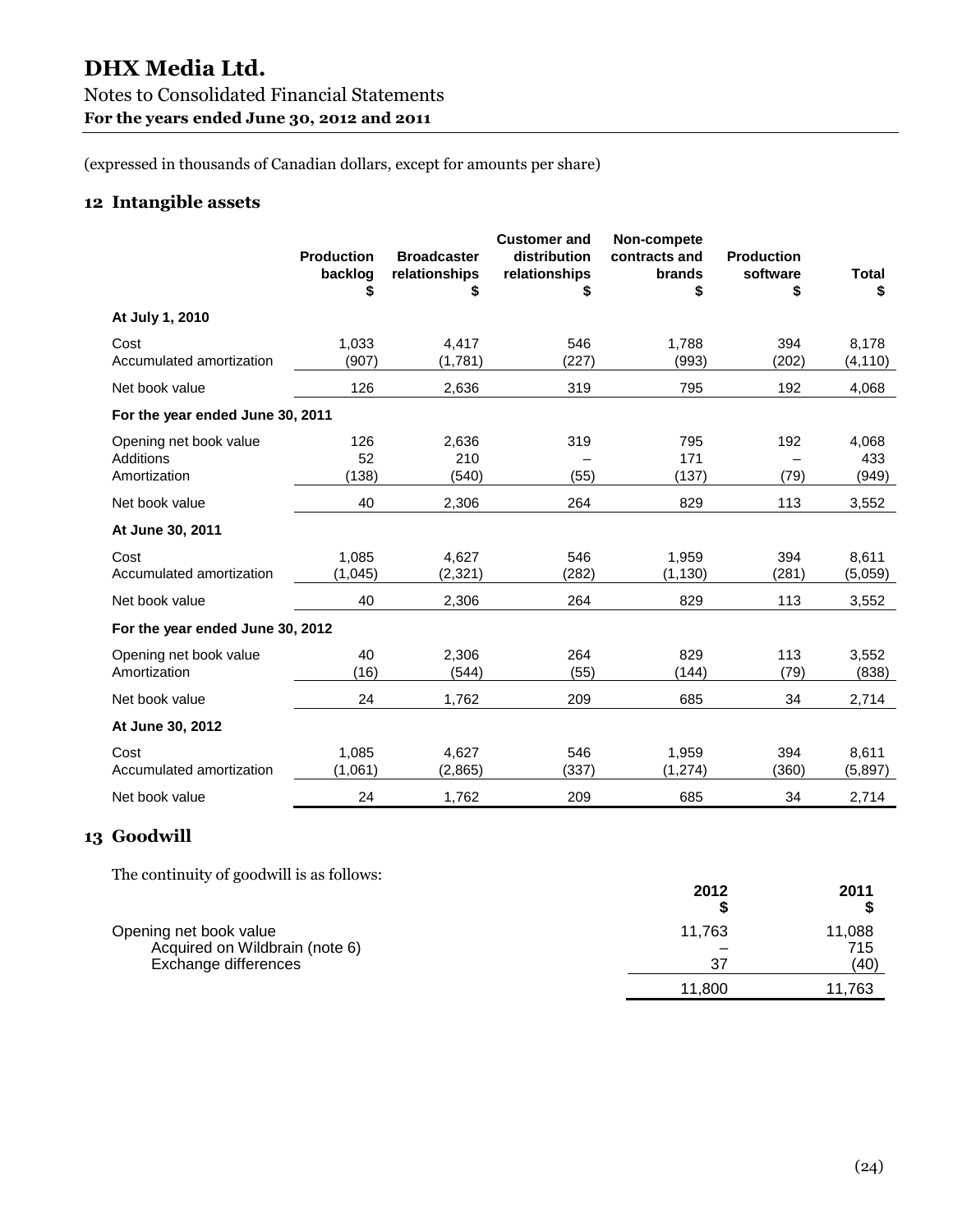# **DHX Media Ltd.** Notes to Consolidated Financial Statements **For the years ended June 30, 2012 and 2011**

(expressed in thousands of Canadian dollars, except for amounts per share)

## **13 Goodwill** (continued)

Goodwill is tested for impairment annually or more frequently if events or circumstances indicate that the asset might be impaired. The Company tested goodwill for impairment at June 30, 2012, June 30, 2011 and July 1, 2010 in accordance with its policy described in note 3. For the purposes of allocating goodwill, the Company considers itself to be a single CGU engaged in the production, distribution and licensing of film and television programs. As the recoverable amount of the CGU was greater than its carrying value, the Company determined there was no impairment of goodwill as at June 30, 2012, June 30, 2011 and July 1, 2010.

For determining the recoverable amount of its CGU, the Company uses both the value in use and fair value less costs to sell approaches. Under the value in use approach, management estimates the discounted future cash flows for 5 years and a terminal value for the CGU. The future cash flows are based on management's best estimates considering historical and expected production, distribution and other revenue deliveries, economic conditions and general outlook for the industry. The pre-tax discount rates used by the Company are based on the debt equity ratio and considers the average debt ratio, market equity risk premium and size premium for possible variations from management's projections. The terminal value is the value attributed to the CGU's operations beyond the projected period of 5 years using a perpetuity growth rate based on industry, revenue and operating income trends and growth prospects. Under the fair value less costs to sell approach, the Company estimates fair value by multiplying maintainable earnings before interest, income taxes, depreciation, amortization and other non-recurring costs by multiples based on market comparables less reasonable costs to sell. The estimation process results in a range of values for which management uses the simple average of the mid-points under each approach.

The Company's assumptions are affected by current market conditions which may affect expected revenues, particularly production and distribution revenues. In addition, while the Company has implemented cost savings initiatives, selling, general and administrative costs may increase more significantly than expected. The Company also has significant competition in the markets in which it operates which may impact its revenue and operating costs. The Company has made certain assumptions for the discount and terminal growth rates to reflect possible variations in the cash flows; however, the risk premiums expected by market participants related to uncertainties about the industry or specific intangible assets may differ or change quickly depending on economic conditions and other events. Accordingly, it is reasonably possible that future changes in assumptions may negatively impact future valuations of goodwill and the Company would be required at that time to recognize impairment losses.

The key assumptions used in the analysis of the CGU under the value in use model are as follows:

|                       | <b>June 30.</b><br>2012 | <b>June 30.</b><br>2011 | July 1,<br>2010 |
|-----------------------|-------------------------|-------------------------|-----------------|
| Budgeted gross margin | 37%                     | 37%                     | 37%             |
| Growth rate           | $2 - 3%$                | $2 - 3%$                | $2 - 3%$        |
| Pre-tax discount rate | 14.8%                   | 14.8%                   | 14.8%           |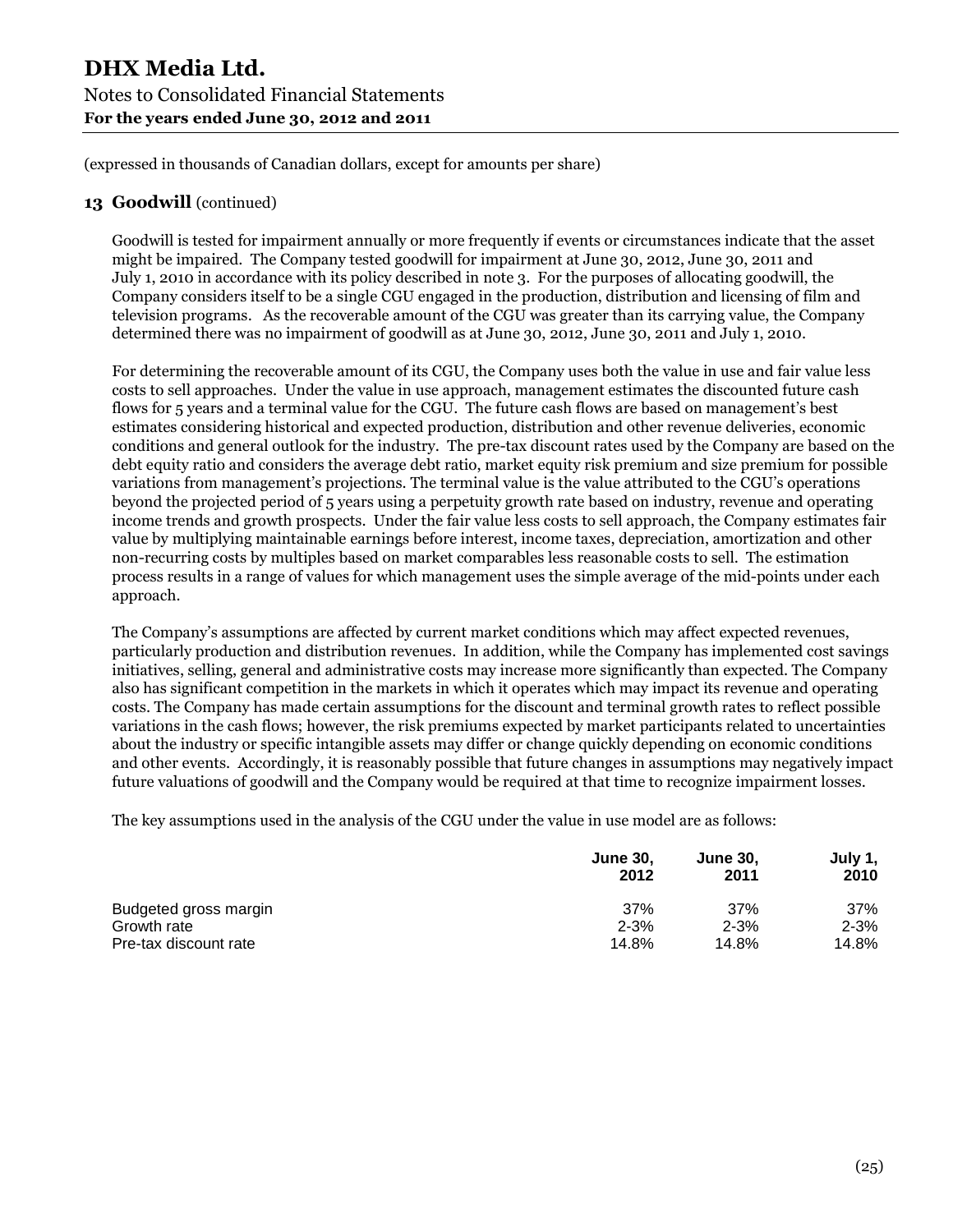## **14 Bank indebtedness, interim production financing, long-term debt and obligations under capital lease**

|                                                                 | <b>June 30.</b><br>2012 | <b>June 30.</b><br>2011 | July 1,<br>2010<br>S |
|-----------------------------------------------------------------|-------------------------|-------------------------|----------------------|
| Bank indebtedness                                               | 2,665                   | 5.200                   | 250                  |
| Interim production financing                                    | 21.177                  | 31.404                  | 38,796               |
| Long-term debt and obligations under capital lease              | 5,793                   | 3,910                   | 3,164                |
| Total interest bearing debt and obligations under capital lease | 29,635                  | 40.514                  | 42.210               |
| Amount due within 12 months                                     | (25,790)                | (37,621)                | (39, 587)            |
| Amount due beyond 12 months                                     | 3,845                   | 2,893                   | 2,623                |

#### **a) Bank indebtedness**

As of June 30, 2012, the maximum amount of all borrowing, including Interim Production Financing, with the Royal Bank of Canada ("RBC") is \$55,000 ("RBC Master Agreement"). The RBC Master Agreement matures November 30, 2012. As part of the RBC Master Agreement, bank indebtedness was \$2,665 at June 30, 2012 (June 30, 2011 - \$5,200 and July 1, 2010 - \$250) (the "RBC Revolving Operating Credit Facility"). The maximum amount of the RBC Revolving Operating Credit Facility for general working capital purposes is \$3,510.

A general security agreement over all property of the Company has been pledged as security for the RBC Revolving Operating Credit Facility. The RBC Revolving Operating Credit Facility bears interest at RBC prime plus 1.25% (June 30, 2011 - RBC prime plus 1.25%). The availability of the RBC Revolving Operating Credit Facility is subject to the Company maintaining interest and consolidated indebtedness coverage ratios and certain other covenants.

#### **b) Interim production financing**

|                                                                                                                                                                                                                                                                                                                                                                 | <b>June 30,</b><br>2012<br>\$ | <b>June 30,</b><br>2011 | July 1,<br>2010<br>\$ |
|-----------------------------------------------------------------------------------------------------------------------------------------------------------------------------------------------------------------------------------------------------------------------------------------------------------------------------------------------------------------|-------------------------------|-------------------------|-----------------------|
| Revolving production credit facility ("RBC Revolving Production<br>Credit Facility"), bearing interest at bank prime plus 0.5% -<br>2.0%. Assignment and direction of specific production<br>financing and licensing contracts receivable, with a net book<br>value of approximately \$19,369 at June 30, 2012 (2011 -<br>\$27,887 and July 1, 2010 - \$21,214) | 13.701                        | 17,448                  | 19.468                |
| Interim production credit facilities with various institutions, bearing<br>interest at bank prime plus 0.5% - 2.25%. Assignment and<br>direction of specific production financing and licensing contracts<br>receivable, with a net book value of approximately \$7,686 at<br>June 30, 2012 (2011 - \$19,552 and July 1, 2010 - \$25,531)                       | 7,476                         | 13.956                  | 19,328                |
|                                                                                                                                                                                                                                                                                                                                                                 | 21,177                        | 31,404                  | 38,796                |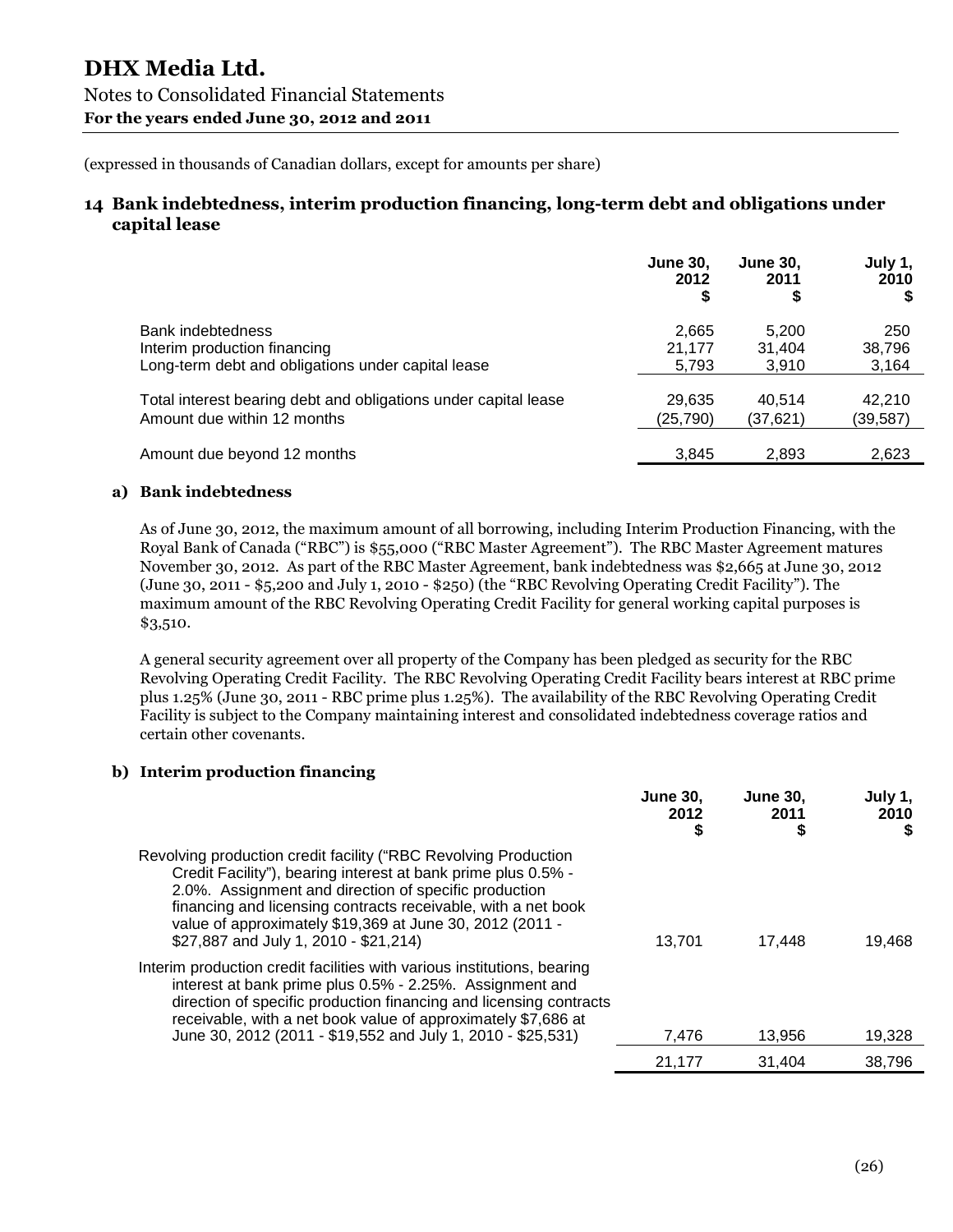## **14 Bank indebtedness, interim production financing, long-term debt and obligations under capital lease** (continued)

#### **b) Interim production financing** (continued)

During the year ended June 30, 2012, the bank prime rate averaged 3.00% (2011 - 2.94%).

As part of the RBC Master Agreement, the Company also has a RBC Revolving Production Credit Facility with a maximum authorized amount of \$40,284. The RBC Revolving Production Credit Facility is the aggregate of interim production financing of individual programs financed through RBC which are subject to individual approved tranches (collectively the "RBC Individual Approved Tranches"). Substantially all of the Company's assets and certain of its subsidiaries have been pledged as security for borrowing under the RBC Revolving Production Credit Facility. The RBC Revolving Production Credit Facility matures at various dates up to December 2013, but specifically twenty-four months following the first drawdown of funds in respect of each RBC Individual Approved Tranche.

#### **c) Long-term debt and obligations under capital leases**

|                                                                                                                                                                                                                                                                                                                                                                                              | <b>June 30,</b><br>2012<br>S | <b>June 30,</b><br>2011<br>S | July 1,<br>2010<br>S |
|----------------------------------------------------------------------------------------------------------------------------------------------------------------------------------------------------------------------------------------------------------------------------------------------------------------------------------------------------------------------------------------------|------------------------------|------------------------------|----------------------|
| Loans payable, bearing interest at Business Development Bank of<br>Canada prime minus 1.5%, maturing in May 2021, repayable in<br>monthly principal installments of \$20 plus interest, secured by a<br>first mortgage on land and building having a net book value of<br>\$4,198 at June 30, 2012 (June 30, 2011 - \$4,341 and July 1,<br>2010 - \$4,486) and a general assignment of rents | 1,947                        | 2,186                        | 2,424                |
| Obligation under various capital leases, with total quarterly<br>instalments of \$106, bearing interest at rates ranging from 4.0%<br>to 9.8%, maturing on dates ranging from February 2013 to<br>March 2014 of which \$342 is denominated in USD (June 30,<br>2011 - \$1,290 and July 1, 2010 - \$nil)                                                                                      | 513                          | 1,724                        | 740                  |
| RBC Acquisition Facility, bearing interest at RBC prime plus 2.5%,<br>repayable in quarterly installments of \$333 plus interest,<br>maturing in November 2014                                                                                                                                                                                                                               | 3,333                        |                              |                      |
|                                                                                                                                                                                                                                                                                                                                                                                              | 5,793                        | 3,910                        | 3,164                |
| Less: Current portion                                                                                                                                                                                                                                                                                                                                                                        | (1,948)                      | (1,017)                      | (541)                |
|                                                                                                                                                                                                                                                                                                                                                                                              | 3,845                        | 2,893                        | 2,623                |

The aggregate amount of principal repayments required in each of the next five years is as follows:

| Year ending June 30, 2013 | 1,948 |
|---------------------------|-------|
| 2014                      | 1,687 |
| 2015                      | 928   |
| 2016                      | 239   |
| 2017                      | 239   |
| beyond 2017               | 752   |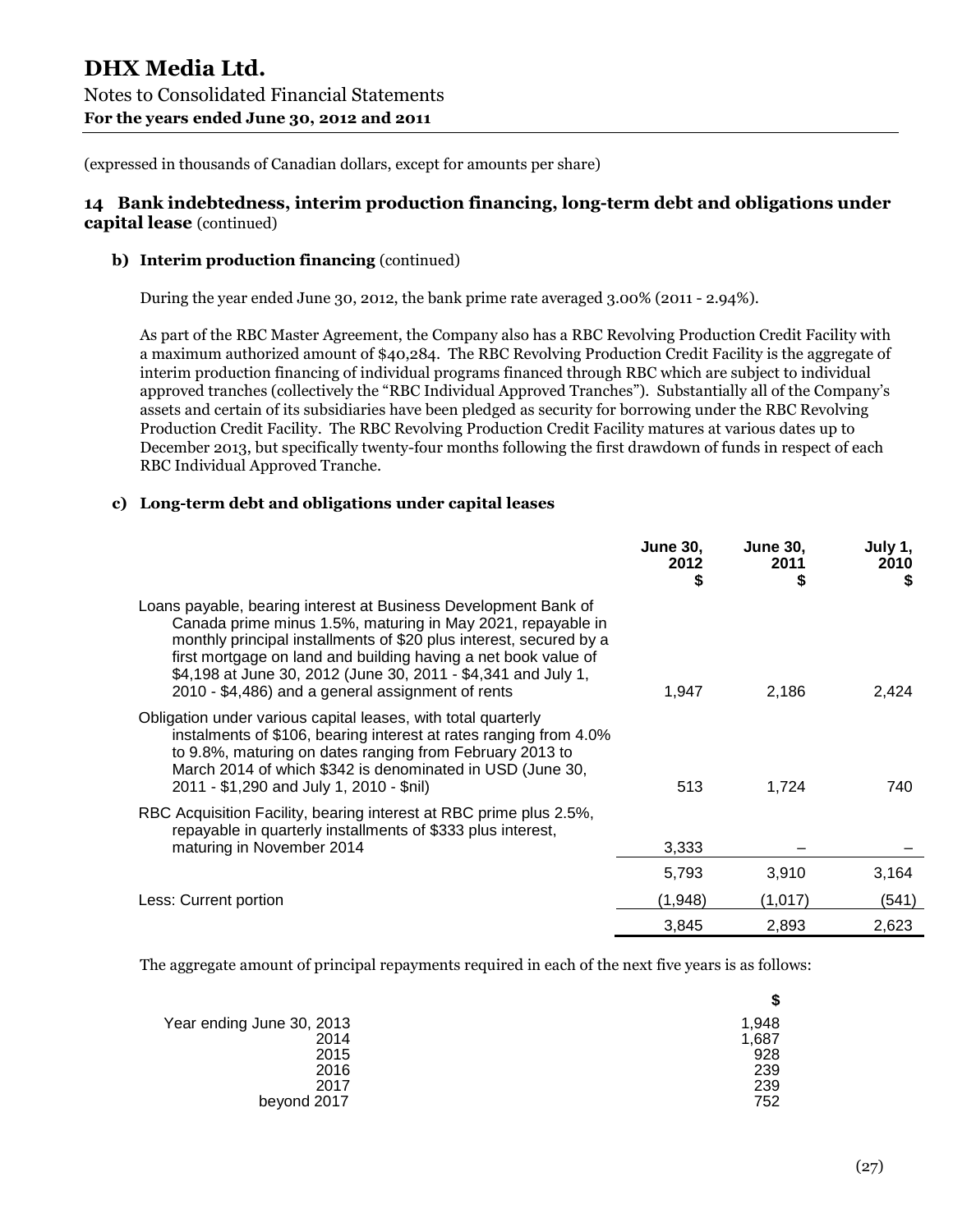## **14 Bank indebtedness, interim production financing, long-term debt and obligations under capital lease** (continued)

#### **c) Long-term debt and obligations under capital leases** (continued)

The RBC Master Agreement, includes a term facility with a maximum amount of \$10,000 ("RBC Acquisition Facility") upon which \$3,333 is drawn at June 30, 2012 (June 30, 2011 and July 1, 2010 - \$nil and \$nil) to fund acceptable acquisitions as defined in the RBC Master Agreement. A general security agreement over all property of the Company has been pledged as security for the RBC Acquisition Facility. The RBC Acquisition Facility bears interest at RBC prime plus 2.50%. The availability of the RBC Acquisition Facility is subject to the Company maintaining interest and consolidated indebtedness coverage ratios and certain other covenants.

The Company has the following undrawn borrowing facilities:

|                              | <b>June 30,</b><br>2012<br>\$ | <b>June 30,</b><br>2011 | July 1,<br>2010<br>\$ |
|------------------------------|-------------------------------|-------------------------|-----------------------|
| Bank indebtedness            | 845                           | 2,310                   | 3,260                 |
| Interim production financing | 26,583                        | 22,836                  | 25,484                |
| Acquisition facility         | 6,667                         | 10,000                  |                       |
| Other                        | 995                           | 387                     | 475                   |
|                              | 35,090                        | 35,533                  | 29,219                |

## **15 Accounts payable and accrued liabilities**

Accounts payable and accrued liabilities include the following:

|                            | <b>June 30,</b><br>2012<br>\$ | <b>June 30,</b><br>2011<br>\$ | July 1,<br>2010<br>\$ |
|----------------------------|-------------------------------|-------------------------------|-----------------------|
| Accounts payable           | 728                           | 5,082                         | 2,961                 |
| <b>Accrued liabilities</b> | 13.291                        | 10,829                        | 9,519                 |
|                            | 14,019                        | 15,911                        | 12,480                |

## **16 Share capital and contributed surplus**

#### **a) Authorized**

100,000,000 Preferred variable voting shares, redeemable at the option of the Company at any time at a millionth of a cent per share, no entitlement to dividends, voting Unlimited common shares without nominal or par value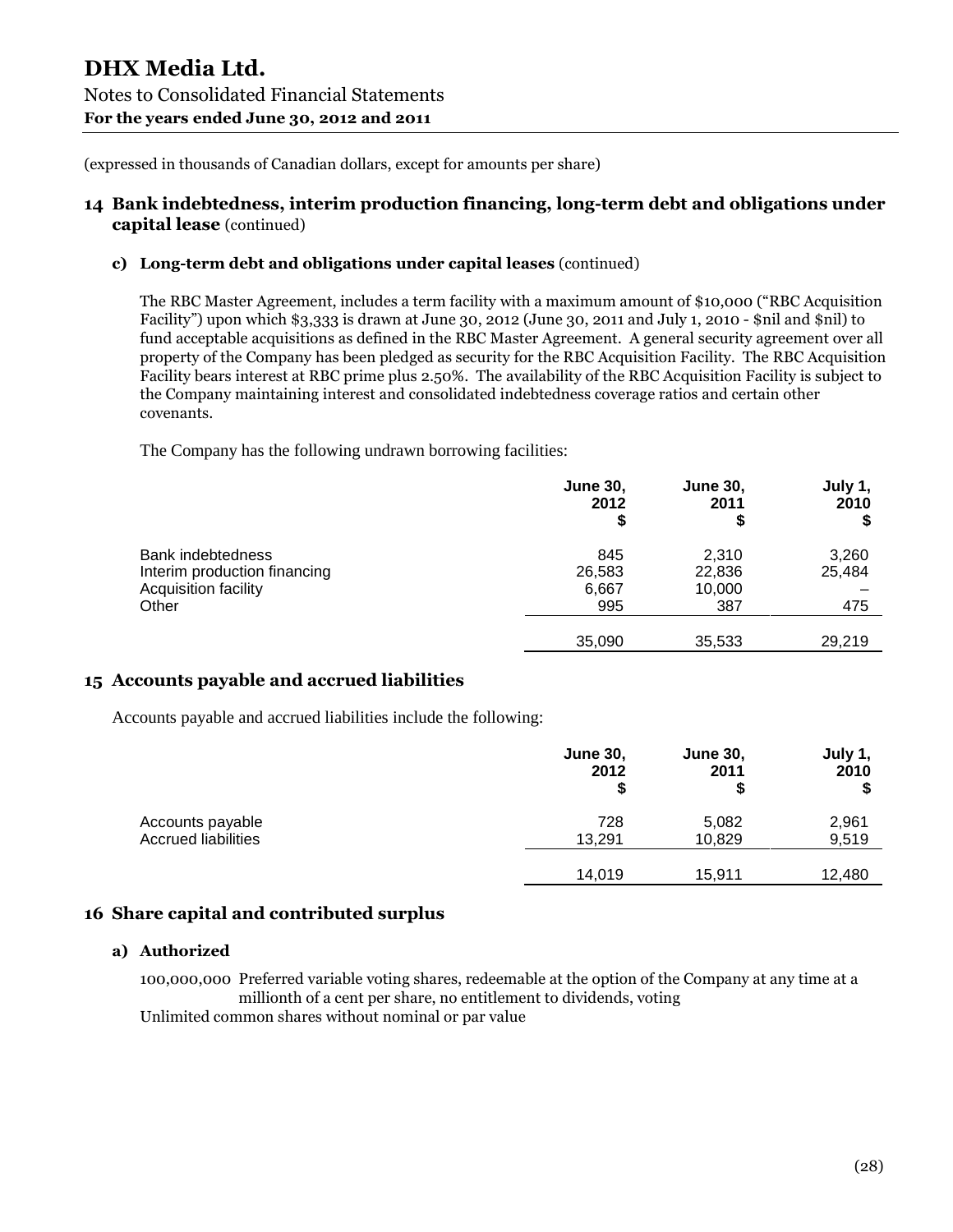## **16 Share capital and contributed surplus** (continued)

## **b) Issued and outstanding**

Changes in the Company's issued share capital during the periods were as follows:

|                                                                                                                                                                                                       | June 30, 2012                      |                              |                                  | June 30, 2011               |
|-------------------------------------------------------------------------------------------------------------------------------------------------------------------------------------------------------|------------------------------------|------------------------------|----------------------------------|-----------------------------|
|                                                                                                                                                                                                       | <b>Number</b>                      | <b>Amount</b><br>\$          | <b>Number</b>                    | <b>Amount</b><br>\$         |
| <b>Preferred variable voting shares (note 16 (c))</b>                                                                                                                                                 | 100,000,000                        |                              | 100,000,000                      |                             |
| <b>Common shares</b> (note 16 (d))<br>Opening balance<br>Substantial issuer bid shares repurchased and cancelled,                                                                                     | 61,596,615                         | 76,437                       | 61,626,836                       | 76,548                      |
| including costs of \$116 net of tax of \$35<br>Share issuance costs net of tax effect of \$38<br>Shares issued pursuant to the employee share purchase                                                | (7, 142, 857)                      | (8, 857)                     |                                  | (82)                        |
| plan<br>Shares cancelled pursuant to an employee loan forgiven<br>Normal course issuer bid shares repurchased and                                                                                     | 12,454<br>(27,000)                 | 9<br>(50)                    | 9,293<br>(13, 514)               | 9<br>(25)                   |
| cancelled<br>Options exercised                                                                                                                                                                        | (1,369,500)                        | (1,698)                      | (51,000)<br>25,000               | (43)<br>30                  |
| Ending balance                                                                                                                                                                                        | 53,069,712                         | 65,841                       | 61,596,615                       | 76,437                      |
| Share purchase financing (note 16 (e))<br>Opening balance<br>Repayments made by an officer<br>Loan forgiven<br>Compensation expense<br>Interest received                                              |                                    | (189)<br>5<br>50<br>46<br>3  |                                  | (268)<br>2<br>25<br>47<br>5 |
| Ending balance                                                                                                                                                                                        |                                    | (85)                         |                                  | (189)                       |
| Warrants (note 16 (f))<br>Opening balance<br><b>Expiration of warrants</b><br>Conditional warrants granted                                                                                            | 937,500<br>(937, 500)<br>1,000,000 | 210<br>(210)                 | 5,860,250<br>(4,922,750)         | 1,840<br>(1,630)            |
| Ending balance                                                                                                                                                                                        | 1,000,000                          |                              | 937,500                          | 210                         |
| Contributed surplus and stock options (note 16 (g))<br>Opening balance<br>Shares repurchased and cancelled<br>Issued to an officer or employee<br>Share based compensation<br>Stock options exercised | 4,020,000<br>1,080,000             | 6,083<br>4,396<br>191<br>255 | 4,111,547<br>870,000<br>(25,000) | 4,293<br>108<br>334<br>(11) |
| Options forfeited<br>Options expired<br>Warrants expired, net of tax effect of \$33 (2011 - \$271)                                                                                                    | (306, 250)<br>(450,000)            | 177                          | (190,000)<br>(746, 547)          | 1,359                       |
| Ending balance                                                                                                                                                                                        | 4,343,750                          | 11,102                       | 4,020,000                        | 6,083                       |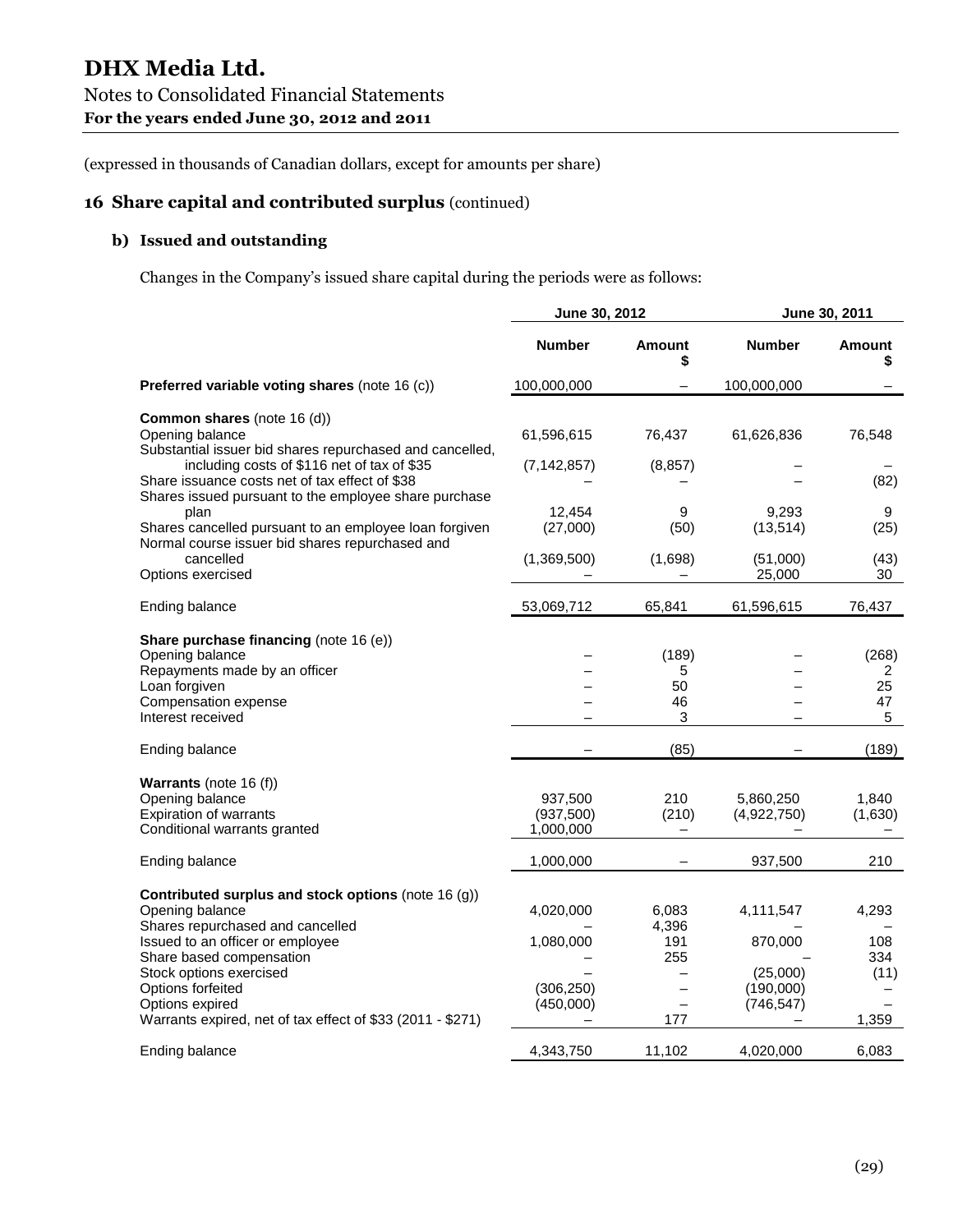## **16 Share capital and contributed surplus** (continued)

#### **c) Preferred variable voting shares**

The preferred variable voting shares were issued May 12, 2006 to an officer and director.

#### **d) Common shares**

During the year ended June 30, 2012, the Company issued 12,454 common shares, at an average price of \$0.81, respectively as part of the Company's employee share purchase plan (2011 - 9,293 at \$0.96 per share).

During the year ended June 30, 2012, as part of the Company's previously announced normal course issuer bid, 1,369,500 common shares were repurchased and cancelled for \$1,077, respectively (year-ended June 30, 2011 - 51,000 for \$43). The amounts recorded as a reduction to common shares were \$1.24 per share (based on the average book value per common share) or \$1,698 with a credit to contributed surplus of \$620.

During the year ended June 30, 2012, 27,000 shares were returned and cancelled as settlement of an existing employee's share purchase financing loan of \$50 (2011 - 13,514 for \$25) (note 16 (e)).

On December 30, 2011, as part of the Company's previously announced substantial issuer bid, 7,142,857 common shares were repurchased for \$5,000 plus costs of \$116 and cancelled (2011 - \$nil). The amount recorded as a reduction to common shares was \$1.24 per share (based on the average book value per common share) or \$8,857 with a credit to contributed surplus of \$3,776.

#### **e) Share purchase financing**

During the years ended June 30, 2012 and 2011, the Company issued no amounts for share purchase financing. During the year ended June 30, 2012, \$46 of compensation expense was recognized on an employee loan forgiven (2011 - \$47). During the year ended June 30, 2012, \$3 of interest (2011 - \$5) received on these loans was recorded as a capital contribution. During the year ended June 30, 2012, \$3 was received (2011 - \$2) as principal repayment of an employee loan. During the year ended June 30, 2012, a \$50 reduction in share purchase financing was recorded for common shares returned and cancelled (2011 - \$25) (note 16 (d)).

#### **f) Warrants**

During the year ended June 30, 2012, 1,000,000 conditional warrants ("Conditional Warrants") were granted to consultants of the Company at a strike price of \$0.785 per share (2011 - \$nil). The vesting for the Conditional Warrants is conditional upon the Cookie Jar Entertainment ("Cookie Jar") transaction closing by November 16, 2012. Specified vesting conditions are not taken into account when estimating the fair value of the warrants at the measurement date. Instead, vesting conditions are taken into account for consideration purposes based on the number of warrants that eventually vest. As at the balance sheet date, the vesting conditions have not been met as the condition was not considered probable. In the subsequent period following June 30, 2012, the condition was considered probable and accordingly, the expense was recorded in the subsequent period.

During the year ended June 30, 2012, 937,500 warrants expired (2011 - 4,922,750). For the year ended June 30, 2012, the amount recorded to warrants was \$210 and the amount recorded as a credit to contributed surplus was \$177 (2011 - \$1,630 and \$1,359, respectively).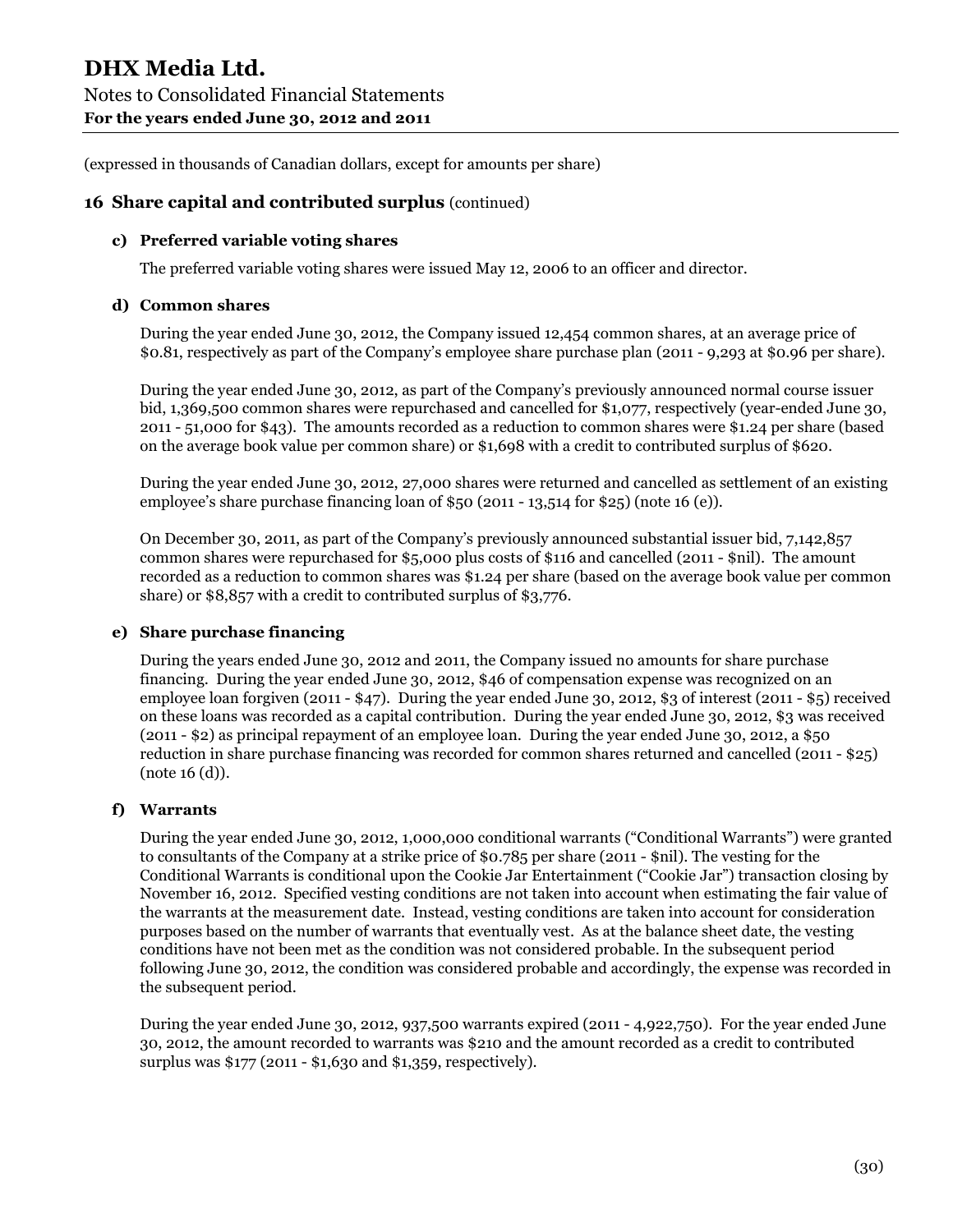## **16 Share capital and contributed surplus** (continued)

**f) Warrants** (continued)

|                                      | Number of<br>warrants   | <b>Weighted average</b><br>exercise price<br>per warrant<br>\$ |
|--------------------------------------|-------------------------|----------------------------------------------------------------|
| Outstanding at July 1, 2010          | 5,860,250               | 1.95                                                           |
| Warrants issued                      | (4,922,750)             | 2.10                                                           |
| Outstanding at June 30, 2011         | 937,500                 | 1.15                                                           |
| Warrants expired<br>Warrants granted | (937, 500)<br>1,000,000 | 1.15<br>0.78                                                   |
| Outstanding at June 30, 2012         | 1,000,000               | 0.78                                                           |

The fair value of the Conditional Warrants has been estimated at \$390 by management using the Black-Scholes option pricing model. The assumptions used in the pricing model to value the Conditional Warrants are as follows:

| Risk-free interest rate | 1.12%   |
|-------------------------|---------|
| Expected option life    | 2 years |
| Expected volatility     | 54%     |
| Expected dividend yield | nil     |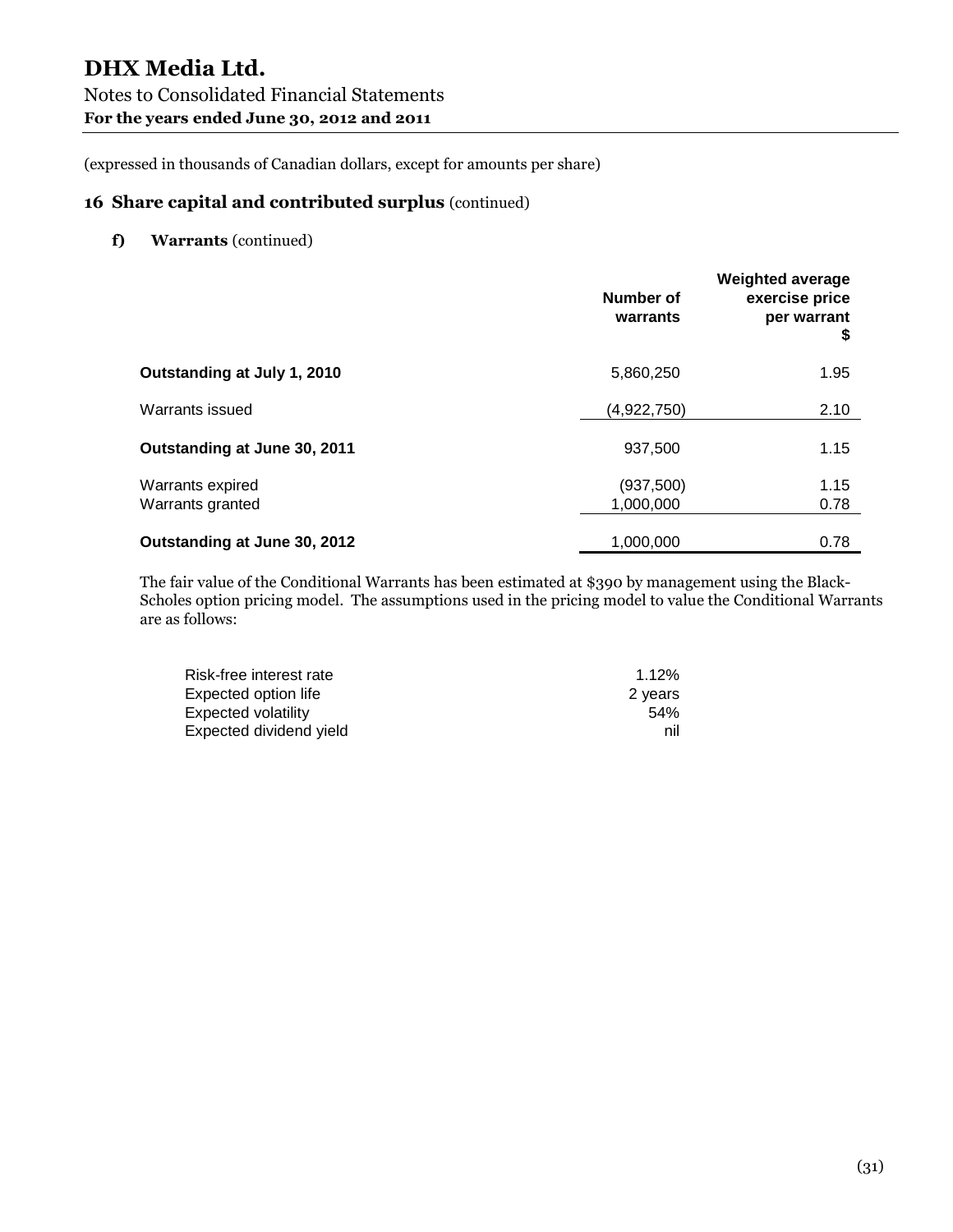#### **16 Share capital and contributed surplus** (continued)

#### **g) Stock options**

At June 30, 2012 and June 30, 2011, the Company had the following stock options outstanding:

|                                                                                          | Number of<br>options                                      | <b>Weighted average</b><br>exercise price<br>per stock option<br>S. |
|------------------------------------------------------------------------------------------|-----------------------------------------------------------|---------------------------------------------------------------------|
| Outstanding at July 1, 2010                                                              | 4,111,547                                                 | 1.33                                                                |
| Granted to employees<br>Granted to directors<br>Exercised<br><b>Expired</b><br>Forfeited | 170,000<br>700,000<br>(25,000)<br>(746, 547)<br>(190,000) | 0.96<br>0.93<br>0.78<br>2.25<br>1.45                                |
| Outstanding at June 30, 2011                                                             | 4,020,000                                                 | 1.07                                                                |
| Forfeited<br><b>Expired</b><br>Granted                                                   | (306,250)<br>(450,000)<br>1,080,000                       | 1.22<br>2.05<br>0.82                                                |
| Outstanding at June 30, 2012                                                             | 4,343,750                                                 | 0.90                                                                |
| Exercisable at June 30, 2011                                                             | 2,081,250                                                 | 1.16                                                                |
| Exercisable at June 30, 2012                                                             | 2,683,750                                                 | 0.94                                                                |

The total maximum number of common shares to be reserved for issuance through the Company's stock option plan is 9% of the total number of issued and outstanding common shares at any time. As at June 30, 2012, this amounted to 4,776,274 (2011 - 5,543,695).

On September 21, 2011, 300,000 stock options were issued to an employee at \$0.83 per share, all of which vested upon granting, expiring on September 21, 2016.

On October 1, 2011, 80,000 stock options were issued to employees at \$0.83 per share, vesting over four years and expiring on October 1, 2016.

On November 1, 2011, 150,000 stock options were issued to an employee at \$0.83 per share, vesting over four years and expiring on November 1, 2016.

On November 30, 2011, 150,000 stock options were issued to an employee at \$0.83 per share, vesting over four years and expiring on November 30, 2016.

On December 15, 2011, 200,000 stock options were issued to employees at \$0.69 per share, vesting over four years and expiring on December 15, 2016.

On May 24, 2012, 200,000 stock options were issued to employees at \$0.90 per share, vesting 50% immediately and 50% after one year and expiring on May 24, 2017.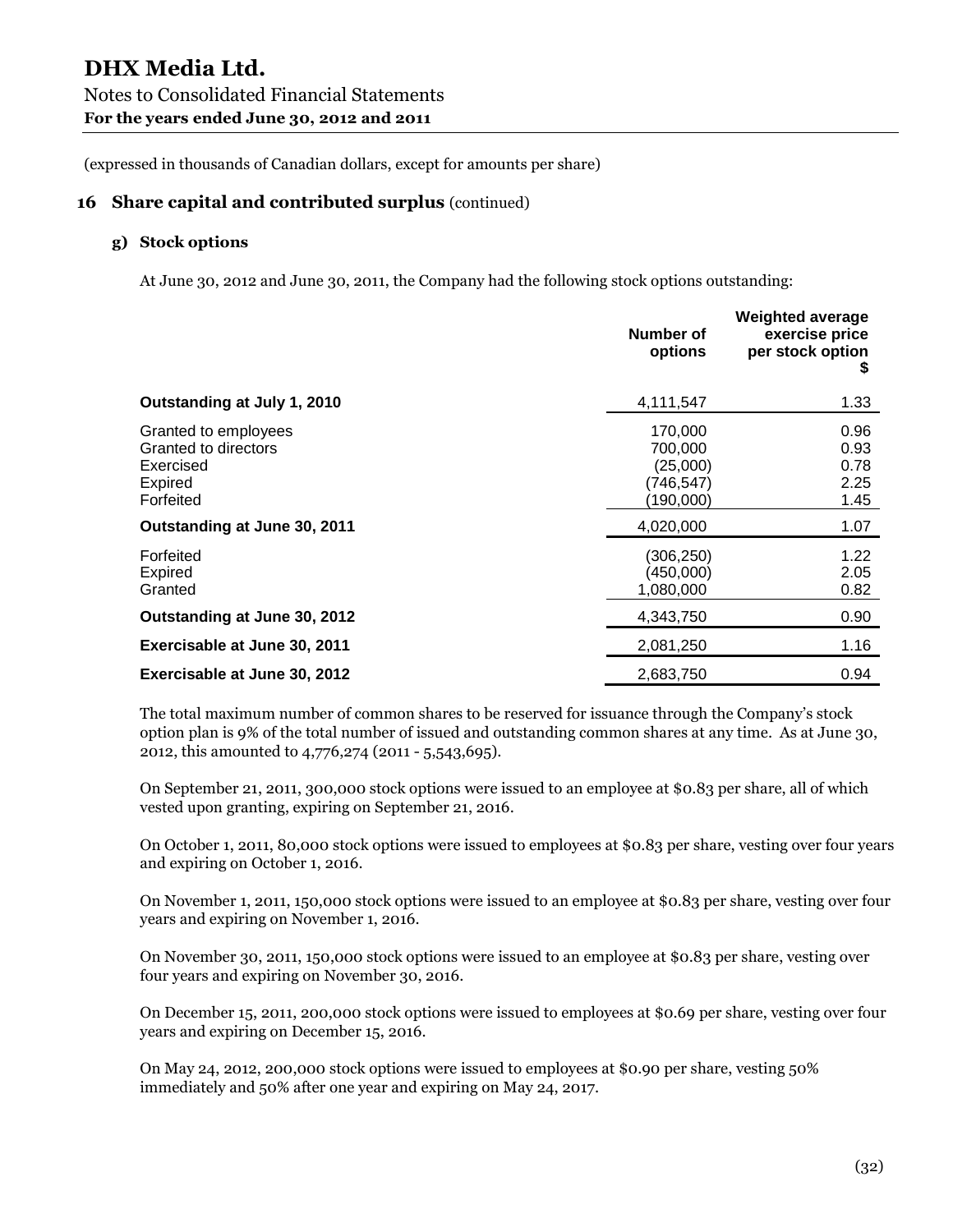## **16 Share capital and contributed surplus** (continued)

## **g) Stock options** (continued)

During the year ended June 30, 2012, no stock options were exercised (2011 - 25,000 at a price of \$0.78 per common share).

During the year ended June 30, 2012, 306,250 options were forfeited and 450,000 expired (2011 - 190,000 and 746,547).

The weighted average grant date fair value of stock options and assumptions using the Black-Scholes option pricing model for the year ended June 30, 2012 and 2011 are as follows:

|                                   | 2012    | 2011    |
|-----------------------------------|---------|---------|
| Weighted average grant value date | 0.32    | 0.48    |
| Risk-free interest rate           | 1.25%   | 2.14%   |
| Expected option life              | 4 years | 4 years |
| <b>Expected volatility</b>        | 65%     | 66%     |
| Expected dividend yield           | nil     | nil     |

Changes in the assumptions can materially affect the fair value estimate and therefore, the existing models do not necessarily provide a reliable measure of the fair value of the stock options.

During the year ended June 30, 2012, a total of \$492 (2011 - \$489) was recognized as compensation expense. Included in the compensation expense for the year ended June 30, 2012 was \$46 related to employee share purchase loans (2011 - \$47).

Information related to options outstanding at June 30, 2012 is presented below:

| Range of<br>exercise prices    | <b>Number</b><br>outstanding at<br>June 30, 2012 | Weighted<br>average<br>remaining<br>contractual life | Weighted<br>average<br>exercise<br>price | <b>Number</b><br>exercisable at<br>June 30, 2012 | Weighted<br>average<br>exercise price |
|--------------------------------|--------------------------------------------------|------------------------------------------------------|------------------------------------------|--------------------------------------------------|---------------------------------------|
| $0.58 - 0.99$<br>$1.00 - 1.62$ | 3,913,750<br>430,000                             | 2.70 years<br>$0.02$ years                           | 0.82<br>1.62                             | 2,253,750<br>430,000                             | 0.81<br>1.62                          |
| Total                          | 4,343,750                                        | 2.72 years                                           | 0.90                                     | 2,683,750                                        | 0.94                                  |

Information related to options outstanding at June 30, 2011 is presented below:

| Range of<br>exercise prices | <b>Number</b><br>outstanding at<br>June 30, 2011 | Weighted<br>average<br>remaining<br>contractual life | Weighted<br>average<br>exercise<br>price | <b>Number</b><br>exercisable at<br>June 30, 2011 | Weighted<br>average<br>exercise price |
|-----------------------------|--------------------------------------------------|------------------------------------------------------|------------------------------------------|--------------------------------------------------|---------------------------------------|
| $0.58 - 0.99$               | 3,000,000                                        | 3.47 years                                           | 0.82                                     | 1,178,750                                        | 0.79                                  |
| $1.00 - 2.35$               | 1,020,000                                        | 0.94 years                                           | 1.79                                     | 902,500                                          | 1.81                                  |
|                             |                                                  |                                                      |                                          |                                                  |                                       |
| Total                       | 4,020,000                                        | 2.83 years                                           | 1.07                                     | 2,081,250                                        | 1.23                                  |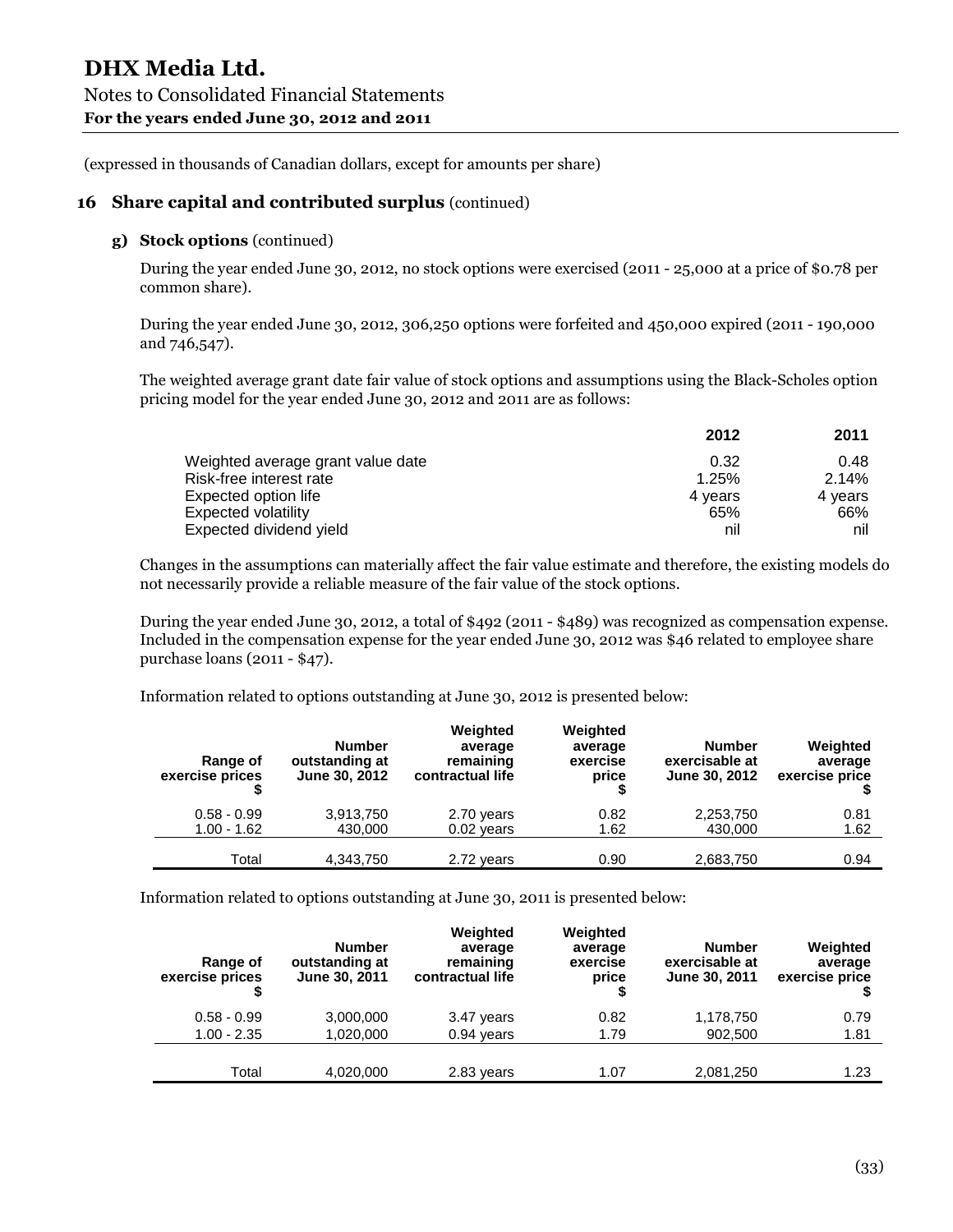## **17 Government financing and assistance**

During the year ended June 30, 2012, investment in film and television programs was reduced by \$1,209 (2011 - \$2,737) related to production financing from government agencies. This financing is related to equity participation by government agencies and is repayable from distribution revenue of the specific productions for which the financing was made. In addition, during the year ended June 30, 2012, investment in film also has been reduced by \$4,396 (2011 - \$2,376) related to non-repayable contributions from the Canadian Television Fund license fee program. During the year ended June 30, 2012, investment in film and television programs has been reduced by \$12,586 (2011 - \$11,754) for tax credits relating to production activities. Lastly, during the year ended June 30, 2012, the Company received \$20,070, in government financing and assistance (2011 - \$19,358).

Amounts receivable from the Canadian federal government and other government agencies in connection with production financing represents 62% of total amounts receivable at June 30, 2012 (2011 - 61%). Certain of these amounts are subject to audit by the government agency. Management believes that the net amounts recorded are fully collectible. The Company adjusts amounts receivable from Canadian federal government and other government agencies including federal and provincial tax credits receivable, in connection with production financing, quarterly and yearly, for any known differences arising from internal or external audit of these balances.

## **18 Income taxes**

Significant components of the Company's deferred income tax asset (liability) as at June 30, 2012, June 30, 2011 and July 1, 2010 are as follows:

|                                                                | <b>June 30.</b> | <b>June 30,</b><br>2011 | July 1,<br>2010 |
|----------------------------------------------------------------|-----------------|-------------------------|-----------------|
|                                                                | 2012<br>\$      | S                       |                 |
| Cultural donations                                             |                 | 4                       | 432             |
| Leasehold inducement                                           | 250             | 124                     |                 |
| Foreign tax credits                                            | 320             | 296                     | 245             |
| Deferred production revenue                                    | 75              | 426                     |                 |
| Participation payables and capital lease obligations and other |                 |                         |                 |
| liabilities                                                    | 585             | 714                     | 249             |
| Property, plant and equipment                                  | (250)           | (263)                   | (77)            |
| Share issuance costs and deferred financing fees               | 252             | 452                     | 656             |
| Investment in film and television programs                     | (3,730)         | (3, 448)                | (2,239)         |
| Intangible assets                                              | (1,801)         | (1,848)                 | (2, 153)        |
| Non-capital losses and other                                   | 3,858           | 3,885                   | 2,373           |
| Deferred income taxes asset (liability)                        | (441)           | 342                     | (514)           |

Deferred income tax liabilities have not been recognized for the withholding tax and other taxes that would be payable on unremitted earnings of certain subsidiaries, as such amounts are permanently reinvested. Unremitted earnings totalled \$2,898 at June 30, 2012 (June 30, 2011 - \$1,300; July 1, 2010 - \$nil).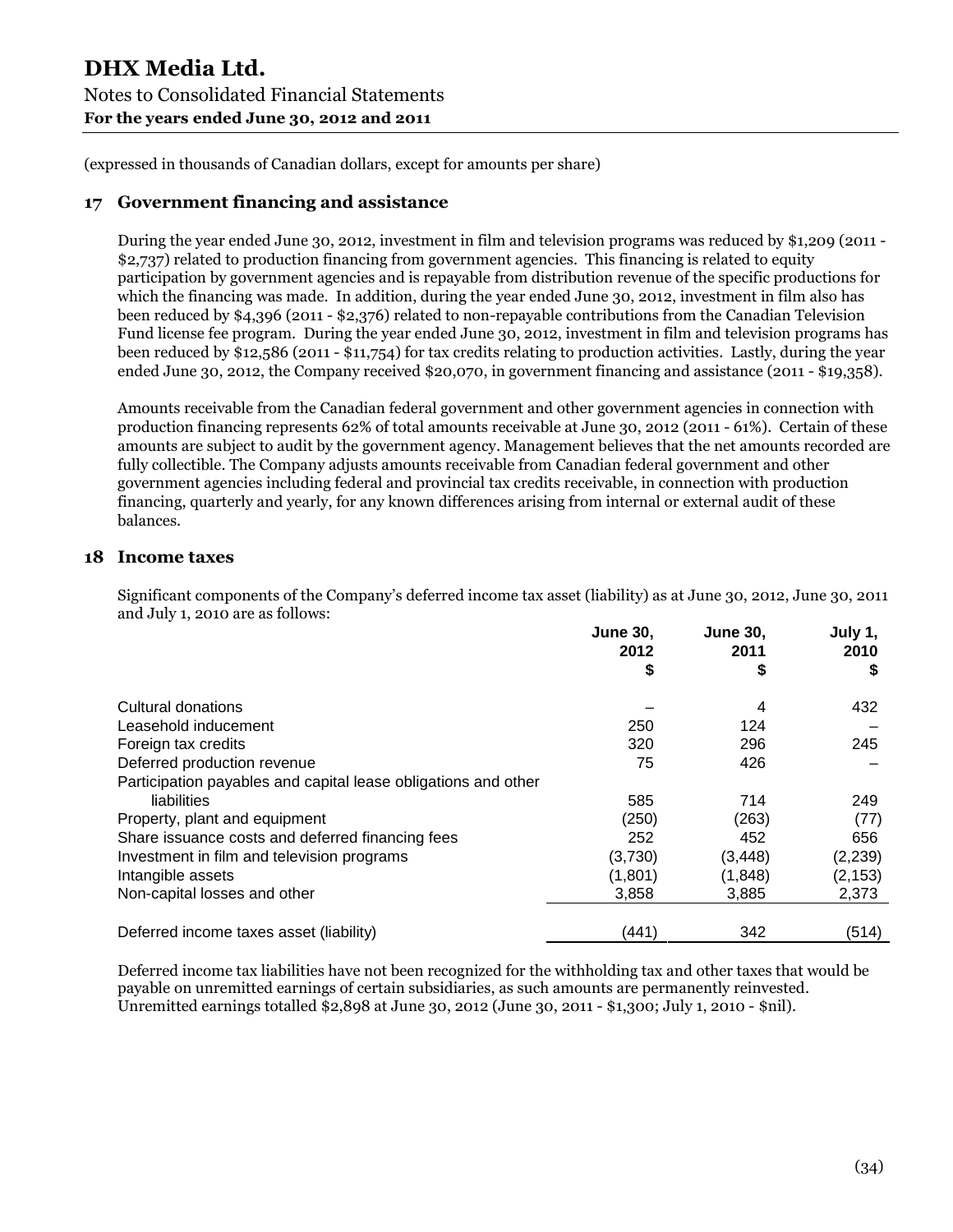#### **18 Income taxes** (continued)

The reconciliation of income taxes computed at the statutory tax rates to income tax expense (recovery) is as follows:

|                                                                        | <b>June 30.</b><br>2012 | <b>June 30,</b><br>2011 |  |
|------------------------------------------------------------------------|-------------------------|-------------------------|--|
|                                                                        |                         |                         |  |
| Income tax expense (recovery) based on combined federal and provincial |                         |                         |  |
| tax rates of 33.2% (2011 - 28.6%)                                      | 1,321                   | 496                     |  |
| Income taxes increased (reduced) by:                                   |                         |                         |  |
| Share based compensation                                               | 156                     | 163                     |  |
| Large corporation tax                                                  | 60                      | 60                      |  |
| Deferred tax rates differential                                        | (9)                     | 333                     |  |
| Recognition of previously unrecognized tax assets                      | (224)                   | (651)                   |  |
| Other and adjustment in respect of prior years                         | (220)                   | 24                      |  |
| Foreign gain (losses) and California state tax expense, net            | (61)                    | 72                      |  |
| Cultural donations                                                     | (90)                    | (174)                   |  |
| Non-taxable portion of capital (gains) losses                          |                         | (9)                     |  |
| Provision for income taxes                                             | 933                     | 314                     |  |

As at June 30, 2012, the Company has losses carried forward of \$1.2 million for which no deferred tax asset has been recorded. The Company operates in multiple jurisdictions with differing tax rates. The Company's effective tax rates are dependent on the jurisdiction to which income relates. In fiscal 2012, the Company's effective tax rate was 33.2% (2011-28.6%) based on jurisdictions in which the income was earned.

## **19 Finance income and finance expense**

Finance income and finance expense are comprised of the following:

|                                                                                                                                      | 2012<br>\$ | 2011      |
|--------------------------------------------------------------------------------------------------------------------------------------|------------|-----------|
| <b>Finance income</b><br>Interest income<br>Net foreign exchange gain                                                                | 220<br>132 | 183<br>54 |
|                                                                                                                                      | 352        | 237       |
| <b>Finance expense</b><br>Interest expense on bank indebtedness<br>Interest expense on long-term debt and obligations capital leases | 80<br>121  | 228       |
|                                                                                                                                      | 201        | 235       |
| Net finance income                                                                                                                   | 151        | 2         |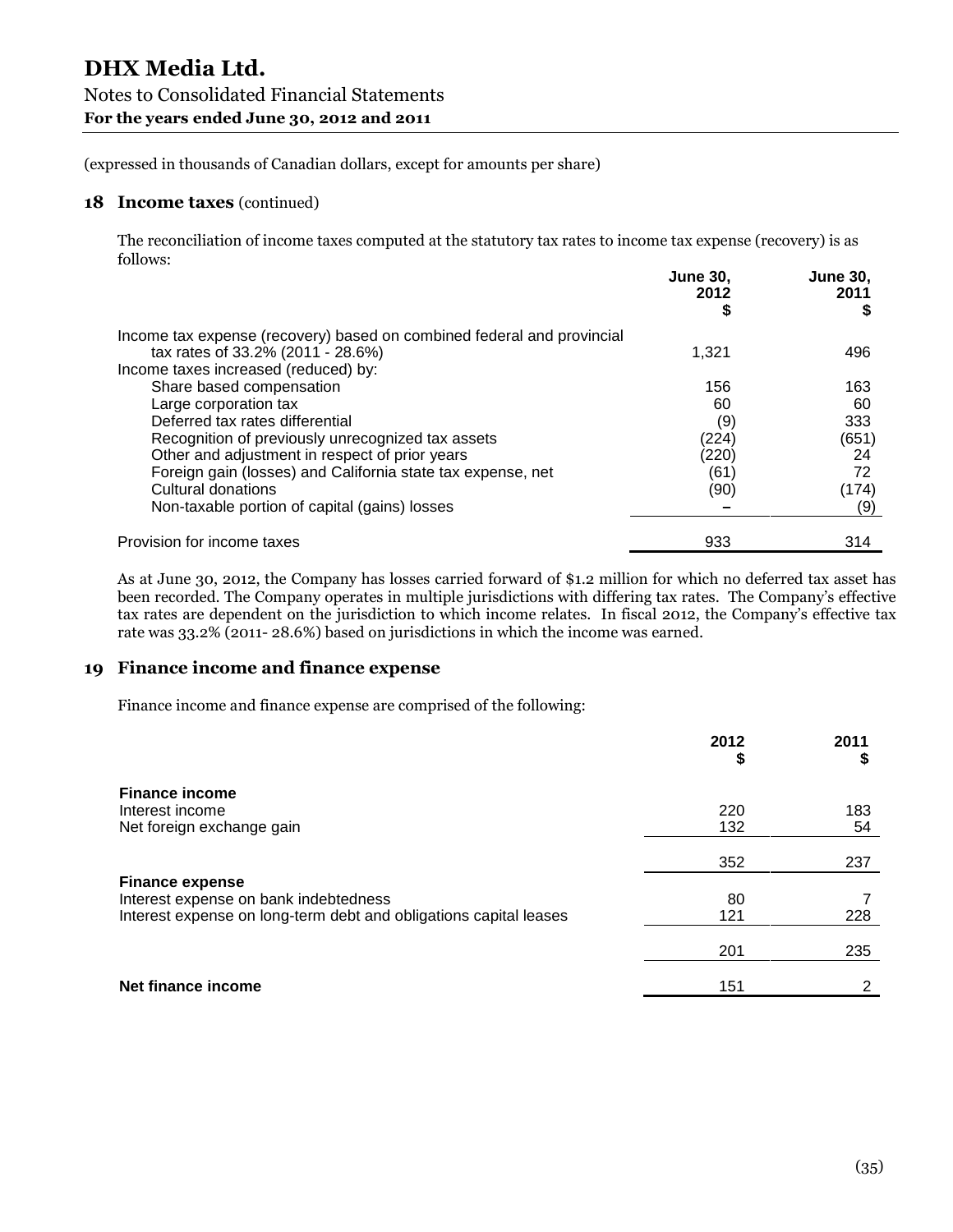## **20 Expenses by nature and employee benefit expense**

The following sets out the expenses by nature:

|                                                                         | 2012<br>5 | 2011   |
|-------------------------------------------------------------------------|-----------|--------|
| Direct production and new media costs                                   | 37,961    | 20,038 |
| Amortization of film and television programs                            | 9,967     | 13,099 |
| Impairment in value of investment in film and television programs       | 515       | 450    |
| Amortization of acquired library                                        | 617       | 611    |
| Development expenses and other                                          | 773       | 1,186  |
| Office and administrative                                               | 3,368     | 3,544  |
| Share of loss of associates                                             | 146       | 333    |
| Finance income                                                          | (151)     | (2)    |
| Realized loss on disposals of short-term investment and property, plant |           |        |
| and equipment                                                           | 224       |        |
| Investor relations and marketing                                        | 738       | 763    |
| Professional and regulatory                                             | 1,186     | 1,457  |
| Amortization of property, plant and equipment and intangible assets     | 2,538     | 2,134  |
|                                                                         | 57,882    | 43,613 |
| The following sets out the components of employee benefits expense:     |           |        |
| Salaries and employee benefits                                          | 10,209    | 9,645  |
| Share-based compensation                                                | 492       | 489    |
| <b>Termination benefits</b>                                             | 84        | 32     |
|                                                                         | 10,785    | 10,166 |
|                                                                         | 68,667    | 53,779 |

#### **21 Financial instruments**

#### **a) Credit risk**

Credit risk arises from cash, short-term investments and deposits, as well as credit exposure to customers, including outstanding receivables. The Company manages credit risk on cash and cash equivalents and shortterm investments by ensuring that the counterparties are banks, governments and government agencies with high credit ratings.

The balance of trade amounts receivable are mainly with Canadian broadcasters and large international distribution companies. Management believes that the net amounts recorded are fully collectible. Management manages credit risk by regularly reviewing aged accounts receivables and appropriate credit analysis. The Company has booked an allowance for doubtful accounts of approximately 1% against the gross amounts for certain trade amounts receivable and management believes that the net amount of trade amounts receivable is fully collectible.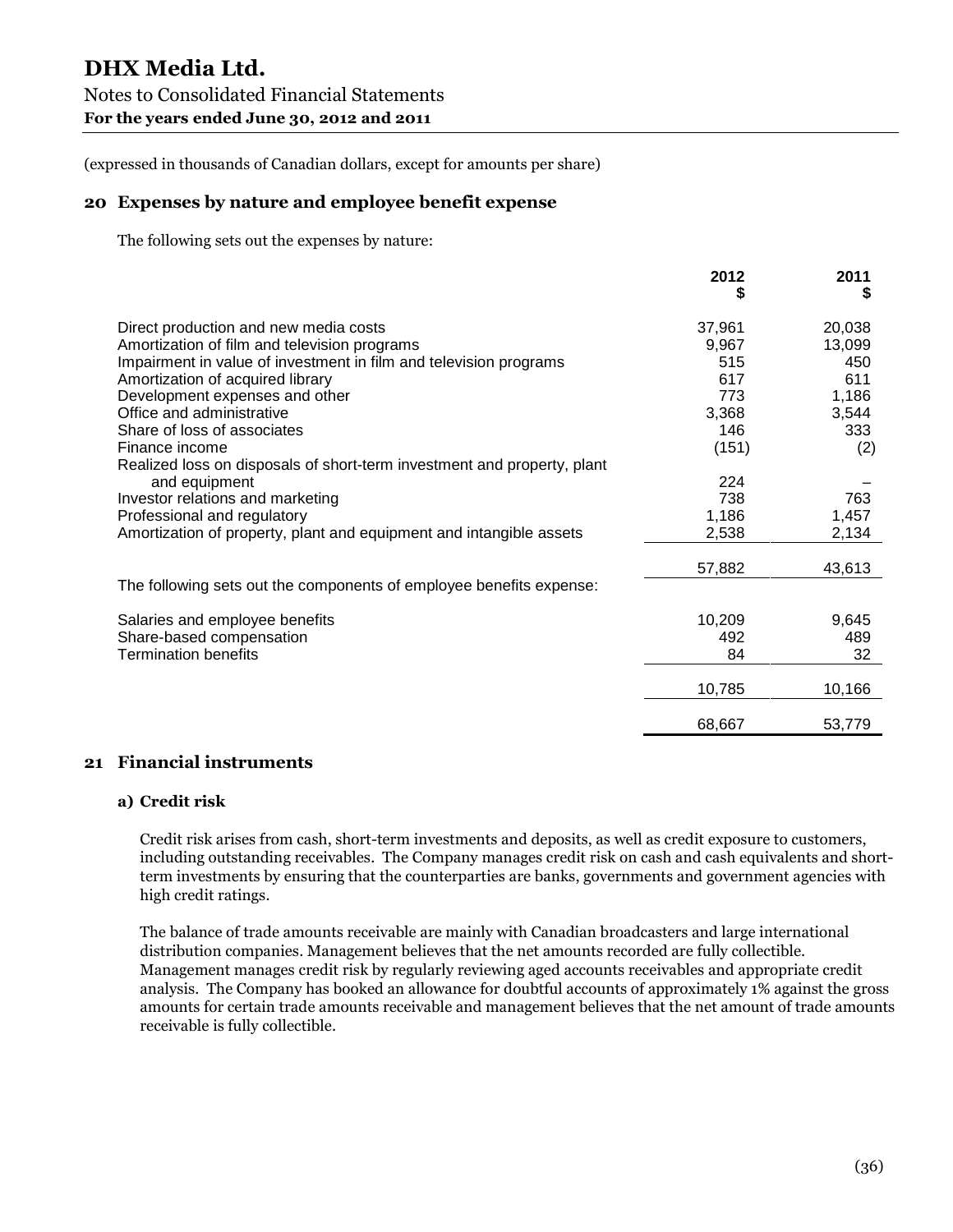#### **21 Financial instruments** (continued)

#### **b) Interest rate risk**

The Company is exposed to interest rate risk arising from fluctuations in interest rates as its interim production financing, certain long-term debt and a portion of cash bear interest at floating rates. A 1% fluctuation would have an approximate \$250 affect on net income

#### **c) Liquidity risk**

The Company manages liquidity by forecasting and monitoring operating cash flows and through the use of capital leases and maintaining revolving credit facilities (note 14). As at June 30, 2012, the Company had cash on hand of \$19,166 (2011 - \$19,525).

Results of operations for any period are dependent on the number and timing of film and television programs delivered, which cannot be predicted with certainty. Consequently, the Company's results from operations may fluctuate materially from period-to-period and the results of any one period are not necessarily indicative of results for future periods. Cash flows may also fluctuate and are not necessarily closely correlated with revenue recognition. During the initial broadcast of the rights, the Company is somewhat reliant on the broadcaster's budget and financing cycles and at times the license period gets delayed and commences at a later date than originally projected.

The Company's film and television revenues vary significantly from quarter to quarter driven by contracted deliveries with the primary broadcasters. Although with the Company's recent diversification of its revenue mix, particularly in the strengthening of the distribution revenue stream, some of the quarterly unevenness is improving slightly and becoming more predictable. Distribution revenues are contract and demand driven and can fluctuate significantly from year to year. The Company maintains appropriate cash balances and has access to financing facilities to manage fluctuating cash flows.

#### **d) Currency risk**

The Company's activities involve holding foreign currencies and incurring production costs and earning revenues denominated in foreign currencies. These activities result in exposure to fluctuations in foreign currency exchange rates. The Company periodically enters into foreign exchange purchases contracts to manage its foreign exchange risk on USD,GBP and Euro denominate contracts. At June 30, 2012, the Company revalued its financial instruments denominated in a foreign currency at the prevailing exchange rates. A 1% change in the USD, GBP or Euro exchange rate would have less than a \$100 effect on net income and minimal affect on the balance sheet items.

#### **e) Long-term investment**

As at June 30, 2012, management is continuing to value its investment in Woozworld at \$330 (2011 - \$330). It continues to be a private company and, as such, a quoted market price in an active market is not available.

Management has estimated the fair value of the investment by comparing value to the pro-rata valuation from a recent equity raise made by Woozworld. The Company does not expect to dispose of this investment in the near term, and believes there is no impairment of the long-term investment as at June 30, 2012 and June 30, 2011.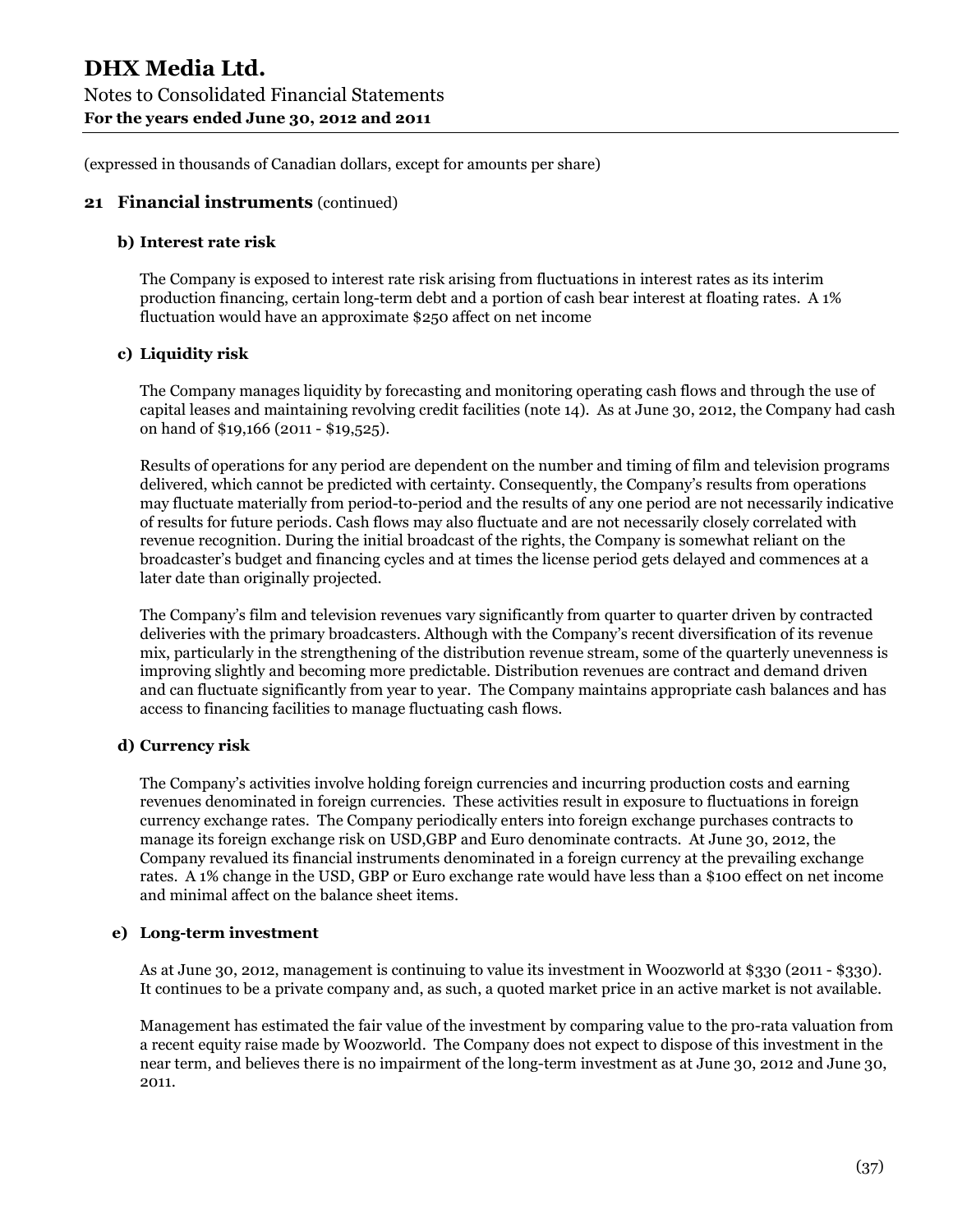#### **21 Financial instruments** (continued)

#### **f) Contractual maturity analysis for financial liabilities**

|                           | Total | Less than<br>1 year | 1 to $3$<br>years | 4 to 5<br>years | After 5<br>years |
|---------------------------|-------|---------------------|-------------------|-----------------|------------------|
| <b>Bank indebtedness</b>  | 2,665 | 2,665               |                   |                 |                  |
| Long-term debt            | 1,947 | 239                 | 478               | 478             | 752              |
| Acquisition line          | 3,333 | 1,333               | 2,000             |                 |                  |
| Capital lease obligations | 513   | 376                 | 137               |                 |                  |
|                           | 8,458 | 4,613               | 2,615             | 478             | 752              |

Payments noted above do not include interest.

#### **g) Fair values**

The carrying value of cash and short-term investments approximates the fair value.

The maximum exposure to credit risk for cash, short-term investments, deposits and trade and other receivables approximate the amount recorded on the consolidated balance sheets.

Management believes the carrying amounts reported on the financial statements for amounts receivable, accounts payable and accrued liabilities and current portion of long-term debt and obligations under capital leases all approximate their fair values due to their immediate or short-term maturities or variable interest rates. Interim production financing and bank indebtedness were renegotiated during the year ended June 30, 2012 to reflect current interest rates; therefore, management believes the carrying amounts also approximate their fair values.

The fair value of the non-current portion of long-term debt and obligations under capital leases is set out below and is estimated using discounted cash flow analyses based on discount rates that reflect current market conditions for instruments with similar terms and risks.

|                                                                                                   |                         | 2012          |                        | 2011          |
|---------------------------------------------------------------------------------------------------|-------------------------|---------------|------------------------|---------------|
|                                                                                                   | Carrying<br>value<br>\$ | Fair<br>value | Carrying<br>value<br>S | Fair<br>value |
| Available-for-sale assets<br>Foreign currency forward contracts<br>Long-term debt and obligations | 3,653<br>(70)           | 3,653<br>(70) | 6,390<br>(13)          | 6,390<br>(13) |
| under capital leases                                                                              | 3,845                   | 3,516         | 2,893                  | 2.456         |

Fair value estimates are made at a specific point in time on relevant market information. These are estimates and involve uncertainties and matters of significant judgment and cannot be determined with precision. Change in assumptions and estimates could significantly affect fair values.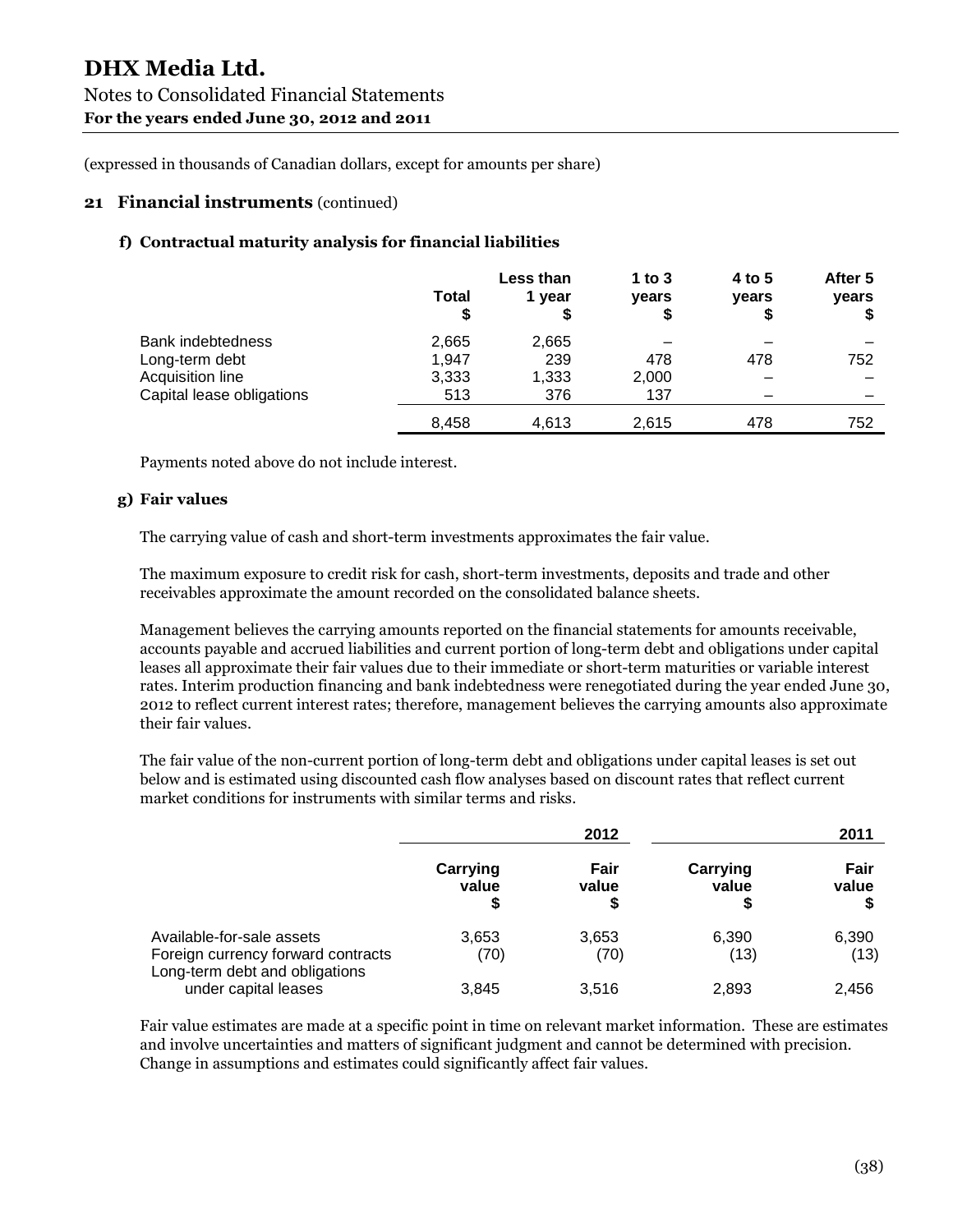#### **21 Financial instruments** (continued)

#### **h) Fair value hierarchy**

Financial instruments recorded at fair value on the balance sheet are classified using a fair value hierarchy that reflects the significance of the inputs used in making the measurements. The value hierarchy has the following levels:

- Level 1 valuation based on quoted prices observed in active markets for identical assets and liabilities.
- Level 2 valuation techniques based on inputs that are quoted prices of similar instruments in active markets; quoted prices for identical or similar instruments in markets that are not active; inputs other than quoted prices used in a valuation model that are observable for that instrument, and inputs that are derived principally from or corroborated by observable market data by correlation or other means.
- Level 3 valuation techniques with significant unobservable market inputs.

A financial instrument is classified to the lowest of the hierarchy for which a significant input has been considered in measuring fair value.

The following table presents the financial instruments recorded at fair value in the consolidated balance sheets as at June 30, 2012, classified using the fair value hierarchy described above:

|                            | Level 1 | Level 2 | Level 3 |
|----------------------------|---------|---------|---------|
|                            |         |         |         |
| Cash                       | 19,166  | –       |         |
| Short-term investments     | 3,323   |         |         |
| Foreign currency contracts | (70)    |         |         |
| Long-term investments      |         |         | 330     |

#### **Foreign currency contracts**

At June 30, 2012, the Company had notional principal of approximately \$3,985 (2011 - \$1,125) in contracts to sell United States dollars and notional principal of approximately  $\text{Enil} (2011 - \text{£85})$  in contracts to purchase British pounds and notional principal of approximately  $\text{Enil}$  (2011 - £583) in contracts to sell Euros and purchase British pounds of approximately  $\text{Enil}$  (2011 - £505). The carrying value of these contracts is the fair value based on exchange rates at June 30, 2012. The contracts expire at various dates between September 2012 and November 2013.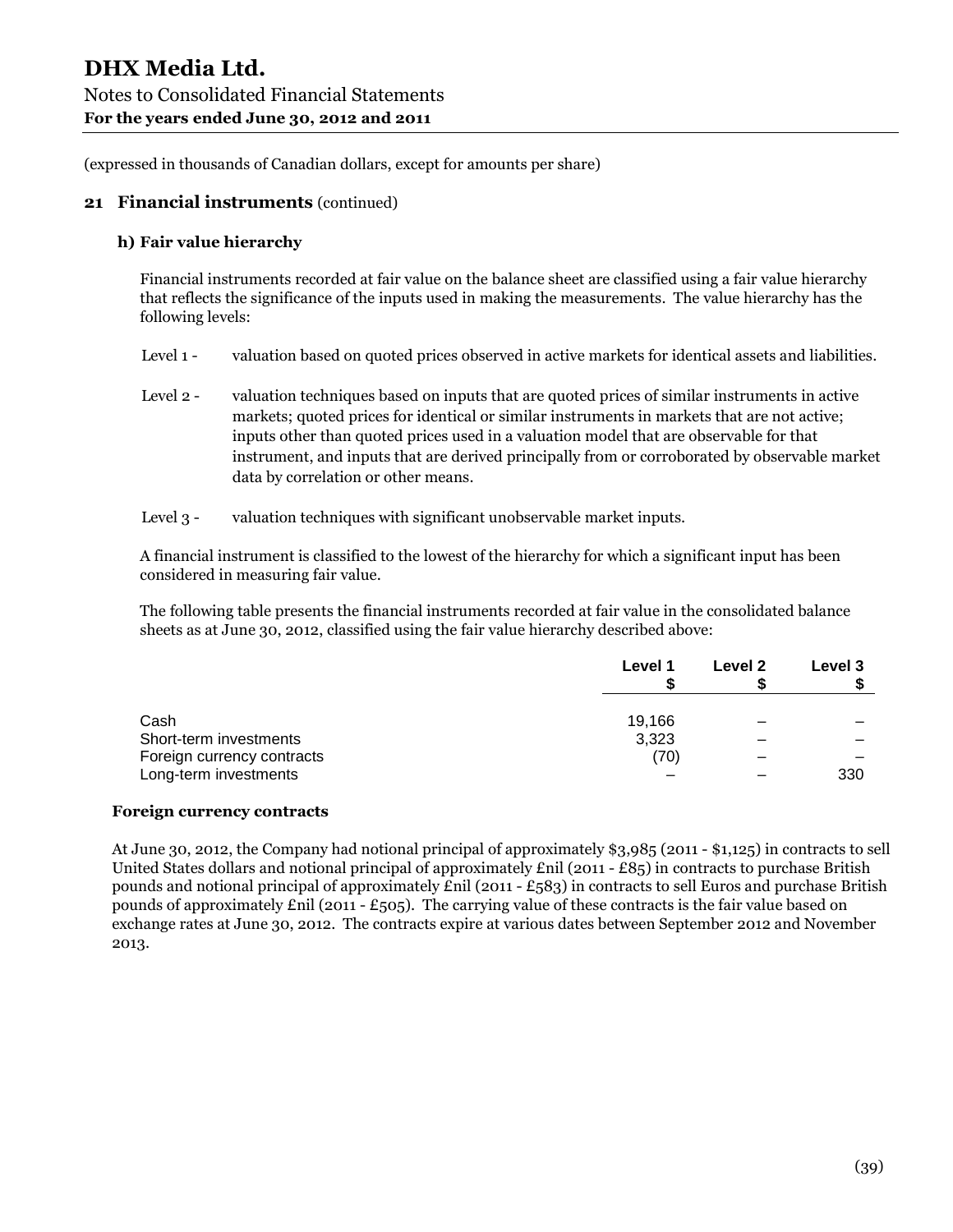#### **22 Commitments and contingencies**

#### **Commitments**

The Company has entered into various operating leases for operating premises and equipment. The future aggregate minimum payments under these operating leases are as follows: **\$**

| Year ending June 30, 2013 | 1.479 |
|---------------------------|-------|
| 2014                      | 1,096 |
| 2015                      | 538   |
| 2016                      | 555   |
| 2017                      | 571   |
| beyond 2017               | 889   |
|                           |       |

#### **Contingencies**

The Company is, from time to time, involved in various claims, legal proceedings and complaints arising in the normal course of business and as such, provisions have been recorded where appropriate. Management does not believe that the final determination of these claims will have a material adverse effect on the financial position or results of operations of the Company. The maximum exposure at June 30, 2012 and June 30, 2011, related to the above matters is estimated at \$400.

#### **23 Capital disclosures**

The Company's objectives when managing capital are to provide an adequate return to shareholders, safeguard its assets, maintain a competitive cost structure and continue as a going concern in order to pursue the development, production, distribution and licensing of its film and television properties. To maximize ongoing development and growth effort, the Company did not pay out dividends during the years ended June 30, 2012 or June 30, 2011.

The Company's capital is summarized in the table below:

|                                                               | <b>June 30,</b><br>2012<br>S | <b>June 30,</b><br>2011 | July 1,<br>2010<br>\$ |
|---------------------------------------------------------------|------------------------------|-------------------------|-----------------------|
| Total bank indebtedness, long-term debt and obligations under |                              |                         |                       |
| capital leases                                                | 8.458                        | 9.110                   | 3.414                 |
| Less: Cash                                                    | (19,166)                     | (19, 525)               | (17,276)              |
| Net debt                                                      | (10, 708)                    | (10, 415)               | (13, 862)             |
| <b>Total Shareholders' Equity</b>                             | 78.900                       | 80,847                  | 79,872                |
|                                                               | 68,192                       | 70.432                  | 66.010                |

To facilitate the management of its capital structure, the Company prepares annual expenditure operating budgets that are updated as necessary depending on various factors including industry conditions and operating cash flow. The annual and updated budgets are reviewed by the board of directors.

The Company has been in compliance with all debt covenants of the RBC Master Agreement.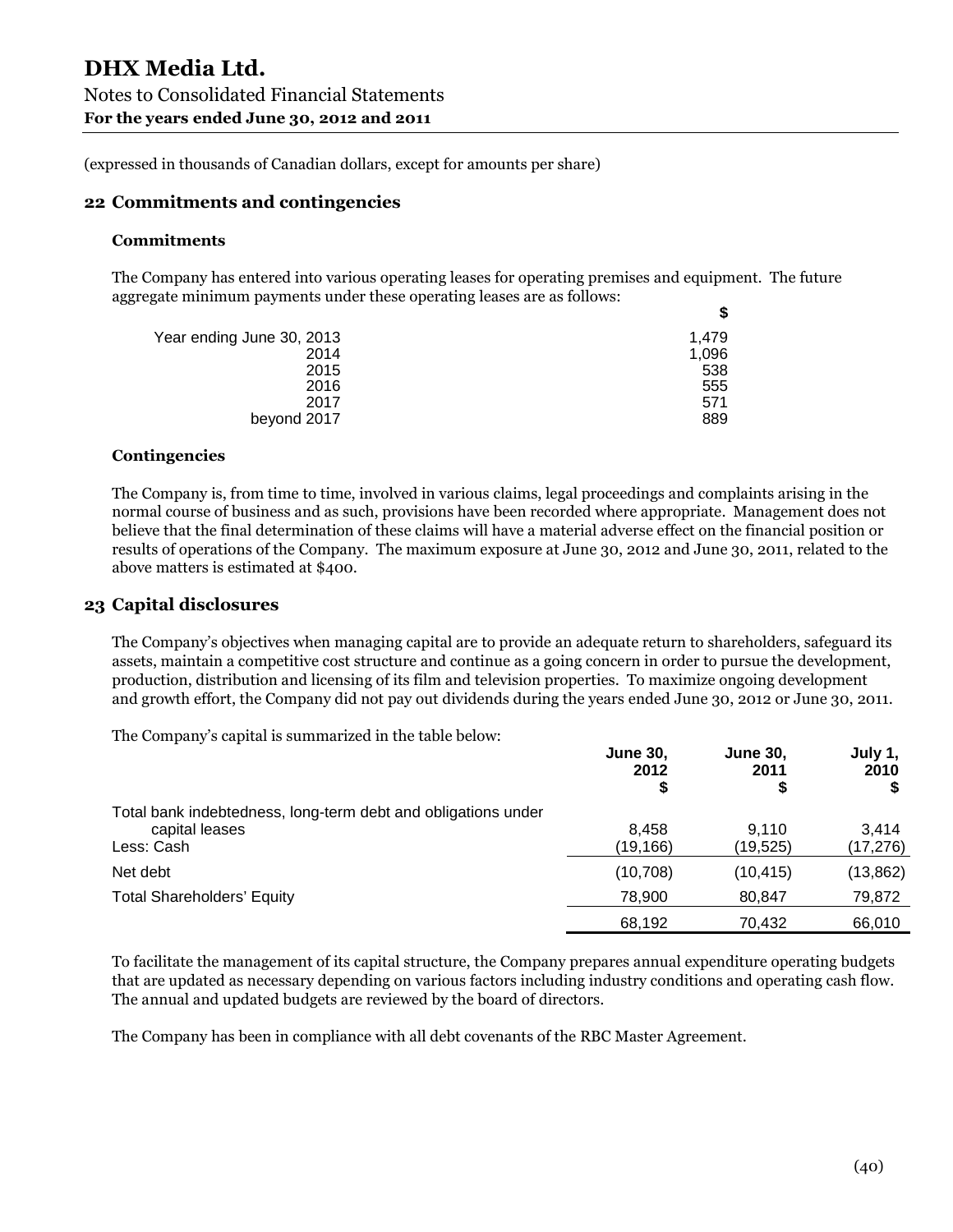#### **24 Earnings per common share**

a) Basic

Basic earnings per share is calculated by dividing the net income by the weighted average number of common shares in issue during the period.

|                                                        | 2012                | 2011                |
|--------------------------------------------------------|---------------------|---------------------|
| Net income<br>Weighted average number of common shares | 3.047<br>57,836,261 | 1,316<br>61,621,639 |
| Basic earnings per share                               | 0.05                | 0.02                |
|                                                        |                     |                     |

#### b) Diluted

Diluted earnings per common share is calculated by adjusting the weighted average number of common shares outstanding to assume conversion of all potentially dilutive instruments which are convertible into common shares. The Company has two categories of potentially dilutive instruments which are convertible into common shares: stock options and warrants. For both the stock options and the warrants, a calculation is completed to determine the number of common shares that could have been acquired at fair value (determined as the average market price of the Company's outstanding common shares for the period), based on the monetary value of the subscription rights attached to the stock options and warrants. The number of shares calculated above is compared with the number of shares that would have been issued assuming exercises of the warrants and stock options.

For the year ended June 30, 2012, the weighted average number of potentially dilutive instruments, comprised of shares issuable in respect of warrants and stock options, was 324,084 (year ended June 30, 2011 - 322,324).

|                                                        | 2012                | 2011                |
|--------------------------------------------------------|---------------------|---------------------|
| Net income<br>Weighted average number of common shares | 3.047<br>58,160,345 | 1.316<br>61,943,963 |
| Diluted earnings per share                             | 0.05                | 0.02                |

The Conditional Warrants have also been excluded from the calculation of the diluted earnings per share as at June 30, 2012 as the vesting conditions have not been met.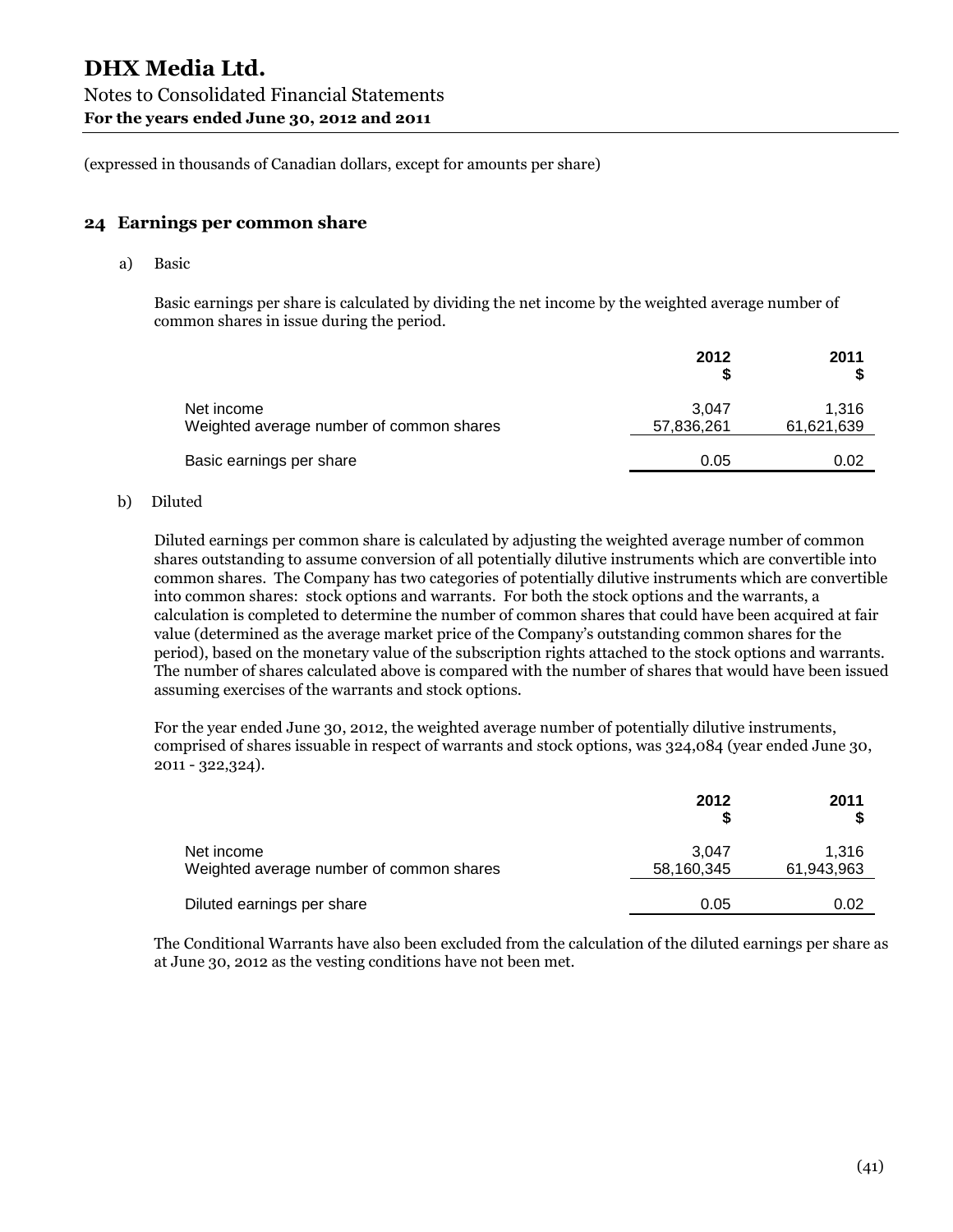## **25 Net change in non-cash working capital balances related to operations**

|                                                                                                                                                                                | 2012                                | 2011                             |
|--------------------------------------------------------------------------------------------------------------------------------------------------------------------------------|-------------------------------------|----------------------------------|
| Decrease in amounts receivable<br>Increase in prepaid expenses and deposits<br>Increase (decrease) in accounts payable and accrued liabilities<br>Increase in deferred revenue | 12,978<br>(701)<br>(1,340)<br>1.147 | 5,692<br>(191)<br>3,248<br>5,493 |
|                                                                                                                                                                                | 12.084                              | 14,242                           |
| During the year, the Company paid and received the following:<br>Interest paid<br>Interest received<br>Taxes paid                                                              | 1,496<br>461<br>1,535               | 1,938<br>424                     |

## **26 Revenues and segmented information**

The Company operates production entities and offices throughout Canada and in Los Angeles, USA. In measuring performance, the Company does not distinguish or group its operations on a geographical or any other basis and, accordingly, has a single reportable segment for disclosure purposes and has the following sources of revenue:

|                                               | 2012<br>5 | 2011   |
|-----------------------------------------------|-----------|--------|
| Production revenue                            | 12.604    | 16,101 |
| Distribution revenue                          | 6,907     | 8,016  |
| Producer and service fee revenue              | 31,282    | 15.479 |
| Merchandising and licensing and other revenue | 21,854    | 15,813 |
|                                               | 72.647    |        |
|                                               |           | 55.409 |

Of the Company's \$72,647 in revenues for the year ended June 30, 2012 (2011 - \$55,409), \$35,766 was attributable to the Company's entities based in Canada (2011 - \$33,581) and \$36,881 (2011 - \$21,828) was attributable to the Company's entities based in the USA.

As at June 30, 2012, the following non-current assets were attributable to the Company's entities based in the USA: \$1,464 of property, plant and equipment, \$332 of intangible assets, and \$712 of Goodwill (2011 - \$2,167, \$390, \$675 and July 1, 2010 - \$13, \$nil, and \$nil, respectively). All other non-current assets were attributable to the Company's entities based in Canada.